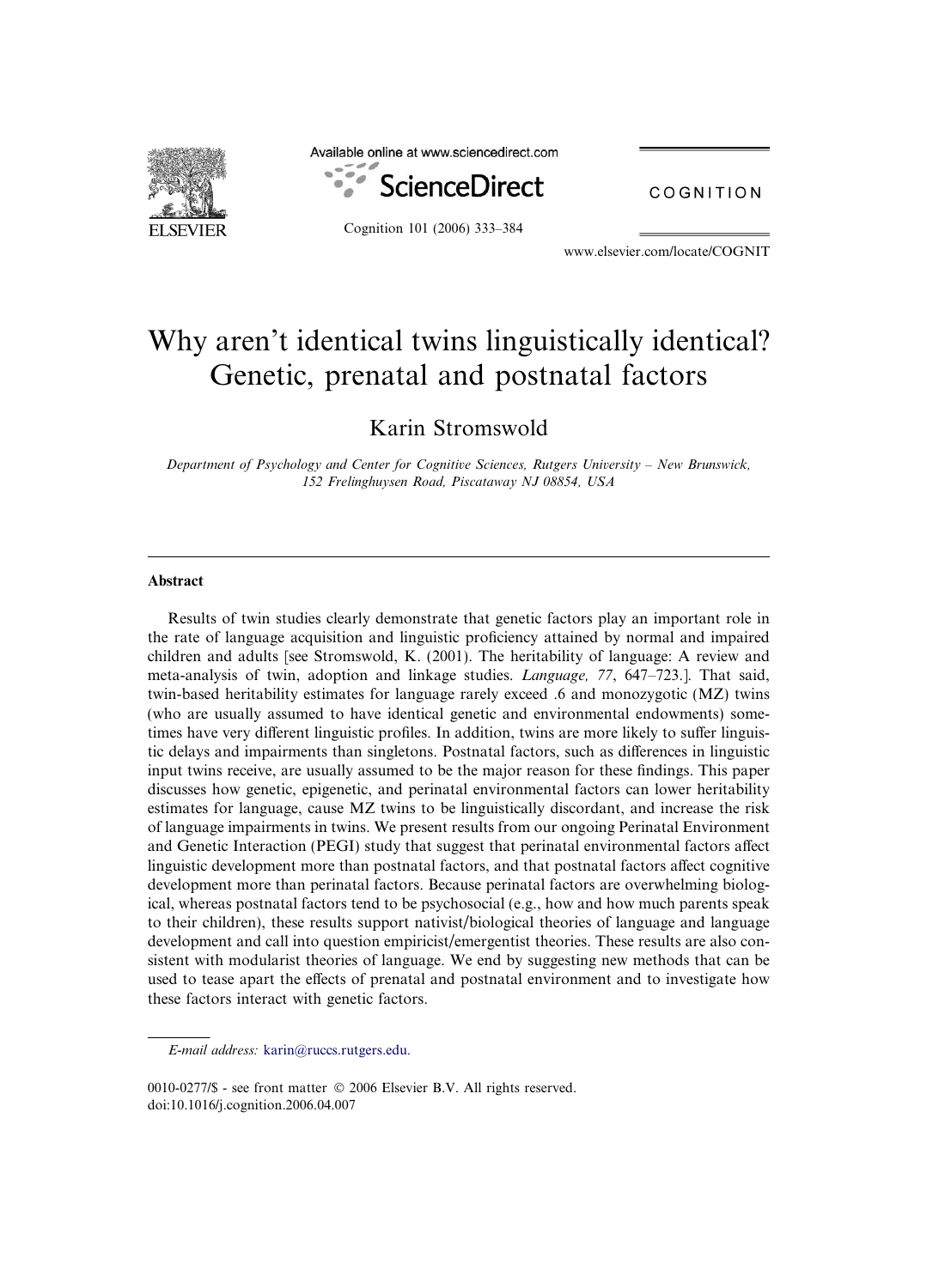<span id="page-1-0"></span>© 2006 Elsevier B.V. All rights reserved.

Keywords: Language development; Twins; Genetics; Epigenetics; Perinatal environment

#### 1. Introduction

Results of behavioral and molecular genetic studies clearly demonstrate that genetic factors play an important role in the rate of language acquisition and the linguistic proficiency attained by normal and language-impaired people (see [Stroms](#page-49-0)[wold, 1998, 2001\)](#page-49-0). Twin studies are the most common type of study used to investigate the impact of genetic factors on language. Roughly speaking, the logic of twin studies is as follows: identical (monozygotic, MZ) twin pairs and fraternal (dizygotic, DZ) twin pairs share essentially the same pre- and postnatal environment, whereas MZ twins share 100% of their alleles and, on average, DZ twins share only 50% of alleles. Therefore, if MZ twin pairs' linguistic abilities are more similar than DZ twin pairs', this suggests that genetic factors play a role in language. One way to determine whether MZ twins are linguistically more similar than DZ twins is to compare the concordance rates for language disorders in MZ and DZ twin pairs. Twin pairs are concordant for a language disorder if both twins are impaired, and discordant if only one twin is impaired. If the concordance rate for developmental language disorders is significantly greater for MZ than DZ twins, this suggests that genetic factors play a role in language disorders such as dyslexia and specific language impairment. Meta-analyses of twin concordance data from 10 studies suggest that heritable factors account for a little more than two-thirds of variance for both written and spoken language impairments [\(Stromswold, 2001](#page-49-0)). However, within these studies, MZ concordance rates range from 35% to 100% (mean  $= 80\%$ ), with only one of the 10 studies reporting 100% concordance. If MZ cotwins really have the same genetic and environmental endowments, why are any MZ twin pairs discordant for language impairments?

Perhaps the existence of discordant MZ twins merely reflects that concordance studies take what is almost certainly a continuous variable (linguistic ability) and artificially categorizes twins as either impaired or not impaired. Inevitably, there will be cases in which one MZ twin scores just a few points higher than his or her cotwin, but this small difference is enough to have one cotwin labeled ''normal'' and the other ''impaired.'' In cases where the data obtained are more or less continuous (e.g., scores on language tests) rather than dichotomous (presence or absence of a language disorder), one can sidestep this problem by comparing the degree of similarity of MZ and DZ cotwins. [Stromswold \(2001\)](#page-49-0) meta-analyzed data from almost 100 twin studies. These analyses indicate that depending on what aspect of language is assessed, heritable factors account for between  $1/2$  to  $2/3$ 's of the variance in language-impaired twins' linguistic abilities and 1/4 to 1/2 of the variance in normal twins' linguistic abilities. These meta-analyses also reveal that for both languageimpaired and normal twins, genetic factors play a greater role for phonological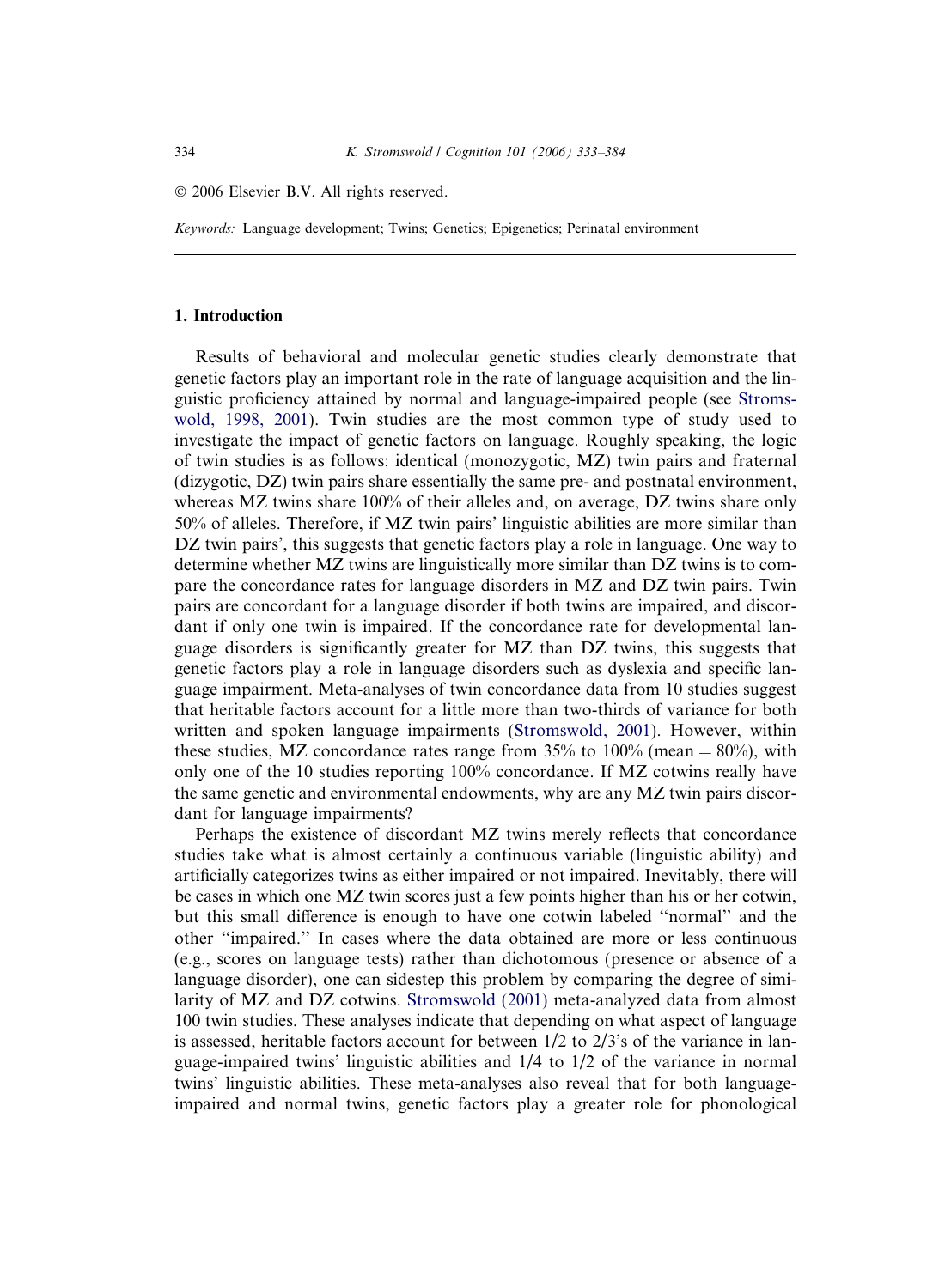and syntactic abilities than for lexical abilities. For example, heritable factors accounted for about a third of the variance in normal twins' lexical abilities and about a half of the variance in their phonological and syntactic skills. These metaanalytic results are consistent with the initial results from our Perinatal Environment and Genetic Interactions (PEGI) twin study ([Stromswold, Schramm, Molnar, Holo](#page-49-0)[dak, & Sheffield, 2005](#page-49-0)).<sup>1</sup> Concordance analyses reveal that genetic factors account for over 80% of the language disorders in the PEGI twins. In addition, genetic factors account for more of the linguistic variance for language-impaired PEGI twins than for normal PEGI twins. For example, dominant genetic factors (D) only play a role in the linguistic abilities of language-impaired twins. Also consistent with [Stromswold's \(2001\)](#page-49-0) meta-analytic results, for both language-impaired and normal PEGI twins, genetic factors account for more of the variance for phonology (70% for language-impaired and  $31\%$  for normal twins) and syntax (100% for languageimpaired and 26% for normal twins) than for vocabulary (69% for language-impaired and 5% for normal twins). Collapsing across language-impaired and normal PEGI twins, additive (A) and dominant (D) genetic factors account for 68% of PEGI twins' phonological abilities, 59% of PEGI twins' syntactic abilities, and 40% of PEGI twins' lexical abilities.

Although the heritability estimates obtained in essentially all twin studies indicate that MZ cotwins are more linguistically similar than DZ cotwins, estimates of the role of genetic factors rarely exceed 60% and some MZ cotwins have measurably different linguistic abilities. If MZ cotwins are genetically and environmentally identical, why is this so? Putting aside the possibility that the results are solely due to the misclassification of MZ twins (i.e., calling some DZ twins MZ) or various forms of measurement error, there are at least four types of reasons for this:

- (1) MZ cotwins are not genetically identical
- (2) MZ cotwins are not epigenetically identical
- (3) MZ cotwins have different perinatal environments<sup>2</sup>
- (4) MZ cotwins have different postnatal environments

Interactions within and among these four types of factors could accentuate linguistic differences between MZ cotwins. Furthermore, heritability estimates will be

 $1$  The PEGI results reported in this paper are for the first 267 same-sex twin pairs who were between the ages of 2 and 6 when they enrolled in our on-going longitudinal PEGI study. Of the twin pairs, 145 were MZ and 122 were DZ. (Zygosity of twins was determined using a questionnaire [\(Goldsmith, 1991\)](#page-43-0) that asks about the physical and developmental similarity of young twins. This questionnaire has a reliability of over 95%.) Fifty-two percent of the twins were male, and 48% were female. The mean birth weight of the MZ twins was 2294 g (SD = 583 g) and the mean birth weight of the DZ twins was 2309 g (SD = 650 g). The mean gestational age at birth of the MZ twins was 35.1 weeks ( $SD = 2.75$  weeks) and the mean gestational age at birth of the DZ twins was  $35.0$  weeks (SD = 3.17). For details of the PEGI study, see [Stromswold et al. \(2005\)](#page-49-0). Links to sample copies of the tests and questionnaires may be found at [http://](http://ruccs.rutgers.edu/~karin/PERINATAL/language_perinatal.htm) [ruccs.rutgers.edu/~karin/PERINATAL/language\\_perinatal.htm.](http://ruccs.rutgers.edu/~karin/PERINATAL/language_perinatal.htm) <sup>2</sup> We will use the term ''perinatal'' to refer to the period that begins with the implantation of the embryo

and ends at 44 weeks gestation. Postnatal refers to any time after this period.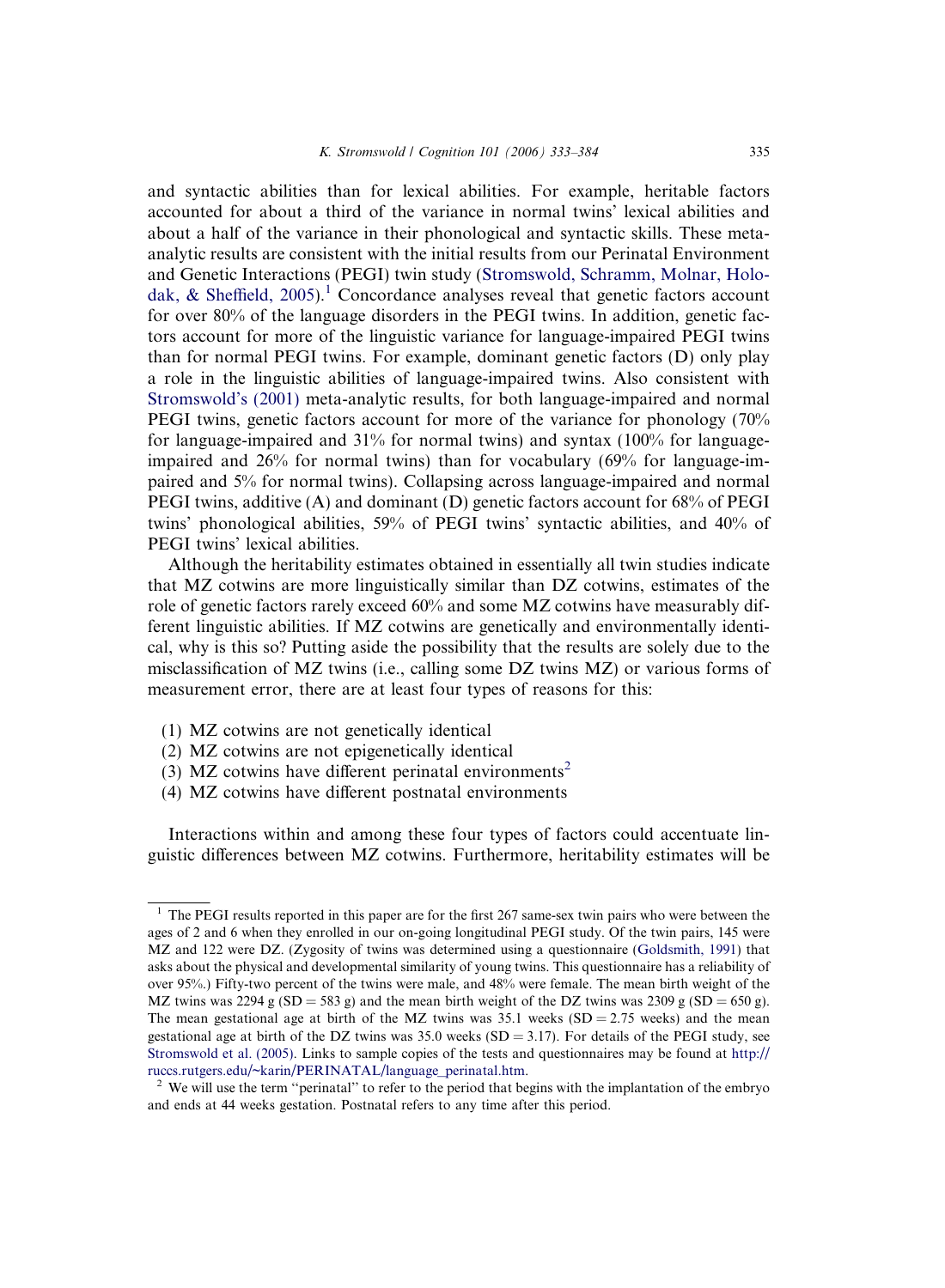attenuated if MZ cotwins are not genetically or epigenetically identical or if DZ cotwins are genetically or epigenetically more similar to one another than non-twin siblings. The role of genetic factors will also be attenuated if MZ cotwins have less similar prenatal or postnatal environments than DZ cotwins (and accentuated if MZ twins have more similar environments).

There are reasons to suspect that the genetic makeup and/or environments of twins differ from those of singletons. For example, it is well established that, as a group, twins acquire language more slowly and are more likely to be language impaired than singletons. [Day \(1932a, 1932b\)](#page-42-0) first compared the language abilities of twins and singletons and found that with respect to vocabulary, grammatical complexity of utterances, and mean length of responses, 2- to 5-year-old twins were linguistically delayed relative to singletons. Day also found that twins' language impairments tended to be greater than their cognitive impairments, suggesting that twins' linguistic delays may be somewhat selective. Subsequent studies have confirmed Day's observation, and even if we compensate for twins' shorter gestation, twins' language development is 2–3 months delayed relative to that of singletons (e.g., [Conway, Lytton, & Pysh,](#page-42-0) [1980; Dale, Dionne, Eley, & Plomin, 2000; Hay & O'Brien, 1983; Koch,](#page-42-0) [1966; Mittler, 1969, 1970, 1976; Rutter & Redshaw, 1991; Rutter, Thorpe,](#page-42-0) [Northstone, & Golding, 2003](#page-42-0)).

In this paper, we will discuss possible genetic, epigenetic and environmental reasons why MZ cotwins are sometimes linguistically discordant, why twins' language development lags behind that of singletons, and how heritability estimates of language may be affected by these factors. In Section 2, we review the basics of twinning, and discuss the genetic and epigenetic similarity of MZ and DZ cotwins. Section [3](#page-8-0) discusses differences in the perinatal environments of twins and singletons and MZ and DZ twins, concentrating on perinatal factors that could selectively affect linguistic development. In Section [4](#page-19-0), we discuss postnatal factors that may affect twins' language development. Section [5](#page-22-0) reports results of analyses of the PEGI twin data designed to determine the relative importance of perinatal and postnatal factors on linguistic and non-linguistic development. Section [6](#page-28-0) discusses the complex relationship between genotype and linguistic phenotype, emphasizing ways in which preand postnatal environmental and genetic factors may interact with one another to affect language development. Lastly, in Section [7](#page-31-0) we suggest ways of teasing apart how genetic, epigenetic, perinatal and postnatal environmental factors influence language development.

## 2. The genetics of twinning

## 2.1. Twin types

DZ twins result when two sperm fertilize two ova in the same menstrual cycle. The result is two zygotes, each of which develops its own placenta and amniotic sac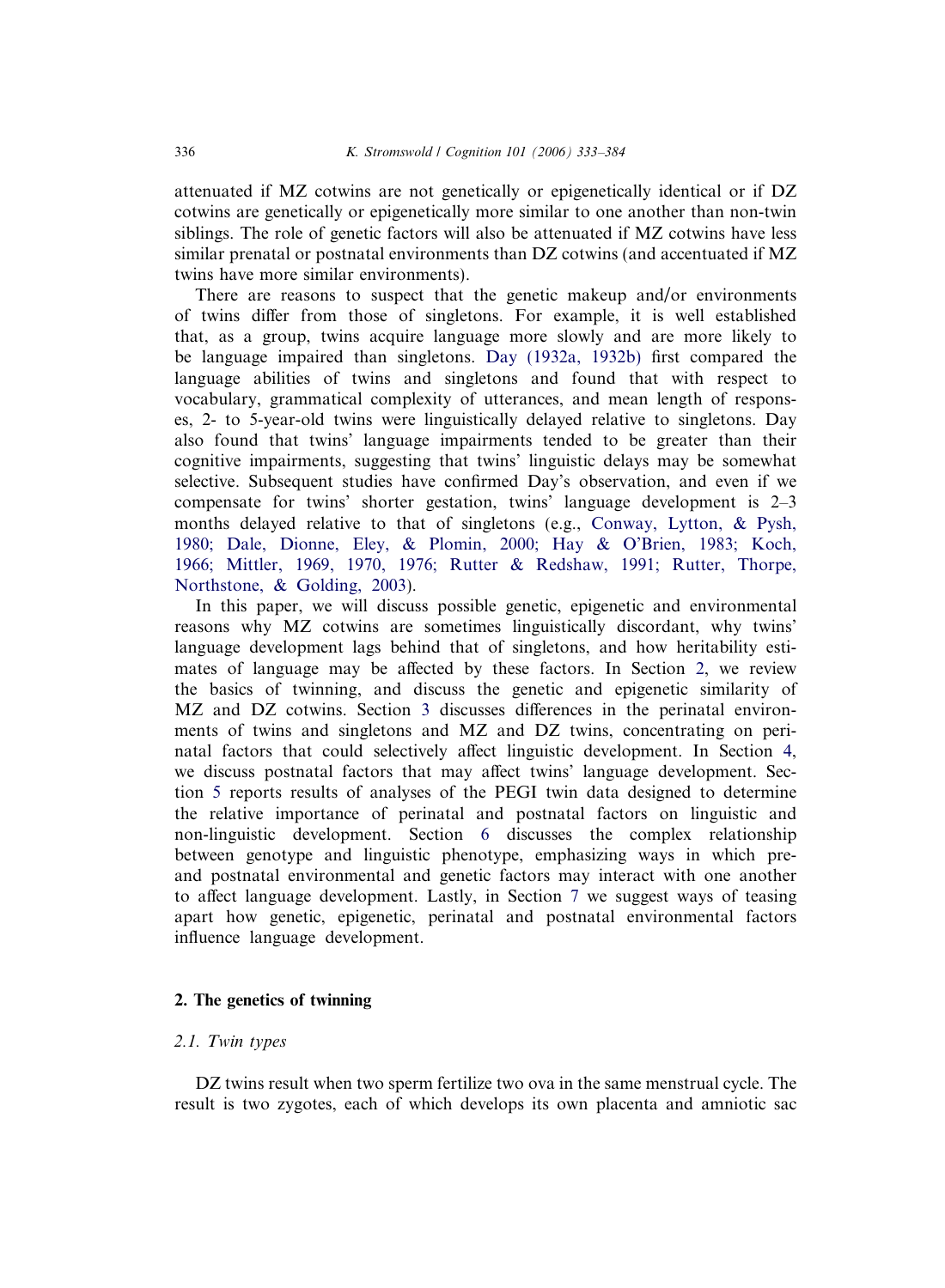<span id="page-4-0"></span>(i.e., dichorionic–diamniotic DZ twins, see [Fig. 1](#page-5-0)).<sup>3</sup> MZ twins, on the other hand, result when a single zygote (that originates from the fertilization of one ovum by a single sperm) divides in two. There are three distinct types of MZ twins, and these differences may have genetic and perinatal environmental implications. MZ twins may be dichorionic–diamniotic (two placentas, two amniotic sacs), monochorionic–diamniotic (one placenta, two amniotic sacs), or monochorionic-monoamniotic (one placenta, one amniotic sac). Dichorionic–diamniotic MZ twins occur when the zygote splits during the first three days following fertilization. This type of MZ twinning accounts for about 20–25% of all MZ twins. When the inner cell mass splits after blastocyst formation but before the formation of the amniotic sac (at 8 days after fertilization), the result is monochorionic–diamniotic MZ twins which account for about 70–75% of MZ twins. When division occurs after the formation of the amniotic sac, but before the establishment of the embryonic axis (at about 15 days after fertilization), the result is monochorionic–monoamniotic MZ twins, the rarest form of twins accounting for only  $1-5%$  of all MZ twins. (For a succinct and accessible summary of twinning, see [Redline, 2003](#page-47-0).)

## 2.2. Genotypic similarity of MZ and DZ twins

The validity of heritability estimates obtained from twin studies is predicated on MZ cotwins having identical genotypes. If they do not, heritability estimates will be lowered. A number of mechanisms can cause MZ cotwins to have different genotypes. Although the vast majority of MZ twins are karyotypically identical (i.e., the number and general morphology of the cotwins' chromosomes are the same), if chromosomal non-disjunction occurs just before or at the time of twinning, MZ twins will have different karyotypes and are said to be heterokaryotic ([Lejeune,](#page-45-0) [1963\)](#page-45-0). Reports of heterokaryotic MZ twins in which one twin is normal and the other is affected with Down syndrome (Trisomy 21) or Turner syndrome (X0 females) date back to at least the early 1960s ([Lejeune, 1963](#page-45-0)). A more subtle way that MZ twins may have different genotypes is if a spontaneous mutation occurs either before or after the zygote has split. In most cases, the MZ cotwin would be a genetic mosaic with a subset of the twin's cells exhibiting the mutation. A very early mutation will affect a greater proportion of the cells in the fetus, and will result in generalized mosaicism with most of the tissues affected. A mutation which occurs later (e.g., at the blastocyst stage) will affect a smaller proportion of the cells in the fetus, and the abnormal cells may be restricted to a certain area or tissue type (e.g., the central nervous system). When MZ splitting occurs earlier (i.e., in dichorionic MZ twins), there is a greater chance that MZ cotwins will have different spontaneous mutations.

<sup>&</sup>lt;sup>3</sup> The two placentas in dichorionic twins sometimes fuse. Eight percent of DZ twins have two genetically distinct cell lines in their blood, but one cell line in their solid tissues ([van Dijk, Boomsma, & de Man,](#page-50-0) [1996\)](#page-50-0). The high rate of blood chimerism in DZ twins suggests that fused placentas are not that rare, and that some of the special risks thought to affect only MZ twins could affect some DZ twins. It also suggests that twins who share a placenta should not be assumed to be MZ and that, ideally, zygosity testing should be determined by genotyping solid tissue and not blood [\(Redline, 2003; Souter et al., 2003\)](#page-47-0).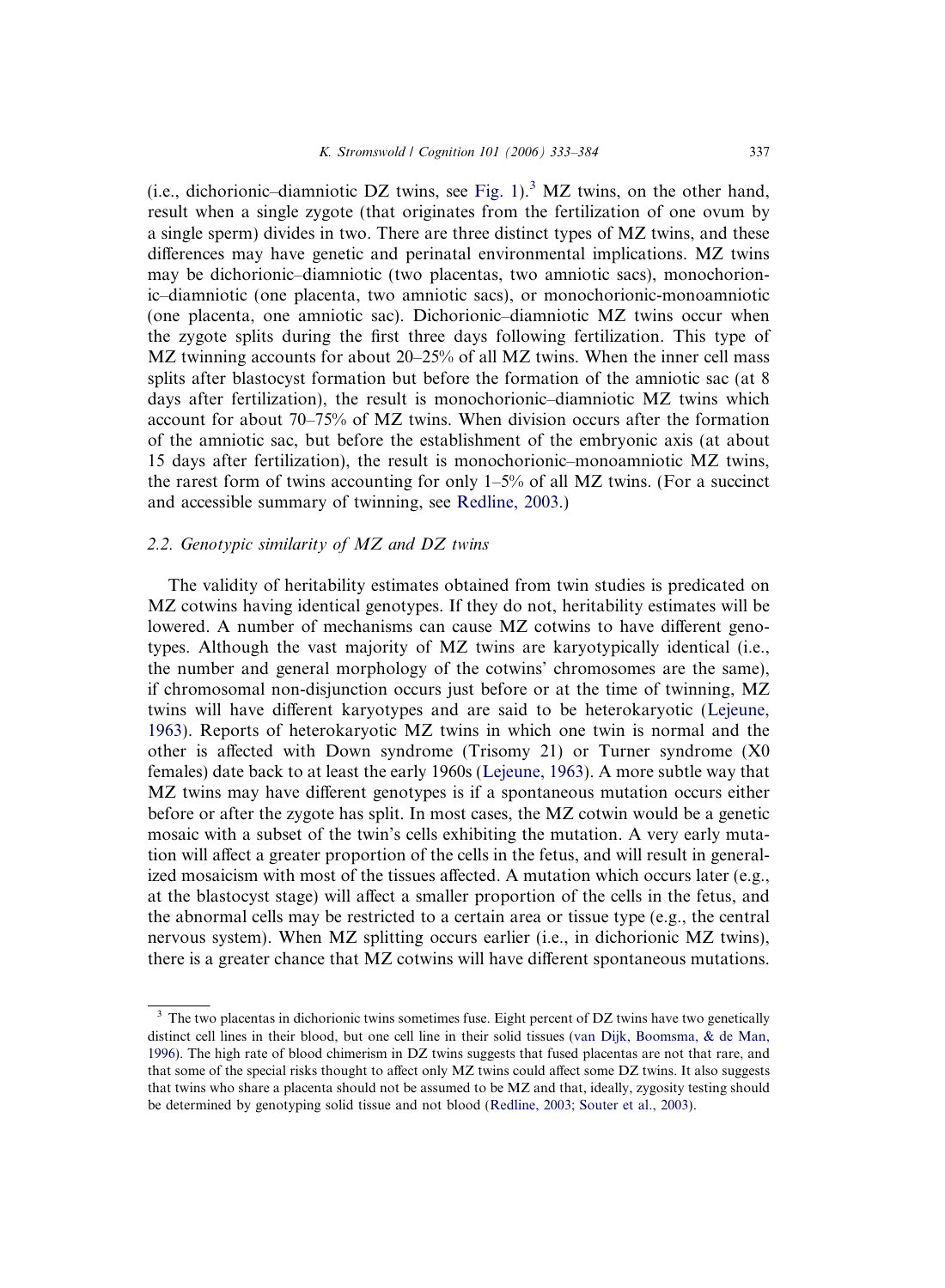<span id="page-5-0"></span>

Fig. 1. Types of twins (A) monochorionic, diamniotic MZ twins (1–5% of MZ twins) (B) monochorionic, monoamniotic MZ twins (70–75% of MZ twins) (C) dichorionic, diamniotic MZ twins with separate placentas (20–25% of MZ twins). (D) Dizygotic twins with fused placentas (0–5% of DZ twins) (E) Dizygotic twins with unfused placentas 95–100% of DZ twins.

Thus, dichorionic MZ twins are more likely to differ genetically than monochorionic MZ twins. Very late splitting may mean that the ''handedness'' of the embryo has already been determined prior to twinning, and [Sommer, Ramsey, Mandl, and Kahn](#page-48-0) [\(2002\)](#page-48-0) have argued that this is associated with MZ cotwins who are discordant for handedness and language lateralization. [Nance \(1990\)](#page-46-0) has argued that if the inner cell mass splits unequally, there will be different number and types of founder cells for MZ cotwins and this can result in the cotwins being phenotypically different from one another.

Twin-derived heritability estimates will also be skewed if DZ cotwins share more (or less) than 50% of their alleles. Transplant surgeons have known for decades that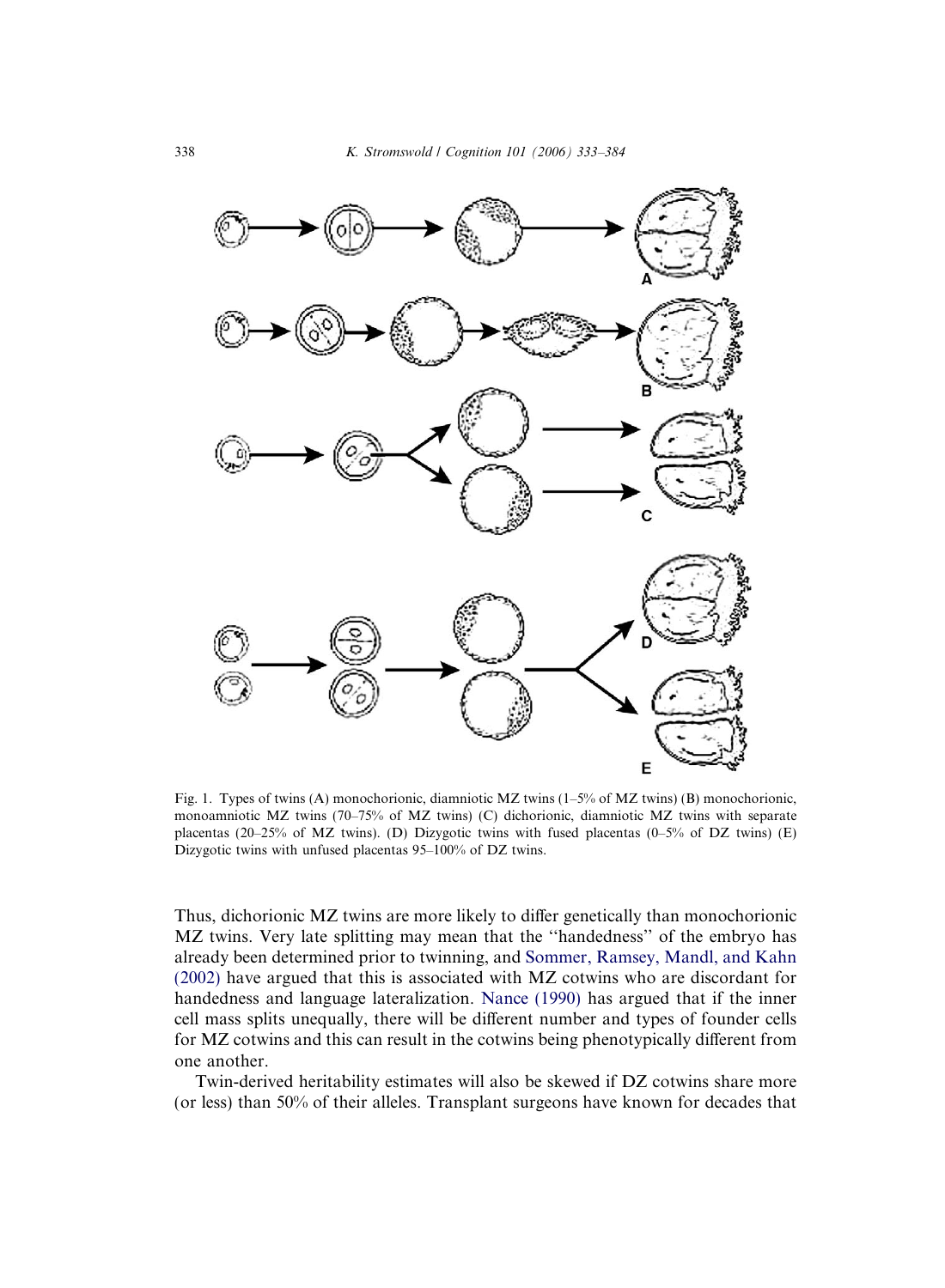the incidence of graft rejection is lower between DZ cotwins than between non-twin full siblings, and this clinical observation has been used to argue that DZ cotwins are genetically more similar to one another than non-twin full siblings (see [Geschwind,](#page-42-0) [1983\)](#page-42-0). Indeed, several studies [\(Jawaheer, MacGregor, Gregersen, Silman, & Ollier,](#page-44-0) [1996; Nielsen, Eiberg, Fenger, & Mohr, 1990; Winata, Biegel, Kang, Harmath, &](#page-44-0) [Christian, 1981\)](#page-44-0) have reported that DZ twins are more likely to share HLA haplotypes than non-twin full siblings (cf. [Titlestad, Kyvik, Kristensen, & Lillevang,](#page-49-0)  $2002$ ).<sup>4</sup>

## 2.3. Epigenetic similarity of MZ and DZ twins

In the 1950s, the Central Dogma of molecular biology was that gene expression is a deterministic, unidirectional process whereby a gene encoded in the DNA acts as the template for RNA synthesis (transcription), which is then spliced to produce functional RNA (mRNA) that contains the code for a single protein (translation). By the 1970s, the discovery of reverse transcriptase made it clear that the process was not unidirectional, and the discovery of alternative splicing made it clear that the process was not deterministic because a single gene can code for multiple proteins. By the 1990s, microbiologists had discovered that micro-RNA (which regulates gene expression at the mRNA level by splicing exons, silencing genes, and editing proteins) and other epigenetic processes (e.g., methylation, phosphorylation, glycosylation, acetylation, imprinting, X chromosome inactivation) could alter gene expression without changing the underlying genomic sequence. In addition to playing a crucial role in early development, these epigenetic processes can occur at any point in development as random events or in response to environmental factors ([Jaenisch & Bird,](#page-44-0) [2003\)](#page-44-0), and [Fraga et al. \(2005\)](#page-42-0) recently reported that epigenetic differences between MZ cotwins increase with age.

Epigenetic processes appear to be responsible for some cases of neuropsychologically discordant MZ twins. For example, [Tsujita et al. \(1998\)](#page-49-0) compared the DNA of schizophrenia-discordant MZ twins and found two loci that were clearly different. These differences are consistent either with the cotwins having different methylation patterns or with one of the cotwins having a very small mutation. Recently, Petronis et al.  $(2003)$  compared the 5' regulatory region of the dopamine 2 receptor gene in one pair of MZ twins who were concordant for schizophrenia and one pair of MZ twins who were discordant for schizophrenia. They found that the methylation patterns were more similar in the concordant twin pair than in the discordant twin pair, suggesting that the differences in methylation patterns are (at least partially) responsible for the phenotypic differences in MZ twins. X chromosome inactivation is the process in females whereby every second X chromosome in a cell is randomly inactivated

<sup>4</sup> Because HLA testing was done on blood and DZ twins sometimes exchange blood cells in utero [\(van](#page-50-0) [Dijk et al., 1996\)](#page-50-0), it is possible that the increased HLA similarity of DZ twins is spurious.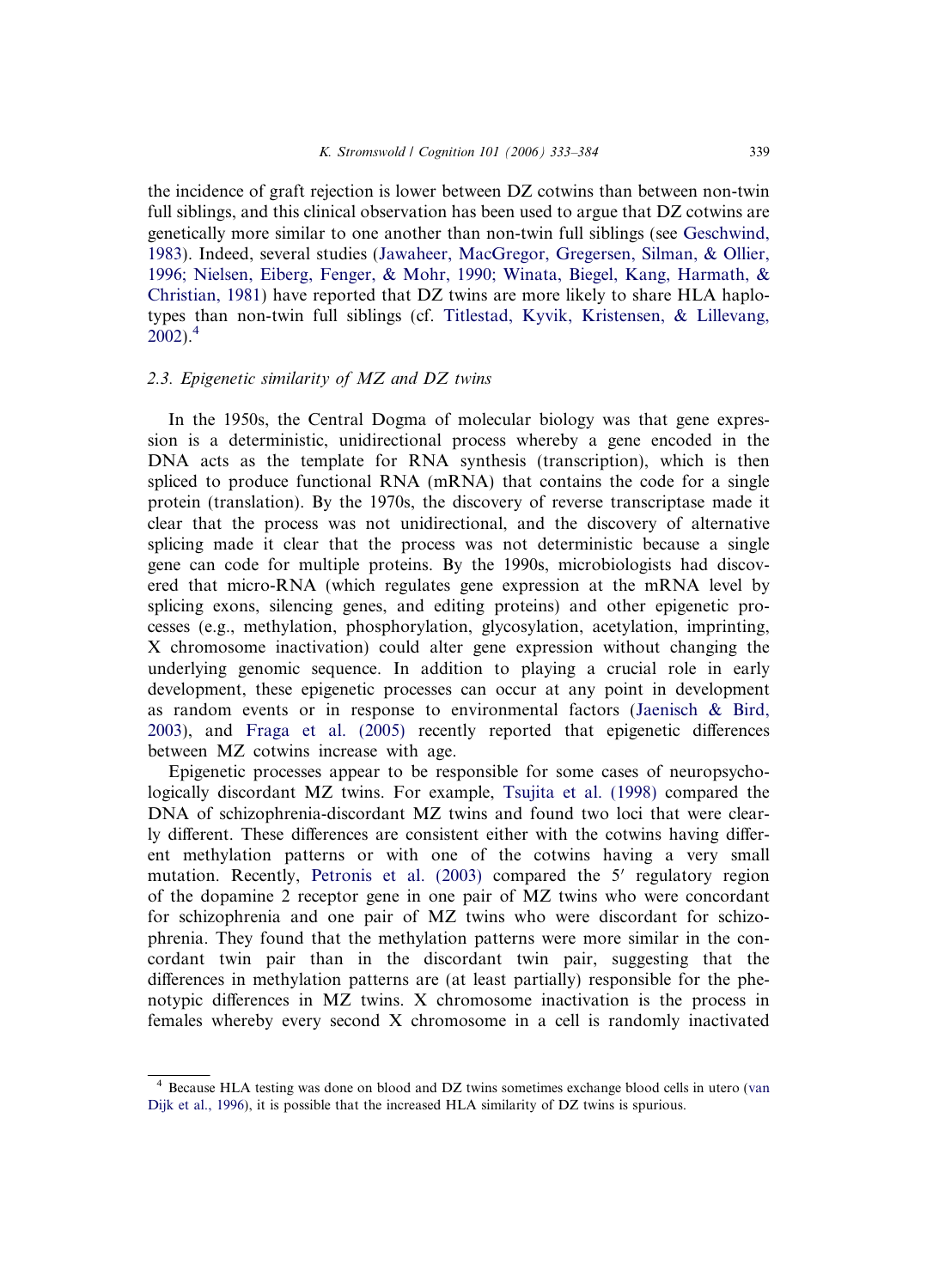to create cellular mosaics of paternal and maternal X chromosomes. Due to its stochastic nature, differences in X chromosome inactivation patterns are another source of phenotypic discordance in female MZ cotwins. In one study, 19% of female MZ twins had skewed X chromosome inactivation pattern that differed from that of their cotwin [\(Fraga et al., 2005](#page-42-0)). Although in the Fraga et al. study, the difference in X chromosome inactivation pattern was not associated with obvious phenotypic discordance, there have been cases of MZ female twins who are carriers for X-linked red-green color blindness [\(Jorgensen et al., 1992](#page-44-0)), Duchenne muscular dystrophy [\(Lupski, Garcia, Zoghbi, Hoffman, & Fenwick,](#page-45-0) [1991; Richards et al., 1990](#page-45-0)) and Fragile X syndrome [\(Kruyer et al., 1994; Wil](#page-45-0)[lemsen, Olmer, De Diego Otero, & Oostra, 2000](#page-45-0)), in which one twin is affected and the other is not. In each case, the affected twin had more inactivation of paternal than maternal X chromosomes. Some studies have reported that nonrandom or skewed X chromosome inactivation patterns are more frequent in MZ twins than in DZ twins or singletons [\(Goodship, Carter, & Burn, 1996;](#page-43-0) [Trejo et al., 1994](#page-43-0)). Furthermore, monochorionic twins have much more similar X chromosome inactivation patterns than dichorionic MZ twins ([Monteiro](#page-46-0) [et al., 1998\)](#page-46-0). Thus, to the extent that genes on the X chromosome contribute to linguistic ability, we would predict that monochorionic MZ twins would be more similar than dichorionic  $MZ$  twins.<sup>5</sup> [Loat, Asbury, Galsworthy, Plomin,](#page-45-0) [and Craig \(2004\)](#page-45-0) have shown that male MZ twins are more linguistically similar to one another than female MZ twins, a finding that they interpret as reflecting differences in patterns of X inactivation in females MZ twin pairs. They also report that female DZ cotwins are more similar to one another than male DZ cotwins, a finding also consistent with X inactivation. Genetic imprinting, in which the expression of a gene depends upon the parent who passed on the gene, could also account for discordance among MZ cotwins. One known case is Beckwith–Wiedemann syndrome, a genetic syndrome that almost always includes developmental speech impairments secondary to macroglossia (see [Van Borsel, Morlion, Van Snick, & Leroy, 2000; Weksberg et al., 2002\)](#page-50-0). In MZ cotwins who are discordant for Beckwith–Wiedemann syndrome, the affected twin has an imprinting defect at KCNQ1OT1 on 11p15, whereas the unaffected twin does not [\(Weksberg et al., 2002; Weksberg, Shuman, & Smith,](#page-50-0) [2005\)](#page-50-0).

To the extent that MZ cotwins are epigenetically different from one another, or DZ cotwins are epigenetically more similar to one another than non-twin siblings, heritability estimates for language will underestimate the importance of genetic factors on linguistic abilities. Having already discussed how MZ cotwins can vary epigenetically, let us now turn to the question of whether DZ cotwins are epigenetically more similar to one another than non-twin siblings. Although comprehensive searches of Medline and PsychLit electronic databases (and less

 $<sup>5</sup>$  [Fisk, Howard, Ware, and Bennett's \(1999\)](#page-42-0) findings suggest that X-inactivation may occur after</sup> monochorionic twinning, which means that even monochorionic cotwins can be discordant for X-linked traits.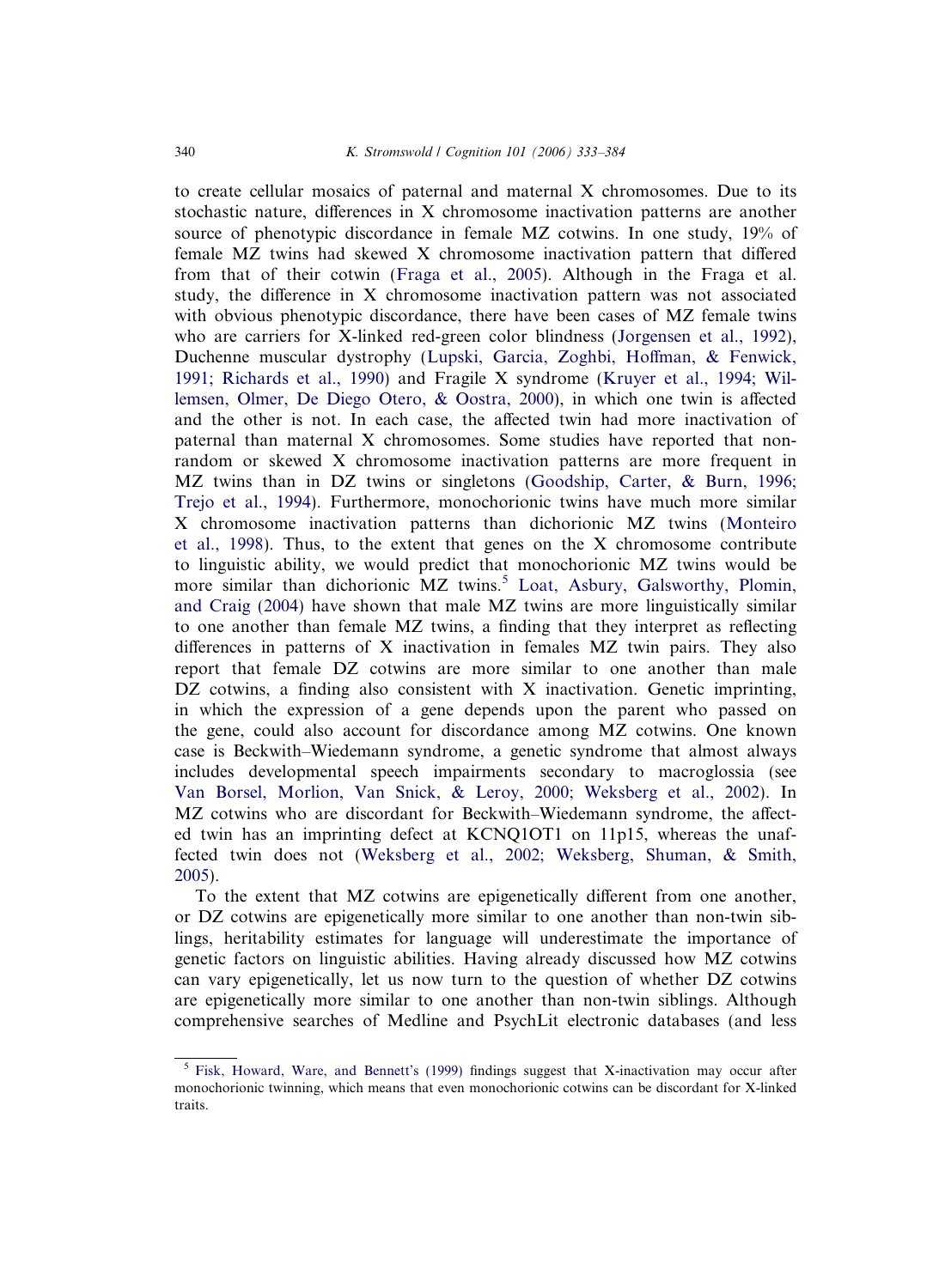<span id="page-8-0"></span>comprehensive Google searches) failed to reveal any studies that directly address this question, the lower incidence of graft rejection for DZ twins than for nontwin siblings could reflect the greater epigenetic similarity of DZ cotwins than non-twin siblings.

#### 3. Perinatal environmental factors and linguistic development

Researchers who study language acquisition often implicitly assume that when one refers to the role of environmental factors on language development, one is primarily referring to postnatal, psychosocial factors such as the quantity or quality of adult linguistic input that children receive. If psychosocial factors have a large impact on language development, this would support theories that argue that language development is largely the result of children's social and language environments (empiricist/emergentist theories). It would also call into question nativist/biological theories that argue that language acquisition is largely the result of children's innate, biological endowment (nativist/biological theories). If, on the other hand, the environmental factors that affect children's language are predominantly perinatal (and, hence, unlikely to be psychosocial) or clearly biological (e.g., pre- or postnatal accidents, illnesses or toxins that affect the brain), this would support nativist/ neurobiological theories, and call into questions empiricist/emergentist theories. A wide range of perinatal complications are associated with adverse neuropsychological outcomes [\(Bryan, 1993](#page-41-0)), and women carrying twins suffer more perinatal complications than women carrying a single baby ([Creasy, Resnik,](#page-42-0) [& Iams, 2004](#page-42-0)). In this section, we review some of the perinatal complications associated with twinning, concentrating on those that have been linked to neurodevelopmental delays.

## 3.1. Premature birth

A large body of research has documented that, as a group, children who are born prematurely (before 37 weeks gestation) reach speech and language milestones later, perform more poorly on a wide range of speech and language tests, and are more likely to be diagnosed with speech and language disorders than their full-term peers (see, for example, [Briscoe, Gathercole, & Marlow, 1998;](#page-41-0) [Jennische & Sedin, 1999; Luoma, Herrgard, Martikainen, & Ahonen, 1998; Ste](#page-41-0)[venson, Roach, Leavitt, Miller, & Chapman, 1988; Taylor, Klein, & Hack,](#page-41-0) [2000a; Taylor, Klein, Minich, & Hack, 2000c,](#page-41-0) and references therein). These studies reveal that the more premature the child, the greater the risk of poor linguistic skills, but that even children born between 32 and 36 weeks gestation do more poorly than children born full term ([Hediger, Overpeck, Ruan, & Tro](#page-43-0)[endle, 2002; Huddy, Johnson, & Hope, 2001\)](#page-43-0). Even preterm children with normal cognitive function and no major neurodevelopmental disability are 2–3 times more likely to suffer from written and spoken language disorders than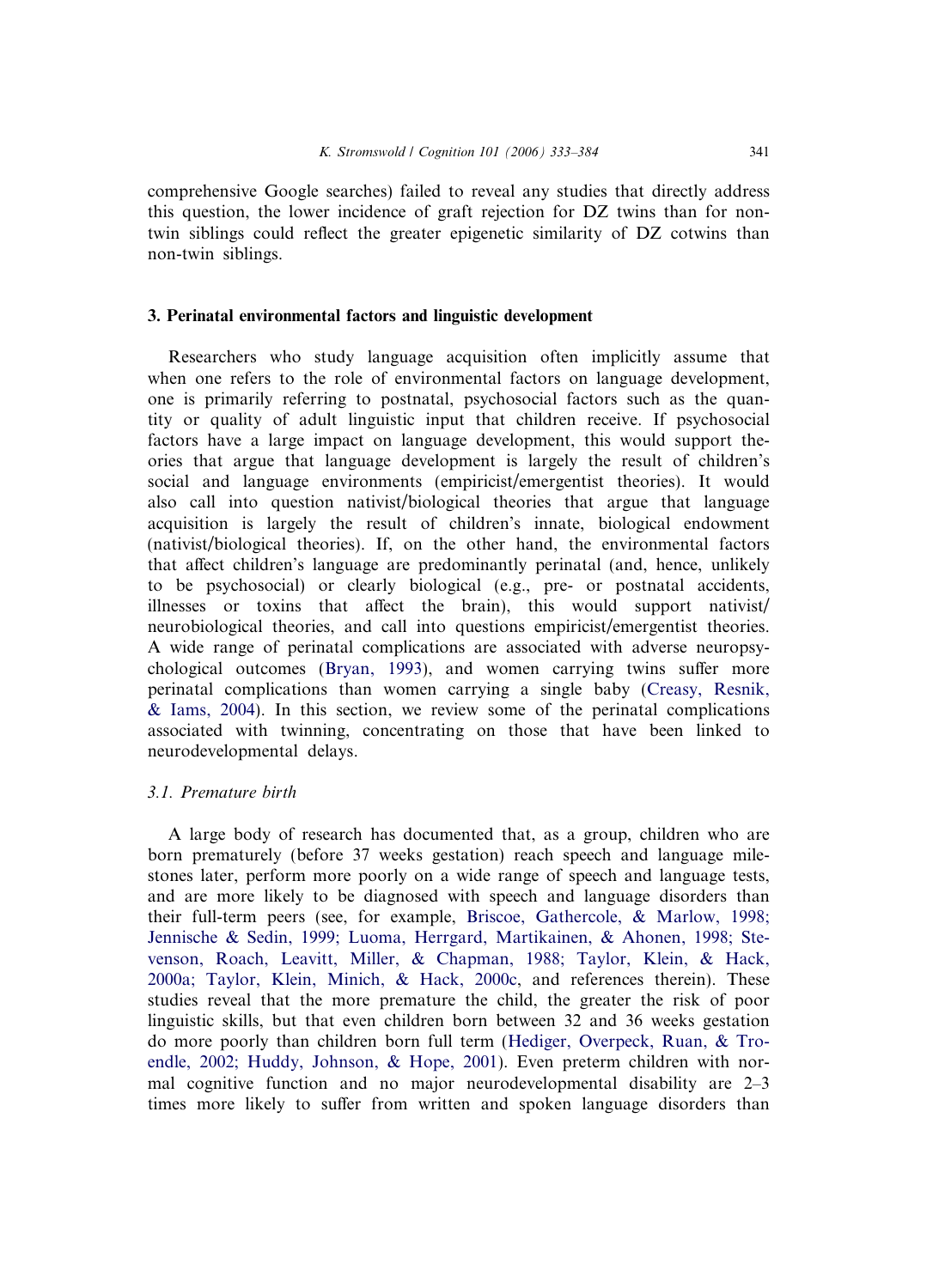full-term children. This suggests that language may be particularly vulnerable to factors associated with premature birth. $6$  In the United States, over half of all twins are born prematurely, whereas only about 10% of singletons are born prematurely ([Guyer et al., 1999](#page-43-0)). In addition, twins are more likely to be born very prematurely (before 32 weeks gestation) than singletons [\(Holmgren & Hogberg,](#page-44-0) [2001\)](#page-44-0). The greater incidence of prematurity among twins than singletons probably is part of the reason why twins are more likely to be language impaired than singletons and why even normal twins' language development lags behind that of singletons.

#### 3.2. Low birth weight

Low birth weight is a risk factor for linguistic delays and impairments independent of prematurity.<sup>7</sup> For example, even low birth weight children who are full term are more likely to suffer from language and learning disorders than normal birth weight full-term children ([Low et al., 1992; Walther, 1988](#page-45-0)). Multivariate regression analyses reveal a significant positive relationship between birth weight and performance on a variety of linguistic tasks even at birth weights above 3000 g ([Breslau,](#page-41-0) [Chilcoat, DelDotto, & Andreski, 1996; Breslau, Chilcoat, Johnson, Andreski, &](#page-41-0) [Lucia, 2000](#page-41-0)). Even low birth weight full term children who are apparently neurologically intact do worse on language tasks than normal birth weight children [\(Breslau](#page-41-0) [et al., 1996; Breslau et al., 2000; Low et al., 1992; Walther, 1988](#page-41-0)), suggesting that language may be particularly vulnerable to factors associated with low birth weight.

In the US, twins are 10 times more likely to be born at low birth weights than singletons ([Guyer et al., 1999\)](#page-43-0), and low birth weight adversely affects linguistic outcome in twins as well as singletons. For example, [Rooney, Hay, and Levy \(2003\)](#page-48-0) has shown that twins with low birth weights have lower speech and reading scores than other twins, and that the negative impact of low birth weight is particularly pronounced in male twins. Given that low birth weight has a detrimental affect on language development, the greater incident of low birth weight in twins than singletons is probably partially responsible for twin-singleton language lag. In addition, differences in MZ cotwins' birth weights could account for some cases of linguistically discordant MZ twin pairs.

<sup>&</sup>lt;sup>6</sup> Premature birth per se is unlikely to be the cause of linguistic delays because, in theory, development in the neonatal intensive care unit (NICU) could be identical to development in the womb. Rather, the linguistic delays are likely due to the conditions that result in premature delivery (e.g., intrauterine infection, placental dysfunction, thrombophilila, gestational diabetes, pregnancy-induced hypertension, etc.) and/or the conditions and treatments that are secondary to premature delivery (e.g., hypoxic brain injuries, hyperbilirubinemia, postnatal infection, respiratory distress syndrome, treatments and medications received in the NICU, developmentally inappropriate sensory stimulation in the NICU, etc.). Some of the most likely candidates are discussed in Sections 3.2–3.9. <sup>7</sup> The linguistic delays could be the direct result of being low birth weight (i.e., the effect of having a

smaller brain) or it could be the result of perinatal conditions associated with being low birth weight.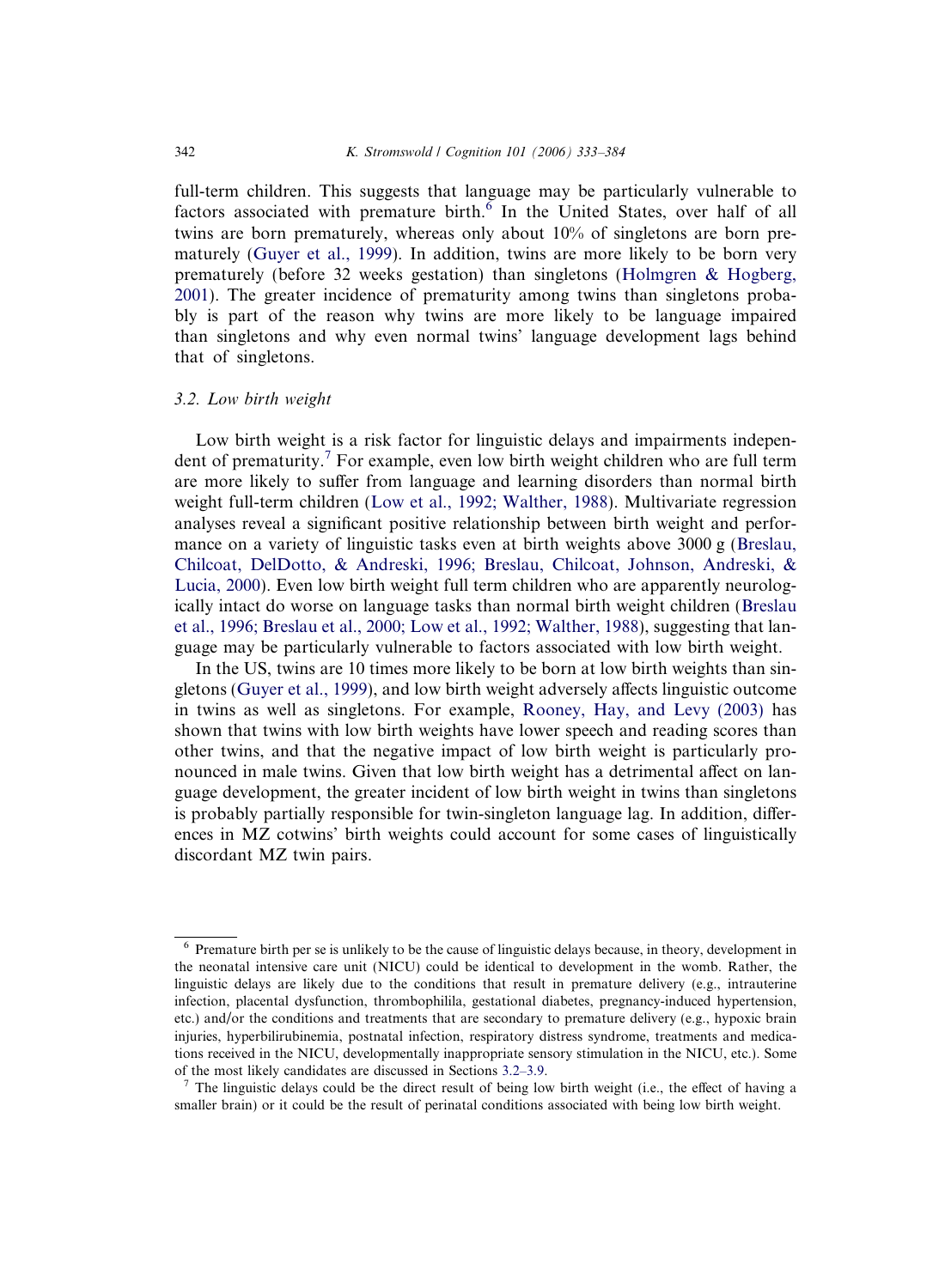#### <span id="page-10-0"></span>3.3. Placental and amniotic complications

Placental abruption refers to the condition in which the placenta separates from the uterus prior to delivery. This can result in maternal hemorrhage and placental dysfunction, both of which cause decreased blood flow to the fetus. Diminished fetal blood flow is a major risk factor for prenatal brain injuries. Consistent with this, recent studies have shown that placental abruption is associated with neuropsychiatric disorders ([Jablensky, Morgan, Zubrick, Bower, & Yellachich, 2005\)](#page-44-0) and neurodevelopmental disorders such as cerebral palsy ([O'Shea & Dammann, 2000\)](#page-46-0). Premature rupture of membranes (PROM) refers to the condition in which the amniotic sac ruptures prior to delivery. There are three reasons why twins' higher incidence of PROM has important ramifications for twin studies of language. First, PROM is associated with intrauterine infection (Simhan & Canavan,  $2005$ ),  $8$  and intrauterine infection is a major causal factor for developmental disabilities (see Section 3.4). Second, umbilical cord prolapse (when the cord enters the birth canal before the baby) is a frequent complication of PROM [\(Simhan & Canavan, 2005\)](#page-48-0). When this occurs, the cord is compressed and blood flow to the baby is diminished, thereby causing hypoxic/ischemic brain injuries. Lastly, PROM is a predictor of perinatal mortality and morbidity in twins independent of infection or cord prolapse [\(Vergani et al., 2004\)](#page-50-0). Because the incidence of both PROM [\(Mercer, Crocker,](#page-46-0) [Pierce, & Sibai, 1993\)](#page-46-0) and placental abruption [\(Ananth, Smulian, Demissie, Vintzil](#page-40-0)[eos, & Knuppel, 2001; Salihu et al., 2005\)](#page-40-0) is twice as high in twins than in singletons, these complications are likely partially responsible for twins' linguistic problems. In addition, for MZ cotwins who do not share a placenta (diachorinic twins) or amniotic sac (diamniotic twins), amniotic and placental complications can affect one cotwin and not the other and this could cause some MZ cotwins to be linguistically discordant.

#### 3.4. Intrauterine infection

There is growing evidence that pro-inflammatory cytokines produced in response to perinatal infection damage the developing brain [\(Rezaie & Dean, 2002; Volpe,](#page-47-0) [2001\)](#page-47-0). Indeed, recent studies suggest that intrauterine infection is the major risk fac-tor for major neurodevelopmental disabilities such as cerebral palsy ([O'Shea & Dam](#page-46-0)[mann, 2000; O'Shea, Klinepeter, Meis, & Dillard, 1998; Wilson-Costello et al., 1998;](#page-46-0) [Wu & Colford, 2000\)](#page-46-0) and an important risk factor for more subtle impairments such as linguistic and cognitive delays ([Dammann, Drescher, & Veelken, 2003; Schendel,](#page-42-0) [2001\)](#page-42-0). The incidence of intrauterine infection is greater in twins than singletons because twins are at greater risk for several conditions that increase the chances of infection. First, the incidence of incompetent cervices and PROM is higher in twins, increasing the risk of vaginal pathogens ascending and coming into contact with the

<sup>8</sup> There is a synergistic effect between intrauterine infection and PROM. PROM can be caused by intrauterine infection and mothers with PROM are at greatly increased risk for intrauterine infection ([Simhan & Canavan, 2005](#page-48-0)).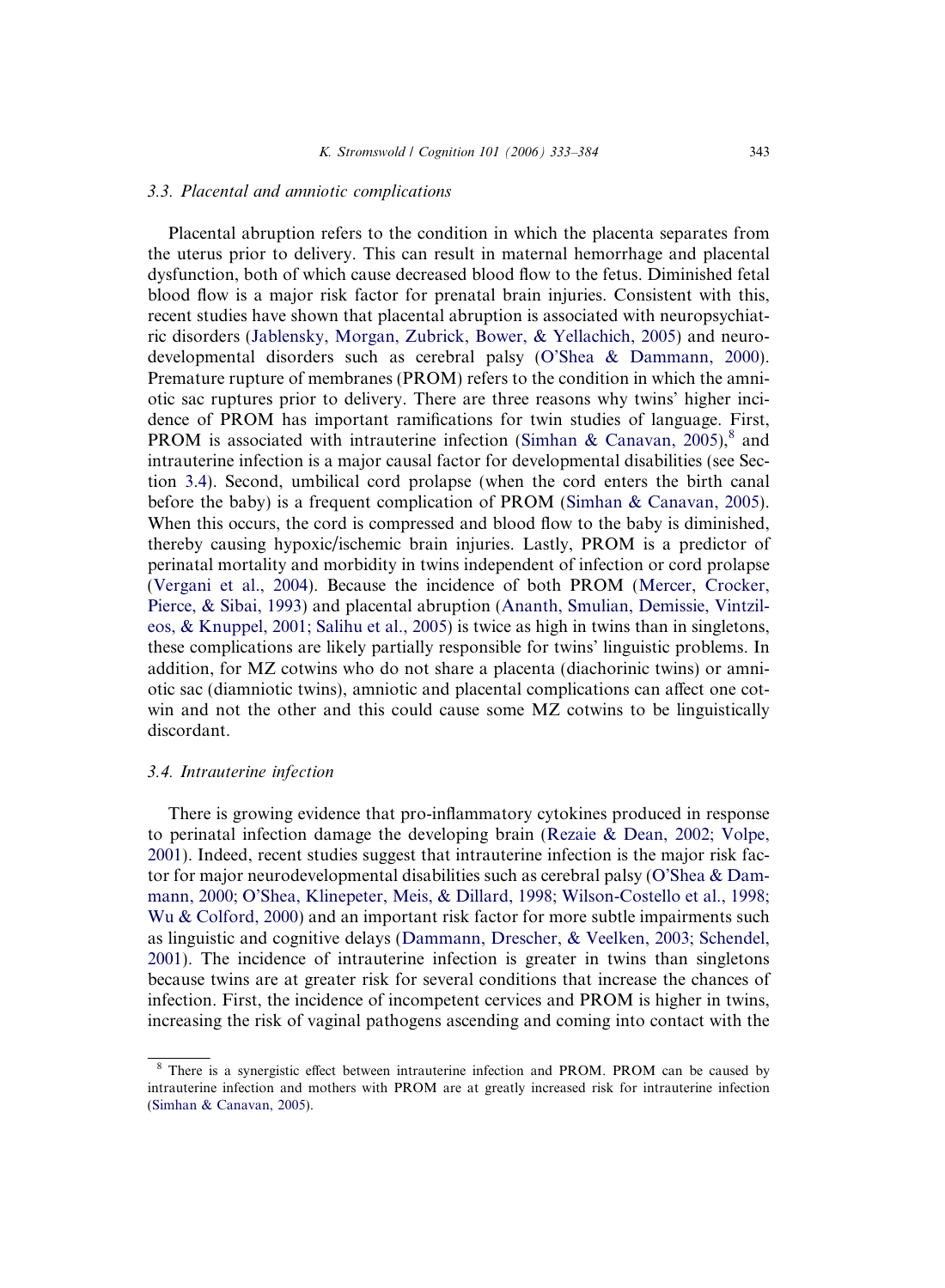developing fetus. Second, women carrying twins usually have longer labors, so even when the membranes do not rupture prior to the onset of labor, twins (particularly the second born twin) are exposed to vaginal pathogens longer than singletons. Third, mothers of twins are more likely to have frequent and invasive vaginal examinations and intrapartum monitoring, either of which may introduce new pathogens or allow existing pathogens to ascend more easily. That intrauterine infection is a major risk factor for major and minor developmental disabilities and that this complication is seen more frequently in twins than singletons may partially account for the higher rates of linguistic delays and impairments in twins than singletons. Furthermore, some diamniotic MZ cotwins could be linguistically discordant because one twin was infected in utero and the other was not.

## 3.5. Intrapartum complications

Intrapartum (labor and delivery) complications are also associated with adverse neurodevelopmental outcome [\(Bryan, 1993](#page-41-0)). The main worry with intrapartum complications is that the neonate will become hypoxic during labor and delivery. Vaginal deliveries are most straightforward when the head of the baby is facing the birth canal (vertex presentation). Perinatal morbidity and mortality rates are higher with non-vertex deliveries than vertex deliveries ([Cetrolo, 1986; Chervenak, Johnson,](#page-41-0) [Youch, Hobbins, & Berkowitz, 1985; Piekarski, Czajkowski, Maj, & Milewczyk,](#page-41-0) [1996\)](#page-41-0), and non-vertex presentation is a risk factor for neurodevelopmental disorders such as cerebral palsy ([Bryan, 1993\)](#page-41-0).<sup>9</sup> Between one quarter to one third of twin fetuses are non-vertex at the time of delivery as compared to less than 5% of singleton fetuses [\(Chervenak et al., 1985; Piekarski et al., 1996\)](#page-41-0). Another intrapartum complication associated with hypoxic/ischemic brain injuries and very poor neurodevelop-mental outcome is velamentous umbilical cord insertion ([Benirschke & Kim, 1973](#page-41-0)). In velamentous umbilical cord insertion, fetal vessels may tear when the amniotic membranes rupture, and this can result in the baby losing massive amounts of blood. Fetal vessels can also be compressed during labor, resulting in diminished or absent blood flow to the baby [\(Chervenak et al., 1985; Piekarski et al., 1996\)](#page-41-0). The incidence of velamentous cord insertion is much higher in twin than singleton gestations ([Loos,](#page-45-0) [Deroma, Deroma, & Vlietincka, 2001\)](#page-45-0). Umbilical cord prolapse during labor and delivery is also more common in twin pregnancies than in singleton pregnancies ([Usta, Mercer, & Sibai, 1999\)](#page-50-0). Because essentially all intrapartum complications are more common in twin pregnancies ([Creasy et al., 2004](#page-42-0)) and many intrapartum complication are associated with major and minor developmental disabilities, some of twins' linguistic lags are likely due to intrapartum complications. In addition, discordant intrapartum experiences could cause some MZ cotwins to differ linguistically.

<sup>&</sup>lt;sup>9</sup> Some researchers have suggested that fetuses with neurodevelopmental abnormalities are less able to turn in the womb and, thus, breech babies are at greater risk for neurodevelopmental disabilities in part because breech presentation is a marker for these abnormalities ([Kuban & Leviton, 1994](#page-45-0)).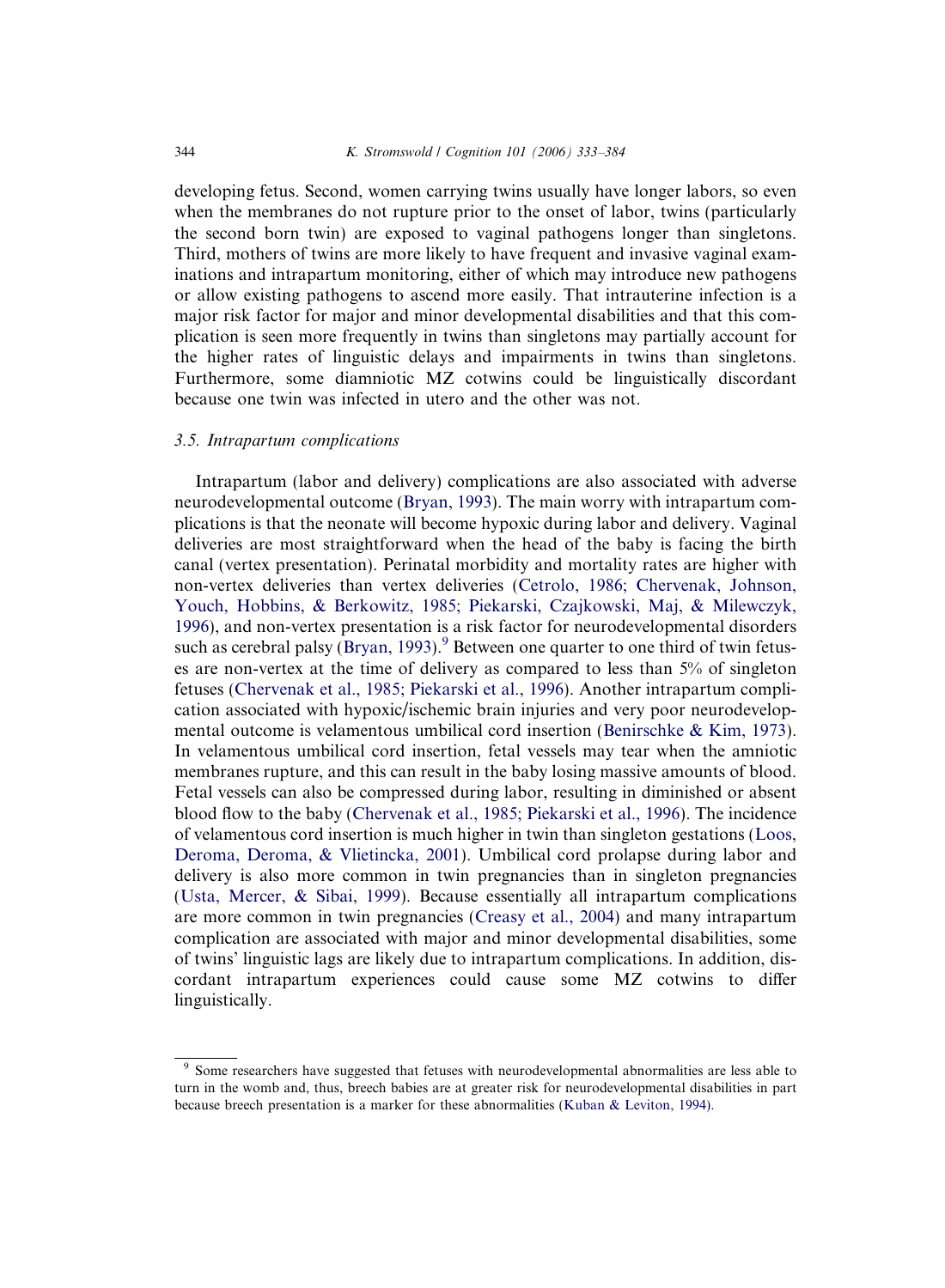#### 3.6. Neonatal hyperbilirubinemia

Bilirubin that is not bound to albumin is a potent neurotoxin, and neonatal hyperbilirubinemia (jaundice) is a major cause of neurodevelopmental disability [\(Dennery, Seidman, & Stevenson, 2001](#page-42-0)). Although hyperbilirubinemia can affect any part of the central nervous system, the auditory pathways are particularly vulnerable ([Shapiro, 2002; Spencer, Shaia, Gleason, Sismanis, & Shapiro, 2002\)](#page-48-0), and sensorineural hearing loss and auditory dysfunction are the most common major sequelae of neonatal hyperbilirubinemia [\(Amin et al., 2001; Hack et al., 2000](#page-40-0)). Neonatal hyperbilirubinemia may be a contributing factor for some cases of language impairments because even very minimal hearing losses (hearing thresholds of between 16 and 25 dBs) put children at increased risk for language delays and impairments [\(Bess, 1999; Finitzo-Hiever, 1981; Gravel, Wallace, & Ruben, 1996;](#page-41-0) [Loutonen, Uhari, & Aitola, 1996; Yoshinaga-Itano, Sedey, Coulter, & Mehl, 1998\)](#page-41-0).

Premature and low birth weight infants are at greatly increased risk of being hyperbilirubinemic because their small, immature livers have difficulty clearing bilirubin from the bloodstream [\(Dennery et al., 2001\)](#page-42-0). For a given level of bilirubin, the neurotoxicity depends on factors such as blood brain barrier permeability (which is increased in premature and low birth weight babies, and in the presence of hypoxia or infection), albumin levels (which are lower in premature and low birth weight babies), and blood pH (the acidosis that accompanies hypoxia and infection impairs bilirubin conjugation). Because twins are more likely than singletons to be premature, low birth weight, hypoxic, and infected, neonatal jaundice affects a higher percentage of twins than singletons. The differential incidence of jaundice in twins than singletons probably accounts for some portion of the twin-singleton language lag. Additionally, some cases of linguistically discordant MZ cotwins could be the result of the cotwins having different levels of bilirubin during the first weeks of life.

#### 3.7. Perinatal glucocorticosteroids

Many studies have investigated the adverse effects of excess glucocorticosteroids (GCs) on the developing nervous system (for a review, see [Matthews, 2000\)](#page-46-0). Women who seem likely to deliver prematurely are often given synthetic GCs because prenatal GCs lessen the risk of neonatal respiratory distress syndrome and neonatal hypoxia [\(Liggins & Howie, 1972\)](#page-45-0), thereby decreasing the rate of short- and longterm morbidity. Adults and children who were born prematurely and received a single course of prenatal steroids do better on verbal tests than those who received no steroids ([Dessens, Haas, & Koppe, 2000; Stromswold, Sheffield, & Eisenband, 2003\)](#page-42-0). However, recent studies have found that multiple courses of prenatal GCs are associated with greater infant morbidity than a single course of prenatal GCs. For example, babies exposed to weekly prenatal GCs are 2.5 times more likely to have head circumferences below the 10th percentile (Praveen  $\&$  Roopa, 2005) and 4 times more likely to have severe intraventricular hemorrhages [\(Guinn et al., 2001](#page-43-0)) than babies exposed to one course of GCs. Consistent with these results, [Stromswold et al.](#page-49-0) [\(2003\)](#page-49-0) found that children exposed to multiple courses of prenatal GCs have worse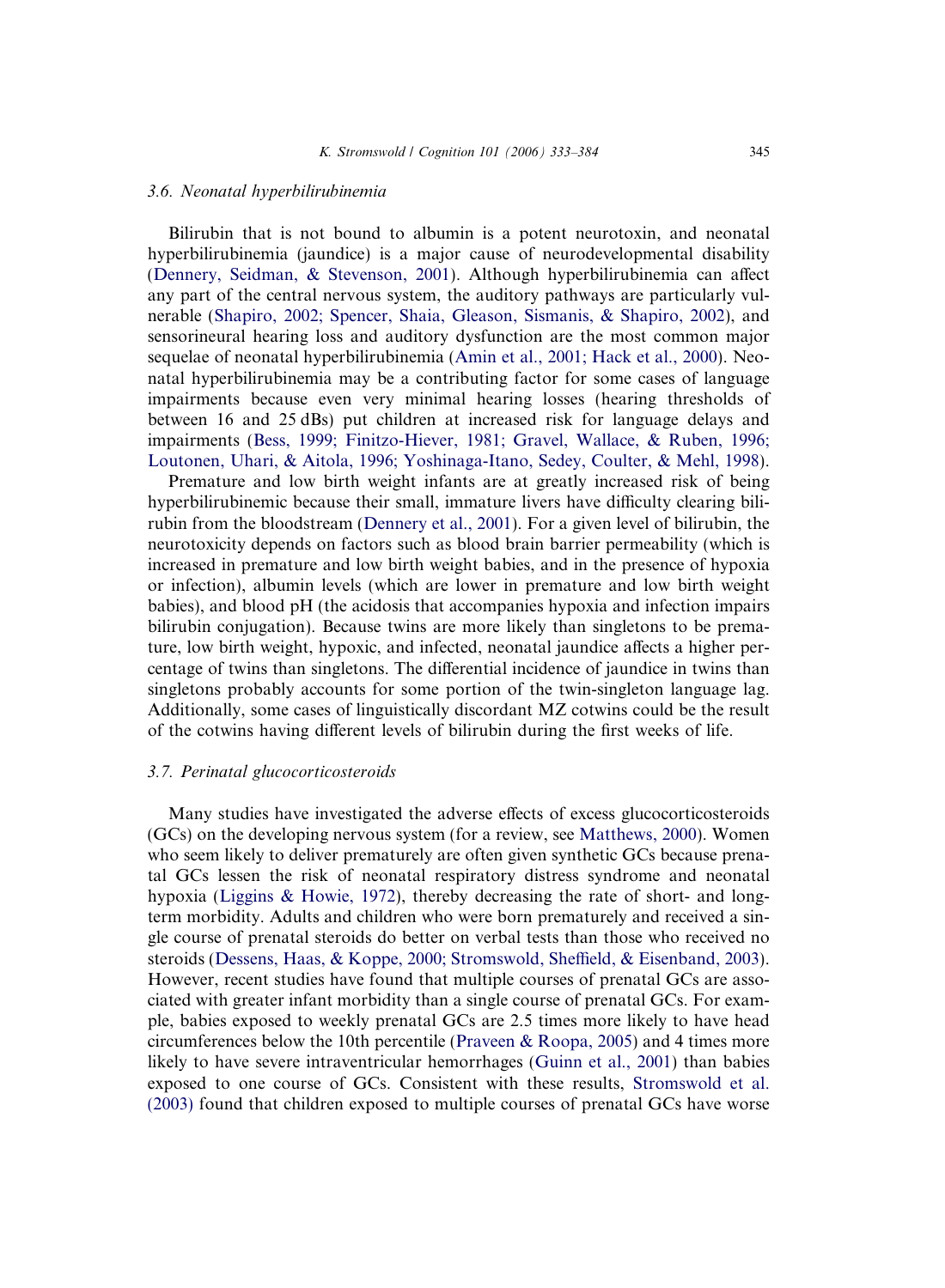language outcomes than children exposed to a single course of prenatal GCs, and that multiple courses of GCs hurt language development more than gross motor, fine motor, social or cognitive development.<sup>10</sup> Neonatal steroids also adversely affect neurodevelopmental outcome. Compared to preterm infants who receive no GCs in the neonatal intensive care unit (NICU), preterm infants who receive GCs in the NICU have smaller head circumferences and brain volumes ([Murphy et al.,](#page-46-0) [2001; Stark et al., 2001\)](#page-46-0), and are 3 times as likely to have cerebral palsy and twice as likely to have a major neurodevelopmental impairment [\(Barrington, 2001a,](#page-40-0) [2001b](#page-40-0)). Particularly relevant, children who receive neonatal GCs have worse linguistic outcomes than children who don't ([Short et al., 2003; Stromswold & Sheffield,](#page-48-0) [2003\)](#page-48-0). Twins are more likely than singletons to be exposed to excess perinatal GCs for several reasons. First, mothers carrying twins are more likely to deliver prematurely, and therefore, they are more likely to be given exogenous GCs. Second, twins are more likely to be born prematurely and/or small and, hence, they are more likely to receive GCs in the NICU. Third, twins are more likely to suffer intrauterine growth restriction, and cortisol levels are higher in growth restricted fetuses [\(Goland,](#page-42-0) [Conwell, & Jozak, 1995; Goland et al., 1993](#page-42-0)). Given the probable association between excess perinatal GCs and poorer developmental outcome, their greater use in twins than singletons could partially explain why twins have more linguistic problems than singletons. It is also possible that differential exposure to postnatal GCs causes some cotwins to be linguistically discordant.

#### 3.8. Neonatal sensory environments

Children who are born early are exposed to visual stimuli and high frequency sounds prematurely, and some studies have demonstrated negative effects of this type of early sensory stimulation. For example, quails that receive visual stimulation prior to hatching fail to respond appropriately to maternal visual cues, continue to respond to maternal auditory cues into later stages of postnatal development and fail to learn prenatally their mother's unique call [\(Lickliter, 1990; Sleigh & Lickliter,](#page-45-0) [1995\)](#page-45-0). Because their mother's body attenuates sounds above 250 Hz [\(Lecanuet,](#page-45-0) [1998\)](#page-45-0), while in the womb, human fetuses are preferentially exposed to the low frequency sounds used to convey prosody and only after birth are they exposed to the high frequency sounds used to convey phonemes, words and sentences. We know that training simple recurrent neural networks on input filtered in such as way as to

<sup>&</sup>lt;sup>10</sup> Although we do not know why language is particularly vulnerable to excess perinatal GCs, results of animal studies provide some intriguing possibilities. These studies have shown that the developing hippocampus is exquisitely vulnerable to excess GCs [\(Takahashi, 1998; Uno et al., 1994; Weinstock, 1997](#page-49-0)). Although not traditionally considered a language area, the hippocampus has been implicated in normal language processing [\(Brockway, 1999](#page-41-0)) and injuries to the hippocampus are associated with language disorders [\(Brockway, 1999; DeLong, 1992; Mackay, Stewart, & Burke, 1998](#page-41-0)). Animal studies have also revealed that the developing cerebellum is especially sensitive to the deleterious effects of GCs [\(Ferguson &](#page-42-0) [Holson, 1999; Gramsbergen & Mulder, 1998; Howard, 1968\)](#page-42-0). Again, although the cerebellum is not a language area per se, the cerebellum has been implicated in language and language disorders ([Justus, 2004;](#page-44-0) [Leiner, Leiner, & Dow, 1993; Silveri & Misciagna, 2000](#page-44-0)).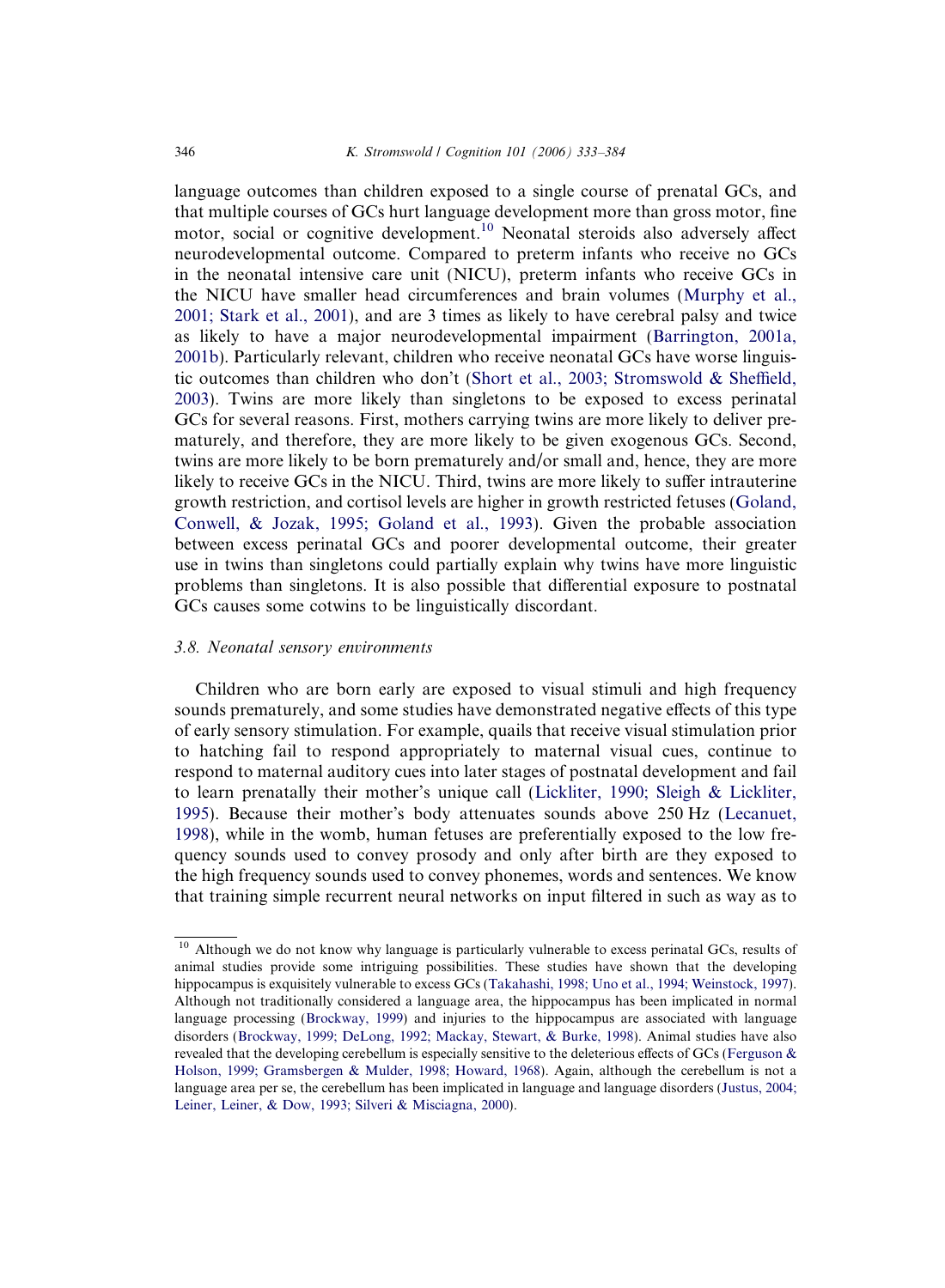simulate the auditory experience of fetuses in the womb enhances the networks' later ability to perform syntactic tasks ([Christiansen & Dale, 2001](#page-42-0)). Not only do preterm twins have less opportunity for this type of phased linguistic learning, many preterm and low birth twins spends weeks or months in NICUs where average background noise levels range from 60 to 90 dB. In their review of the literature, the [American](#page-40-0) [Academy of Pediatrics Committee on Environmental Health \(1997\)](#page-40-0) concluded that exposure to excessive noise in the NICU can cause cochlear damage, poor growth, and poor development in neonates. (For further discussion of the effects of NICU noise on language, see [Stromswold & Sheffield, 2004](#page-49-0).)

Because twins are more likely to be born preterm, low birth weight and suffer from many prenatal, intrapartum and postnatal complications than singletons, they are more likely to spend time in the NICU. Thus, if exposure to developmentally inappropriate sensory stimuli adversely affects development, this may be part of the reason why twins' language tends to lags behind that of singletons. Some cases of linguistically discordant MZ twins could also be the result of MZ cotwins having different neonatal sensory experiences.

## 3.9. Brain injuries to language areas

Perinatal complications are worrisome because they tend to cause hypoxic/ischemic brain injuries ([Volpe, 2001](#page-50-0)). Because perisylvian language areas are in a vascular watershed, they are particularly vulnerable to hypoxic/ischemic injury. Perinatal hypoxia can also damage the central nervous system auditory pathways and the cochlea ([Jiang, Wang, Brosi, Shao, & Wilkinson, 2004a, 2004b\)](#page-44-0), and hypoxia potentiates noise-induced hearing loss ([Chen, 2002\)](#page-41-0). Oligodendroglia that are in the process of myelination are most vulnerable to hypoxic injury ([Perlman, 1998; Volpe,](#page-47-0) [2001\)](#page-47-0), and the late myelination of the temporal poles (Inder  $&$  Huppi, 2000) means that many of the brain regions that subserve language are in a vulnerable state for an extended period.

Because their brain vasculature is less mature, the incidence of perinatal hypoxic/ ischemic brain injuries is much higher for premature neonates than full-term neonates ([Perlman, 1998](#page-47-0)). It is well established that preterm children with severe brain injuries (periventricular leukomalacia and high-grade intraventricular hemorrhages, IVHs) have worse neurodevelopmental outcomes compared with preterm children without severe brain injuries. More recently, MRI studies of preterm infants have shown that even low-grade IVHs (which are traditionally said to have no clinical significance) are associated with marked reductions in cortical volumes [\(Vasileiadis](#page-50-0) [et al., 2004](#page-50-0)). Furthermore, even if their neonatal ultrasounds were perfectly normal (i.e., no evidence of even low-grade IVHs), preterm children who suffered intrapartum hypoxia have worse cognitive and linguistic outcomes than preterm children who were not hypoxic ([Hopkins-Golightly, Raz, & Sander, 2003](#page-44-0)).

Volumetric MRIs reveal that preterm children have significantly smaller cortices (particularly sensorimotor, premotor, and midtemporal cortices), basal ganglia, amygdala, hippocampus, and cerebellums than full-term children ([Peterson et al.,](#page-47-0) [2000\)](#page-47-0). Furthermore, sensorimotor and midtemporal cortical volumes (i.e., cortical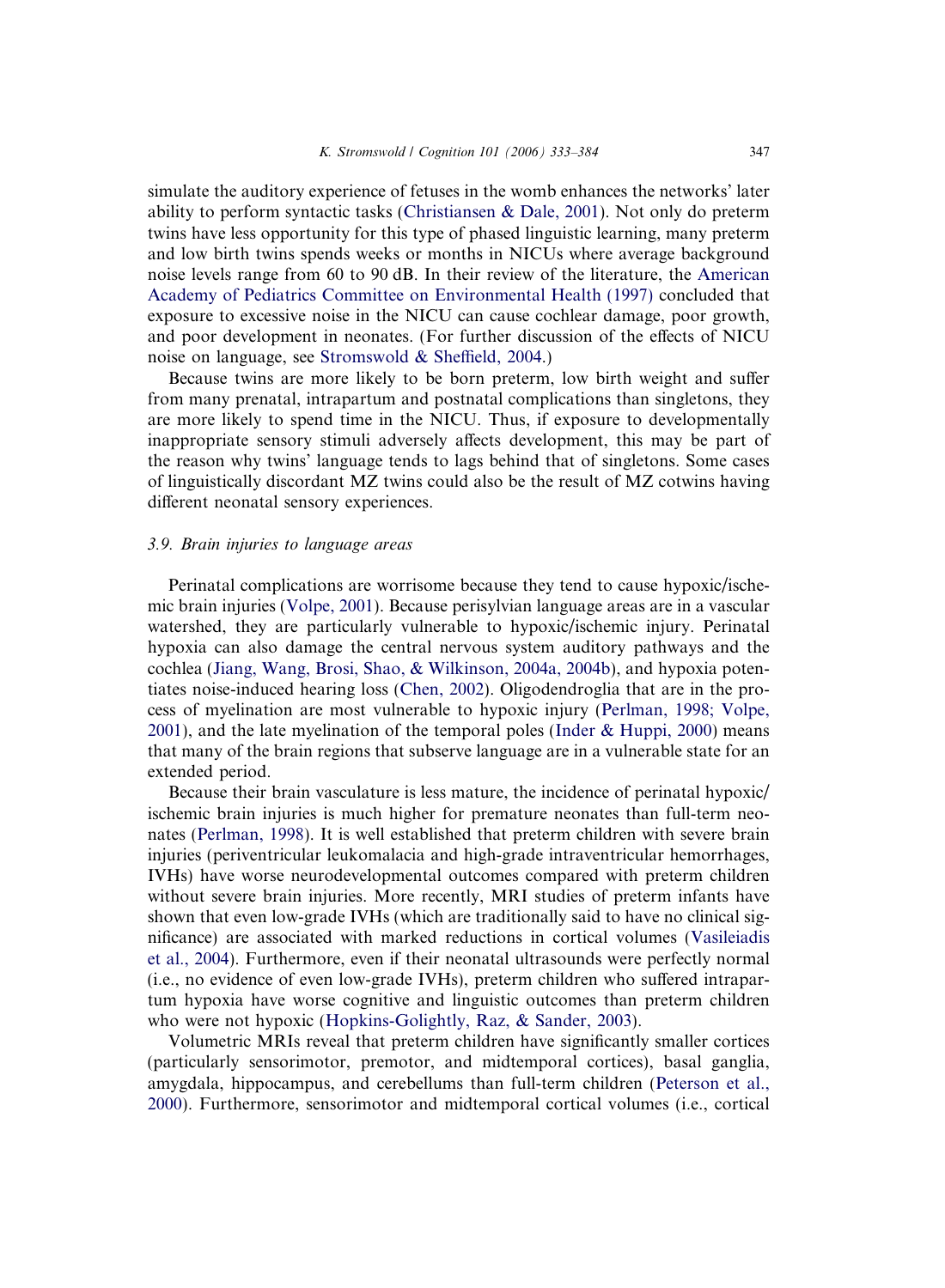regions that include language areas) are positively associated with full scale, performance, and verbal IQs in preterm children [\(Peterson et al., 2000\)](#page-47-0). A recent study confirms that the cortical areas that subserve written and spoken language are smaller in preterm children than full-term children, and shows that the reduction in size is particularly pronounced in preterm boys [\(Reiss et al., 2004\)](#page-47-0).<sup>11</sup> This is particularly interesting in light of the fact that preterm boys are more likely to be language-delayed than girls born at the same gestational age and weight [\(Brothwood, Wolke,](#page-41-0) [Gamsu, Benson, & Cooper, 1986; Hindmarsh, O'Callaghan, Mohay, & Rogers,](#page-41-0) [2000; Ornstein, Ohlsson, Edmonds, & Asztalos, 1991](#page-41-0)). In addition to having smaller perisylvian language areas than full term children, premature children's brains process language differently than full term children. For example, an fRMI study has shown that preterm children process spoken words in the same way that term children process strings of meaningless sounds, and fMRI signal during semantic processing correlates with verbal IQ scores in preterm but not full-term children ([Peterson et al., 2002](#page-47-0)). The higher incidence of prematurity and frank neurodevelopmental disability in twins than singletons almost certainly means that twins suffer (sometimes subtle) hypoxic brain injuries to language and auditory pathways more frequently than singletons. Furthermore, if one MZ cotwin suffers a brain injury and the other does not, the cotwins will likely differ linguistically.

## 3.10. Differences in perinatal hardships for MZ and DZ twins

Although the perinatal hardships discussed above are risk factors for language delays and disorders, the linguistic abilities of children who experience these hardships vary tremendously, with the variance increasing as the severity of the perinatal hardship increases. At one end of the spectrum, children may have perfectly normal linguistic development, whereas at the other end of the spectrum children may suffer from devastating linguistic disorders. Consider, for example, birth weight. About a third of children born at moderately low birth weights (between 1500 and 2500 g) are linguistically normal and two-thirds are linguistically impaired ([Huddy et al., 2001\)](#page-44-0) and about half of children born at very low birth weights  $(1000-1500 g)$  are linguistically normal and half are linguistically impaired [\(Vohr & Msall, 1997\)](#page-50-0). Even a quarter of children born weighing less than 800 appear to be linguistically normal ([Whitfield, Grunau, & Holsti, 1997](#page-50-0)). As these statistics reveal, children born at lower birth weights are clearly at greater risk for language impairments than higher birth weight children. That said, children's linguistic abilities vary tremendously even within birth weight levels, with the variance being greater the lower the birth weight ([Grunau, Kearney, & Whitfield, 1985](#page-43-0)). To the extent that MZ twins experience more severe perinatal hardships than DZ twins, MZ cotwins will tend to be more linguistically different from one another than DZ cotwins and this will depress twin-based estimates of the role of genetic factors in language development.

<sup>&</sup>lt;sup>11</sup> [Reiss et al. \(2004\)](#page-47-0) suggest that the sex difference could reflect the protective effect of either female sex hormones or genes located on the X chromosome.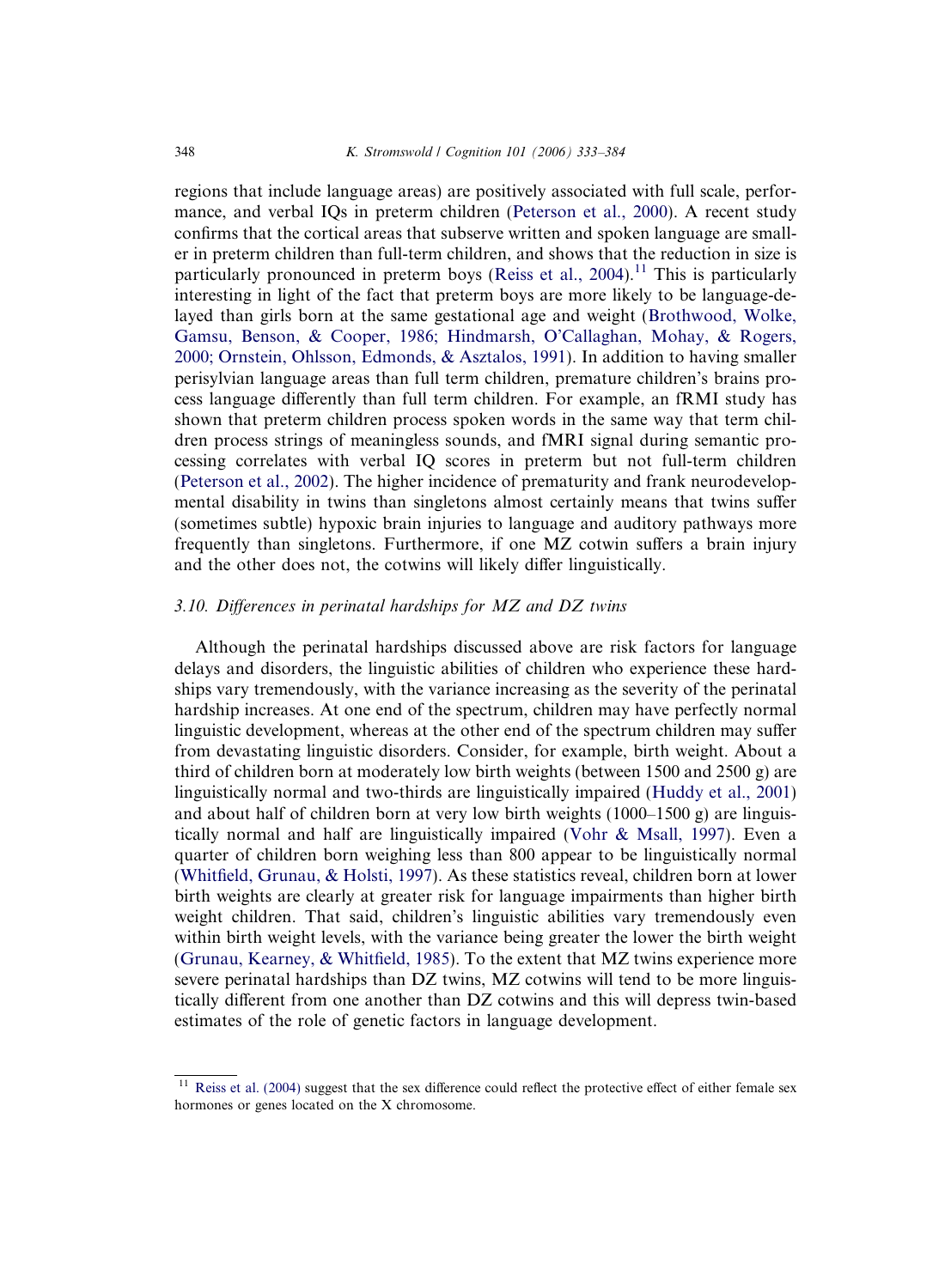<span id="page-16-0"></span>It has been recognized for a long time that MZ are at greater risk than DZ twins for many perinatal complications (e.g., [Lenneberg, 1967\)](#page-45-0). Sharing a placenta is a major risk factor for neuromorbidity in twins, with the rate of neurodevelopmental disability being 5–7 times greater for monochorionic twins (80% of MZ twins, and  $\sim$ 0% of DZ twins) than for dichorionic twins ([Adegbite, Castille, Ward, & Bajoria,](#page-40-0) [2004\)](#page-40-0). In addition, monochorionic twins are born very preterm twice as often as dichorionic twins [\(Sebire, Snijders, Jighers, Sepulveda, & Nicolaides, 1997\)](#page-48-0). Male MZ twins are more likely to be preterm than female MZ twins, whereas there doesn't appear to be a male/female difference for same-sex DZ twins ([Bryan, 1993\)](#page-41-0). Thus, male MZ twins are at greatest risk for language impairments associated with prematurity. As a group, MZ twins also weigh less than DZ twins born at the same gestational age [\(Ananth, Vintzileos, Shen-Schwartz, Smulian, & Lai, 1998; Senoo et al.,](#page-40-0) [2000; Victoria, Mora, & Arias, 2001](#page-40-0)). Monochorionic MZ twins weigh less than dichorionic MZ twins [\(Ananth et al., 1998; Senoo et al., 2000; Victoria et al.,](#page-40-0) [2001\)](#page-40-0) who in turn weigh less than DZ twins ([Corney, Robson, & Strong, 1972\)](#page-42-0). Given the inverse relationship between linguistic ability and both gestational age and birth weight, we would predict poorer and more variable performance for MZ twins than DZ twins. This will result in twin studies underestimating the importance of heritable factors on language, and some MZ twins being linguistically discordant.

## 3.11. Discordance of perinatal environments within MZ and DZ twin pairs

Many researchers have pointed out that the role of genetic factors will be overestimated if MZ cotwins have more similar environments than DZ cotwins. Researchers have generally assumed that MZ cotwins either have equally similar or more similar environments than DZ cotwins. With respect to perinatal environment, MZ cotwins may have less similar environments than DZ cotwins. If perinatal hardships can affect one MZ cotwin and not the other or if MZ cotwins experience perinatal hardships to different degrees, this could explain why some MZ twins are linguistically discordant and why heritability estimates are usually less than .60. In this section, we review some of the perinatal hardships that may affect one member of a twin pair more than another.

As discussed in the previous section, MZ twins typically weight less than DZ twins. In addition, the intra-twin pair differences in birth weight are greater for monochorionic twins (i.e., most MZ twins) than dichorionic twins (essentially all DZ twins), and the difference remains significant even when the sex of twins is factored in ([Vlietinck et al., 1989](#page-50-0)). This is critical because, even among twins who are full term and appropriate size for their gestational age, having discordant birth weights is an independent risk factor for poor neonatal outcome [\(Amaru, Bush, Berkowit,](#page-40-0) [Lapinsk, & Gaddipat, 2004, 2001\)](#page-40-0), perhaps because birth weight discrepant twins tend to have higher rates of intraventricular hemorrhage than non-BW discrepant twin [\(Amaru et al., 2004](#page-40-0)). Because 95% of monochorionic MZ twins have placental vascular anastomoses ([Machin, 2004](#page-46-0)), with respect to intrauterine exposure to infection and toxins, monochorionic MZ cotwins are more likely to be more similar than dichorionic MZ or DZ cotwins ([Davis & Phelps, 1995; Phung et al., 2002\)](#page-42-0). There are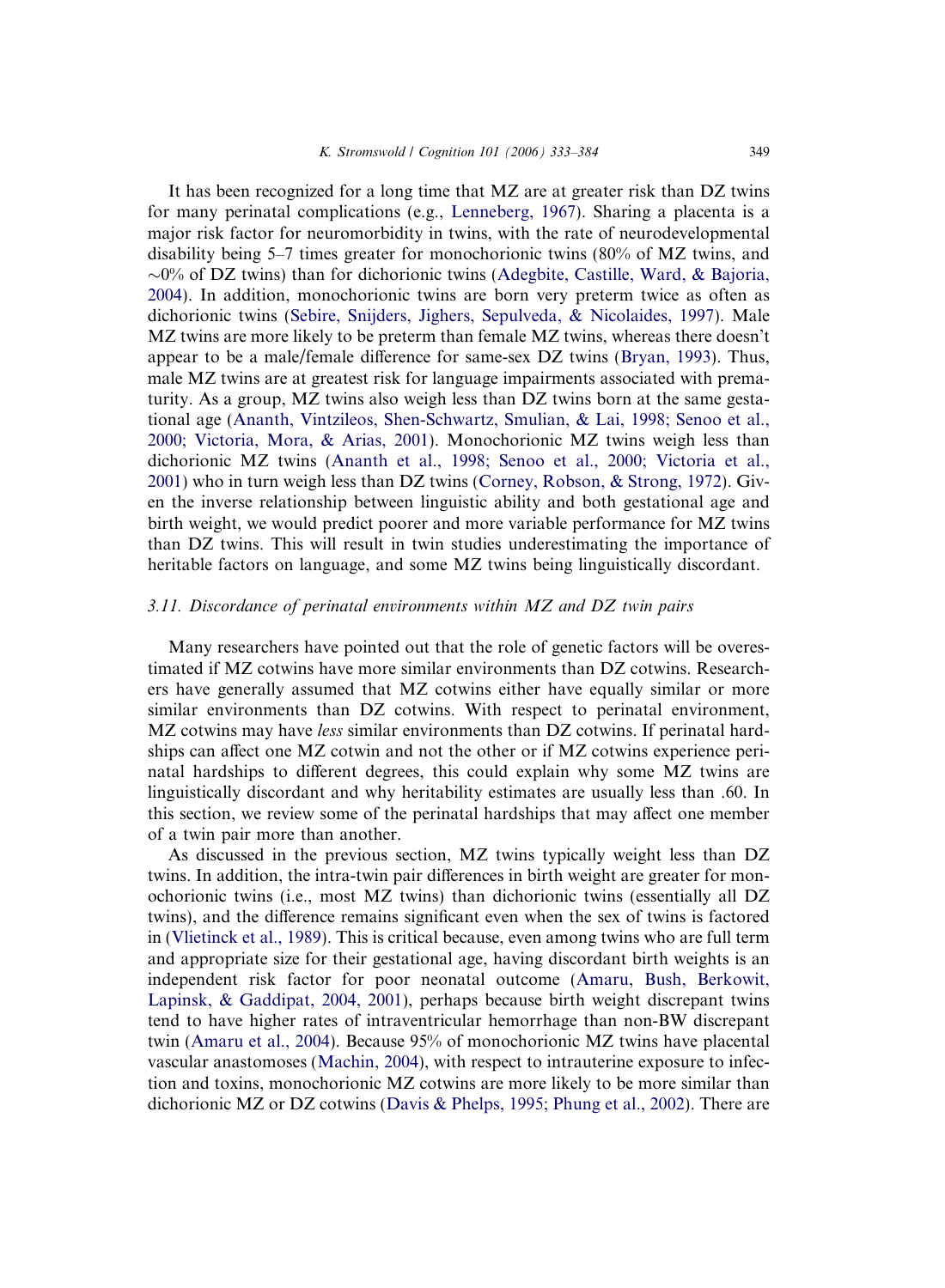also intrauterine environmental reasons why placental vascular anastomoses might cause monochorionic MZ twins to be less similar than dichorionic MZ or DZ twins ([Machin, 2004\)](#page-46-0). Because of placental vascular anastomoses, 15–20% of monochorionic MZ twins suffer from twin–twin transfusion syndrome (TTTS) in which one twin acts as the donor and the other acts as the recipient of fetal blood ([Machin,](#page-46-0) [2001, 2004\)](#page-46-0). Diminished blood flow to the donor twin can further increase the risk of hypoxic/anoxic injuries, whereas the increased blood flow to the recipient twin can result in congestive heart failure that secondarily can cause neural injuries ([Beni](#page-40-0)[rschke, 1995; Machin, 2001; Maier et al., 1995; Pharaoh, 2002\)](#page-40-0). In addition, donor twins usually are anemia which can lead to fetal growth restriction, cellular malnutrition and hypoxic/ischemic injuries (particularly of the brain), whereas recipient twins are usually polycythemic (they have too many red blood cells), and this can result in sluggish blood flow which increases the chance of thrombotic injuries (particularly of the brain) and hyperbilirubinemia (from the breakdown of excess red blood cells). [Gratacos et al. \(2004\)](#page-43-0) report that twins with TTTS are 4 times more likely to suffer brain damage than twins without TTTS, and that among twins with TTTS, the recipient twin is 7 times more likely to suffer brain damage than the donor twins.

Empirically, the relationship between chorionicity and phenotypic similarity is complex. On the one hand, monochorionic MZ cotwins look less like one another ([Forget-Dubois et al., 2003](#page-42-0)) and are more discordant for birth weight and congenital anomalies [\(Machin, 2004\)](#page-46-0) than dichorionic MZ cotwins. On the other hand, some studies suggest that monochorionic MZ twins have more similar personalities ([Sokol et al., 1995\)](#page-48-0) and verbal and non-verbal cognitive abilities ([Gutknecht, Spitz,](#page-43-0) [& Carlier, 1999; Jacobs et al., 2001\)](#page-43-0) than dichorionic MZ twins. Using differences in fingerprint patterns as an index of chorionicity, [Reed, Pfefferbaum, Sullivan, and](#page-47-0) [Carmelli \(2002\)](#page-47-0) have argued that monochorionic MZ twins have more similar corpus callosa than dichorionic MZ twins and [Davis, Phelps, and Bracha \(1995\)](#page-42-0) have argued that monochorionic MZ twins are more likely to be concordant for schizophrenia than dichorionic MZ twins. It is possible that the effects of chorionicity depend on whether one is studying somatic or neuropsychological similarity. Because monochorionic twins are genetically and epigenetically more similar than dichorionic MZ twins (see Sections [2.2 and 2.3](#page-4-0)), if monochorionic MZ twins are neuropsychologically more similar to one another, this could be taken as evidence that genetic factors are more important for neuropsychological development, and prenatal environmental factors are more important for somatic development. A second possible explanation for the apparent differential effects of chorionicity is that extremely discordant twin pairs are more likely to be excluded from studies of neuropsychological traits than studies of somatic traits. The reason is that studies of neuropsychological similarity only include MZ twin pairs in which both twins survive into adulthood and are testable, whereas studies of somatic similarity typically study infants and do not involve testing the twins. Because twins in studies of neuropsychological traits are older than the twins in studies of somatic traits, a third possible explanation is that monochorionic MZ twins become neuropsychologically more similar as they age.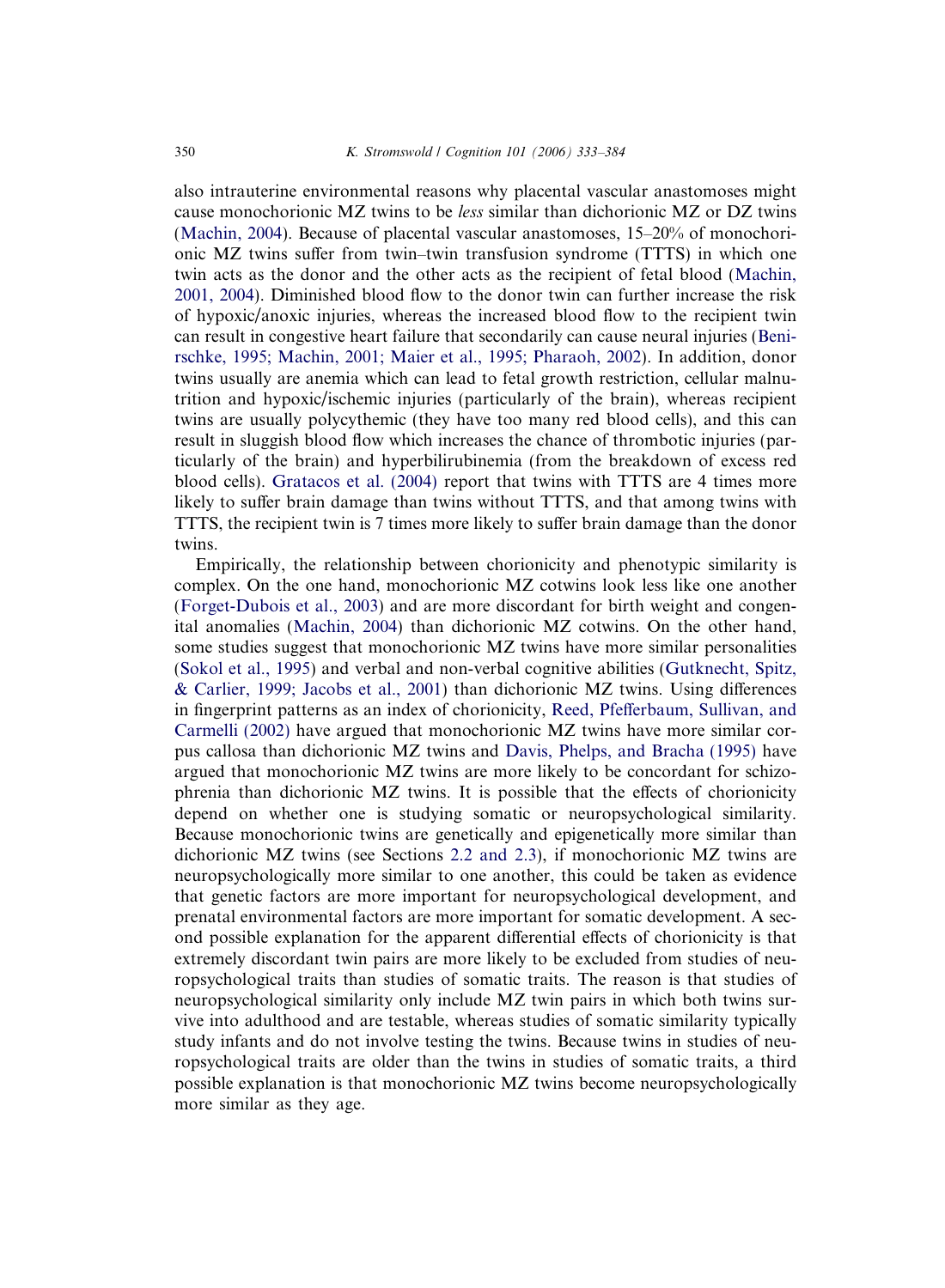About 95% of MZ twins are diamniotic, and diamniotic twins may have different perinatal experiences by virtue of the fact that each twin has his or her own amniotic sac. As was the case for chorionicity, the relationship between amnionicity and phenotypic similarity is complex. When twins have separate amniotic sacs, sometimes only one cotwin will have too little amniotic fluid, a condition which is associated with fetal deformities [\(Hatkar & Bhide, 1999; Luke & Keith, 1990; MacGillivray,](#page-43-0) [1986; Machin, 2001; Sherer, 2001](#page-43-0)). Furthermore, twins who have separate amniotic sacs may be exposed to different toxins and infections, whereas twins who share an amniotic sac are exposed to the same toxins and infections (e.g., [Arai et al., 2002\)](#page-40-0). Because perinatal infection is a major risk factor for developmental disorders (see Section [3.4](#page-10-0)), some cases of the neurodevelopmental discordance in MZ twins could be the result of the MZ twins having two amniotic sacs. On the other hand, MZ twins who share an amniotic sac are likely to become interlocked or entangled in one another's umbilical cords, and half of all monoamniotic pregnancies end with the death of one or both twins [\(Benirschke, 1995\)](#page-40-0). Even when both monoamniotic MZ twins are born alive, the chance that at least one of the twins has an ischemic/hypoxic brain injuries is very high ([Benirschke, 1995\)](#page-40-0).

To the extent that the prenatal and intrapartum hardships of MZ cotwins differ, the cotwins will have different neonatal experiences. The MZ cotwin who experiences more hardships will almost certainly have a rockier neonatal period, suffering more of the neonatal complications that are associated with poor neurodevelopmental outcome such as chronic lung disease [\(Vohr et al., 2000\)](#page-50-0), jaundice ([Hack et al.,](#page-43-0) [2000\)](#page-43-0), sepsis [\(Wilson-Costello et al., 1998](#page-50-0)), and necrotizing enterocolitis ([Vohr](#page-50-0) [et al., 2000\)](#page-50-0). Consequently, he is likely to receive drugs (e.g., postnatal steroids, [Vohr](#page-50-0) [et al., 2000\)](#page-50-0) and treatments (e.g., ventilator use, [Wilson-Costello et al., 1998](#page-50-0)) that are themselves independent risk factors for neurodevelopmental disability. Differences in the neonatal experiences of some MZ cotwins almost certainly cause the cotwins to be neurologically discordant, and this could explain why some MZ cotwins have very different linguistic abilities. In addition, the greater intra-twin pair differences in perinatal environment for MZ cotwins than DZ cotwins is likely to result in the role of genetic factors in language being underestimated in twin studies.

#### 3.12. Summary: Perinatal hardships, discordant MZ cotwins, and heritability estimates

The perinatal environmental hardships associated with twinning result in twins being much more likely than singletons to be born premature and/or low birth weight, to suffer from intrauterine and neonatal infections, premature rupture of membranes, umbilical cord prolapse, exsanguination (due to vasa previa or placental abruption), neonatal hyperbilirubinemia, and to be exposed to perinatal corticosteroids and developmentally inappropriate sensory stimuli. The result is that perinatal mortality in twins is 2–4 times higher than in singletons ([Machin, Bramforth, Innes,](#page-46-0) [& Minichul, 1995, 1997\)](#page-46-0). In addition, twins are more likely than singletons to have congenital malformations ([Little & Bryan, 1988; Luke & Keith, 1990; Pharaoh,](#page-45-0) [2002\)](#page-45-0) and neurodevelopmental disabilities (including language and learning disabilities) than singletons [\(Bryan, 1993; Pharaoh, 2002](#page-41-0)). Taken as a group, the perinatal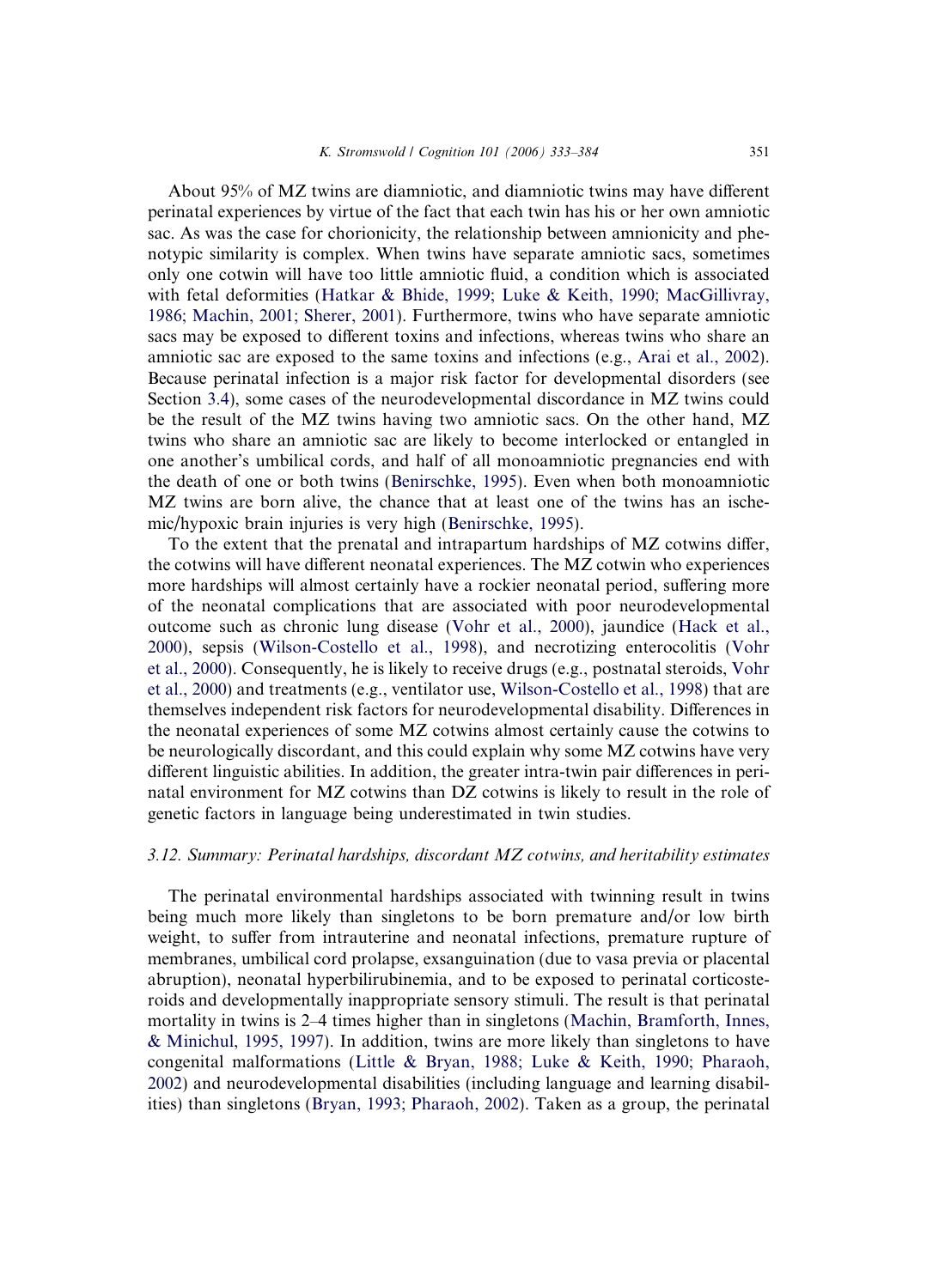<span id="page-19-0"></span>hardships associated with twinning result in some twins suffering overt or covert damage to the central and peripheral neural structures involved in language. Thus, perinatal hardships are almost certainly (part of) the reason why twins' language development lags behind that of singletons. In addition, because cotwins can differ in the perinatal complications they experience (or the degree to which they suffer these complications), perinatal complications almost certainly account for some cases of linguistically discordant MZ cotwins. Lastly, because MZ cotwins are more likely to have discordant perinatal environments than DZ cotwins, twin studies probably underestimate of the role of genetic factors in language development.

#### 4. Postnatal environment and language development

#### 4.1. Linguistic input and language development

Some studies have shown that postnatal environment affects language development. For example, some researchers [\(Hoff & Naigles, 2002; Huttenlocher, Haight,](#page-43-0) [Bryk, Seltzer, & Lyons, 1991](#page-43-0)) report that children who receive more linguistic input have larger vocabulary and acquire new vocabulary items more easily than children who receive less adult linguistic input. Other studies have shown that children who receive syntactically more complex adult input develop syntax faster than those who receive less syntactically complex input [\(Huttenlocher, Vasilyeva, Cymerman,](#page-44-0) [& Levine, 2002](#page-44-0)). Some studies [\(Fenson et al., 1994; Hoff-Ginsberg, 1998; Pine,](#page-42-0) [1995\)](#page-42-0) have found that first born children have slightly larger vocabularies than later-born children (but see [Bornstein, Leach, & Haynes, 2004](#page-41-0)), a finding usually attributed to first-born children receiving more adult linguistic input than later-born children. Some studies have also found that socio-economic status (SES) affects children's lexical development, with high SES being associated with more advanced language development ([Hoff, 2003; Landry, Smith, & Swank, 2002; Largo, Pfister,](#page-43-0) [Molinari, & Kundu, 1989; Vohr, Garcia-Coll, & Oh, 1989](#page-43-0)). Lastly, mothers with more education may talk to their children more than those with less education ([Hoff-Ginsberg, 1994\)](#page-43-0), and some studies have shown that children with more educated mothers acquire language faster than those with less educated mothers ([Fenson](#page-42-0) [et al., 1994; Hoff-Ginsberg, 1998](#page-42-0)). It should be noted, however, that studies of perinatally at-risk children have generally shown that neonatal factors play as great a role on language development as postnatal factors (see [Hershberger, 1996; Largo](#page-43-0) [et al., 1989; Resnick et al., 1998; Landry et al., 2002; Vohr et al., 1989\)](#page-43-0).

#### 4.2. Twins' linguistic input and language delays

Postnatally, because twins have a sibling of the same age, twins usually receive less adult linguistic input than singletons ([Reznick, 1997; Stafford, 1987; Tomasello,](#page-47-0) [Mannle, & Kruger, 1986\)](#page-47-0), and mothers of twins engage their twins in fewer verbal exchanges than mothers of singletons ([Conway et al., 1980; Lytton, Conway, &](#page-42-0) [Suave, 1977; Thorpe, Rutter, & Greenwood, 2003](#page-42-0)). For example, [Conway et al.](#page-42-0)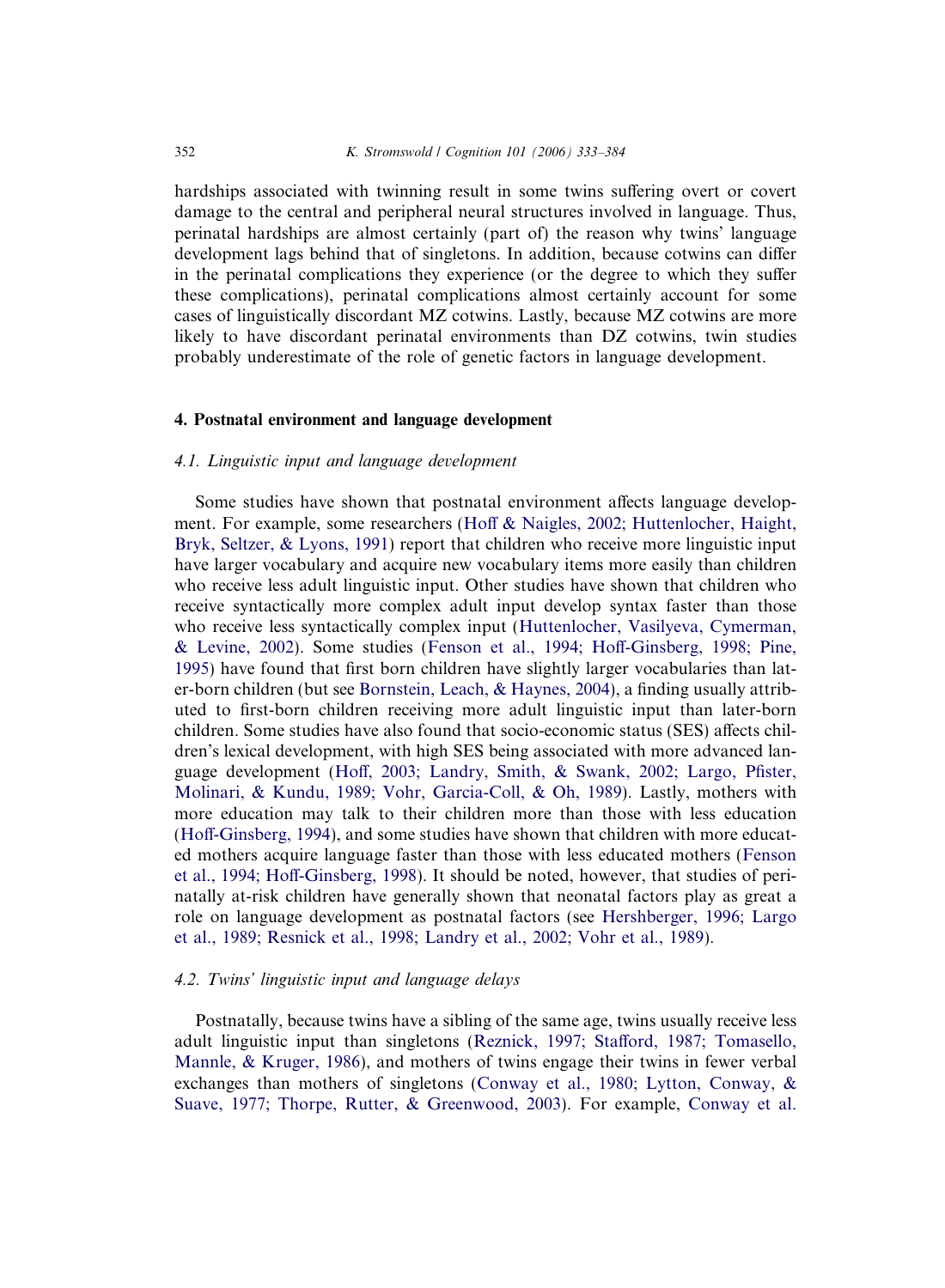[\(1980\)](#page-42-0) found that differences in complexity and frequency of maternal speech accounted for almost twice as much of the variance in children's language development as differences in APGAR scores, gestational age at birth, or birth weight. Although [Conway et al.'s \(1980\)](#page-42-0) results are frequently cited as showing that perinatal factors play little role in twins' language development, there are several reasons to question this conclusion. First, the study had only 12 twin pairs. Second, the twins had very benign perinatal histories (they were born an average of 2 weeks later and 400 g heavier than the mean for U.S.-born twins). Third, there was less variance for neonatal variables than maternal variables, and this may have decreased the predictive power of the neonatal variables. Lastly, because the study did not distinguish between MZ and DZ twins, and twin and singleton data were collapsed in the regression analyses, these data cannot be used to evaluate the relative importance of neonatal versus maternal variables on twins' language.

Two recent papers have explored the extent to which perinatal and postnatal factors account for the linguistic lag of twins relative to singletons ([Rutter et al., 2003;](#page-48-0) [Thorpe et al., 2003](#page-48-0)). [Thorpe et al. \(2003\)](#page-49-0) have argued that maternal communicative variables (such as the extent to which mothers talk to their child, read to their child, elaborate their speech, etc.) account for much of the twin-singleton lag in neurologically intact twins born at 33 weeks or above. Although generally sound, there are several worrisome features of the study. First, because they looked at many potential maternal/familial factors, selected those 6 factors that were most predictive of language development, and then summed these factors to create a composite factor, [Thorpe et al. \(2003\)](#page-49-0) likely inflated the importance of maternal communicative behaviors in explaining the twins' linguistic lag. Furthermore, because the intent of the study was to determine which factors account for the twin-singleton language lag, they eliminated from consideration factors that occurred at equal rates for twins and singletons. Thus, it is likely that they eliminated factors that have an impact on language development, but affect both twins and singletons.

The companion paper [\(Rutter et al., 2003\)](#page-48-0) argues that prenatal and obstetric complications play no role in the twin-singleton language lag. In light of the many studies that have shown that perinatal factors have a profound effect on language development, how can this be? A careful reading of [Rutter et al.'s \(2003\)](#page-48-0) paper reveals that the study suffers from a host of serious problems, and these problems are probably why perinatal factors appear to play no role in language development. For example, by eliminating any twins who were born before 33 weeks gestation, had clinical signs of neurological damage, or had evidence of brain damage on neural ultrasounds or MRIs, [Rutter et al. \(2003\)](#page-48-0) removed exactly those twins for whom perinatal factors are most likely to play a large role. The second problem is that the authors provide very little information about the perinatal characteristics of the children in the sample. For example, we are not told what the means or standard deviations are for twins' or singletons' birth weights (BWs), gestational ages at birth (GAs), composite perinatal indices, or any of the measures that goes into the composite perinatal indices. It is possible that lack of variability for these factors preclude them from having a statistically significant effect on language. Third, in their analyses, the authors used BWs and GAs that were normalized on the BWs and GAs of the children in the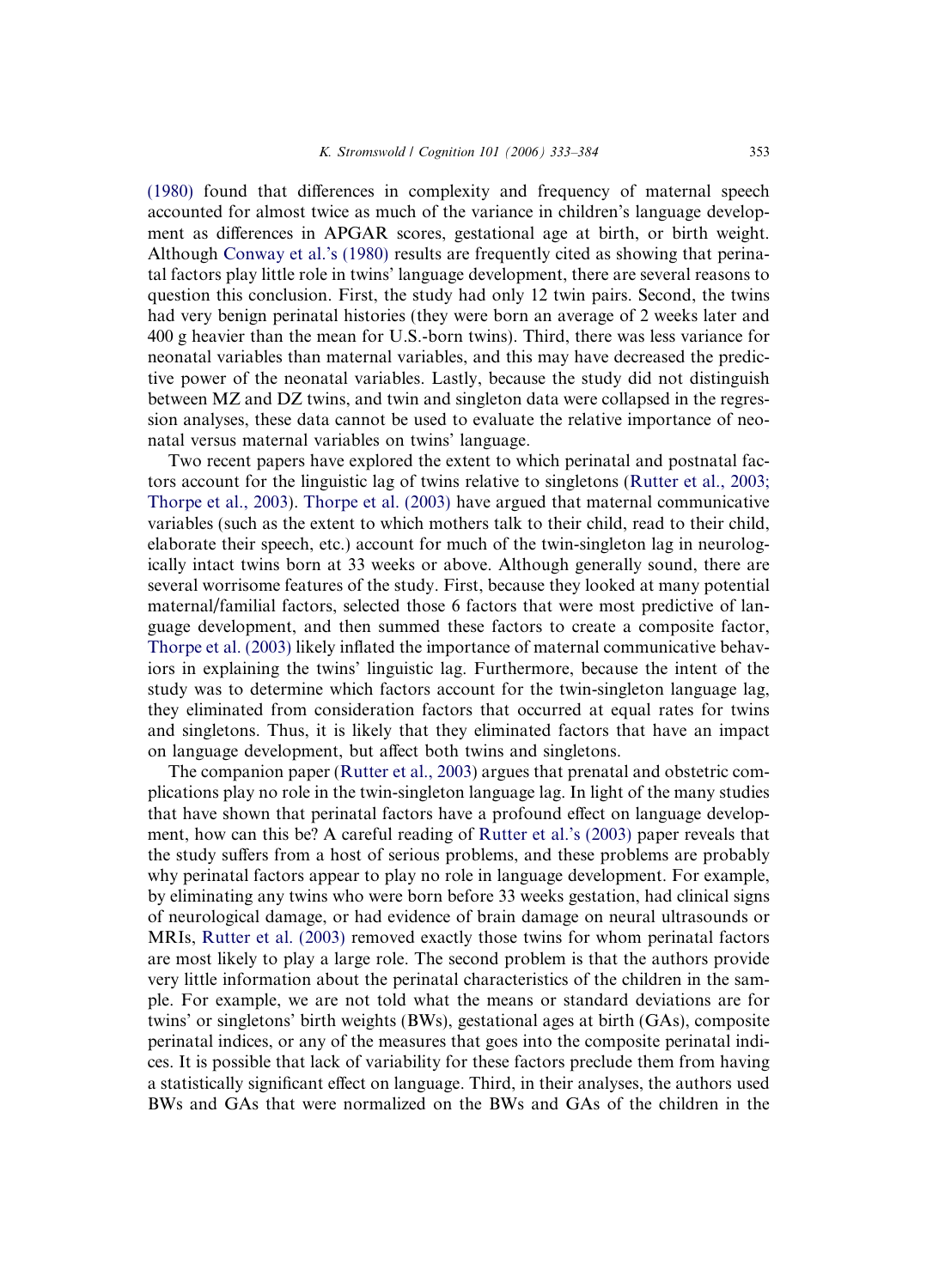study. However, because [Rutter et al. \(2003\)](#page-48-0) normalized the twins' and singletons' data separately (i.e., twins' values were normalized using only twin data, singletons' values were normalized using only singleton data) and twins are born an average of 4 weeks earlier and 500 g lighter than singletons, [Rutter et al.'s \(2003\)](#page-48-0) normalization scheme assumes their conclusion (that BW and GA do not account for the twin-singleton language lag), and probably obscures any effects of BW and GA. Fourth, the formula that [Rutter et al. \(2003\)](#page-48-0) use to quantify the degree of BW discordance is not the standard one, precisely because it has the effect of treating cotwins who weighed 1500 and 2000 g and cotwins who weighed 3000 and 3500 g the same, even though in the former case the smaller twin's weight is 75% of the larger twin's weight, whereas in the latter case the smaller twin's weight is 86% of the larger twin's. Doing this almost certainly obscures the effect of discordant BWs. Fifth, the authors use three composite indices of perinatal risk factors, each of which includes many perinatal factors that have been shown to have little or no impact on neurodevelopment (e.g., 1 min APGAR score, perineal lacerations, labor induction) and excludes many perinatal factors that have been shown to affect neurodevelopment (e.g., infection, hypoxia, BW, and hyperbilirubinemia). In addition, the composite measures include measures that are subjective, composite measures that cover an unspecified set of factors that could vary greatly in clinical severity (e.g., ''complications during labour''). In short, the adequacy of the composite measures of perinatal risk contrasts sharply with the adequacy of the composite measure of psychosocial risk, in which the most predictive factors of language for this sample were selected and then combined to form a composite measure.

#### 4.3. Twins' linguistic input, heritability estimates and discordant MZ twins

Even if the way mothers speak to twins (partially) accounts for twins' linguistic delays, this does not necessarily mean that linguistic input affects heritability estimates. Many researchers have suggested that MZ cotwins may have more similar postnatal environments than DZ cotwins because people may treat cotwins who look, act or sound alike (i.e., MZ twins) more similarly than twins who look, act or sound different from another (i.e., DZ twins). If MZ cotwins do have more similar linguistic environments than DZ cotwins, heritability estimates will be inflated. Heritability estimates will be further accentuated if people treat MZ cotwins more similarly than DZ cotwins *and* there are gene-environment interactions (see Section [6\)](#page-28-0). It is also possible that the linguistic environment of MZ cotwins is less similar than that of DZ cotwins. If mothers prefer one twin to the other, they may provide more or better linguistic input to the preferred twin. [Minde, Corter, Goldberg, and Jeffers](#page-46-0) [\(1990\)](#page-46-0) reported that the majority of the mothers in their study of premature twins admitted to preferring one twin within 2 weeks after birth. In general, mothers preferred the healthier, heavier infant, and this preference was stable for at least 4 years ([Minde et al., 1990](#page-46-0)). Another larger study found that differences in MZ cotwins' health affected mothers' feelings for the twins ([Caspi et al., 2004](#page-41-0)). It is possible that differential maternal treatment accentuates differences between sick versus healthy twins and contributes to some cases of linguistic discordance in MZ twins.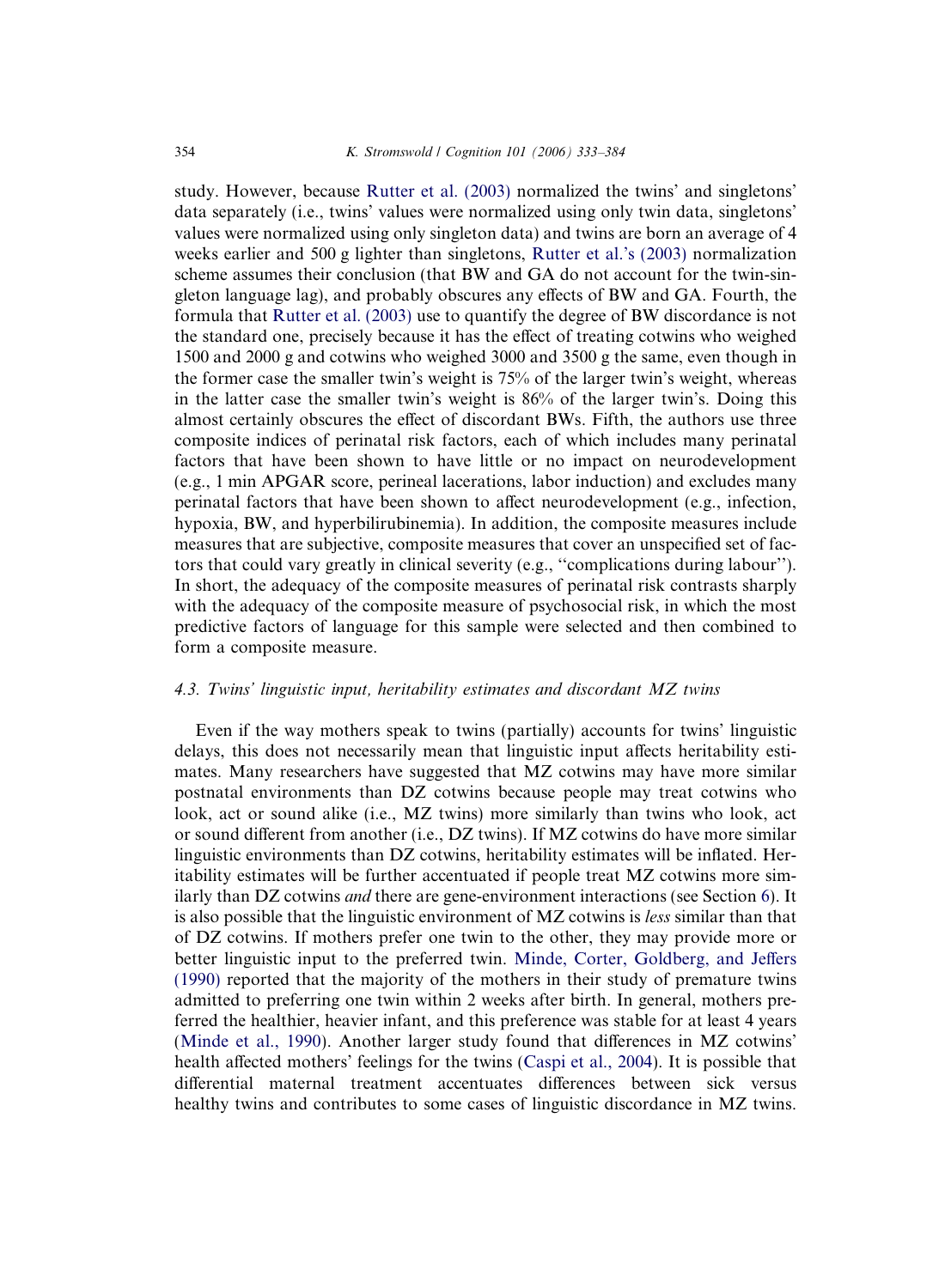<span id="page-22-0"></span>Furthermore, as discussed in Section [3.11](#page-16-0), intra-twin pair differences in neonatal health and size are generally greater for MZ twins than DZ twins. This could result in mothers of MZ twins treating their twins more differently than mothers of DZ twins, thereby reducing heritability estimates. Notice, however, that these intra-twin pair differences in postnatal environment are secondary to perinatal environmental differences and, hence, ultimately perinatal environment is what affects heritability estimates.

There are several strands of evidence that suggest that, from a linguistic standpoint, people do not treat MZ cotwins any more or less similarly than DZ cotwins. MZ twins whose parents erroneously thought they were DZ are only slightly less linguistically similar than correctly classified MZ twins, and DZ twins whose parents thought they were MZ twins are only slightly more linguistically similar than correctly classified DZ twins [\(Munsinger & Douglass, 1976](#page-46-0)). For twins that are reared apart, MZ-DZ differences cannot be the result of MZ cotwins being treated more similarly than DZ cotwins. Thus, one can investigate whether heritability estimates are inflated by MZ-DZ differences in postnatal environments by comparing heritability estimates obtained for twins reared together and twins reared apart. Very few studies of twins reared apart versus together exist, and only one study has examined the linguistic abilities of twins [\(Pedersen, Plomin, & McClearn, 1994\)](#page-47-0). In this study, linguistic heritability estimates were virtually identical to those obtained from similar studies that only include twins reared together (see [Stromswold, 2001\)](#page-49-0). Based on these and other results, [Martin, Boomsma, and Machin \(1997\)](#page-46-0) have argued that the effect of greater similarity of postnatal environment for MZ than DZ cotwins is generally very small for complex behaviors.

## 5. Teasing apart the role of biological and psychosocial environmental factors on language

## 5.1. Genetic studies of the impact of environmental factors on language

As reviewed in Section [1](#page-1-0), twin studies clearly show that genetic factors play a substantial role in children's language development. Twin studies can also be used to investigate the role of environmental factors on language development (For a discussion of problems associated with using twin studies to estimate the effects of shared environmental factors, see [Turkheimer, D'Onofrio, Maes, and Eaves, 2005](#page-49-0)). Indeed, twin studies have shown that environmental factors play at least as important role as genetic factors in normal twins' language development. For example, the flip side of [Stromswold's \(2001\)](#page-49-0) meta-analytic results is that environmental factors account for two-thirds of the variance in normal twin' lexical abilities and one-half of the variance in their phonological and syntactic abilities. Similarly, the results of the PEGI twin study indicate that environmental factors account for essentially all of the variance in normal twins' lexical abilities, three-quarters of the variance in their syntactic abilities, and two-third of the variance in their phonological abilities [\(Stromswold et al., 2005\)](#page-49-0). Twin studies distinguish between environmental factors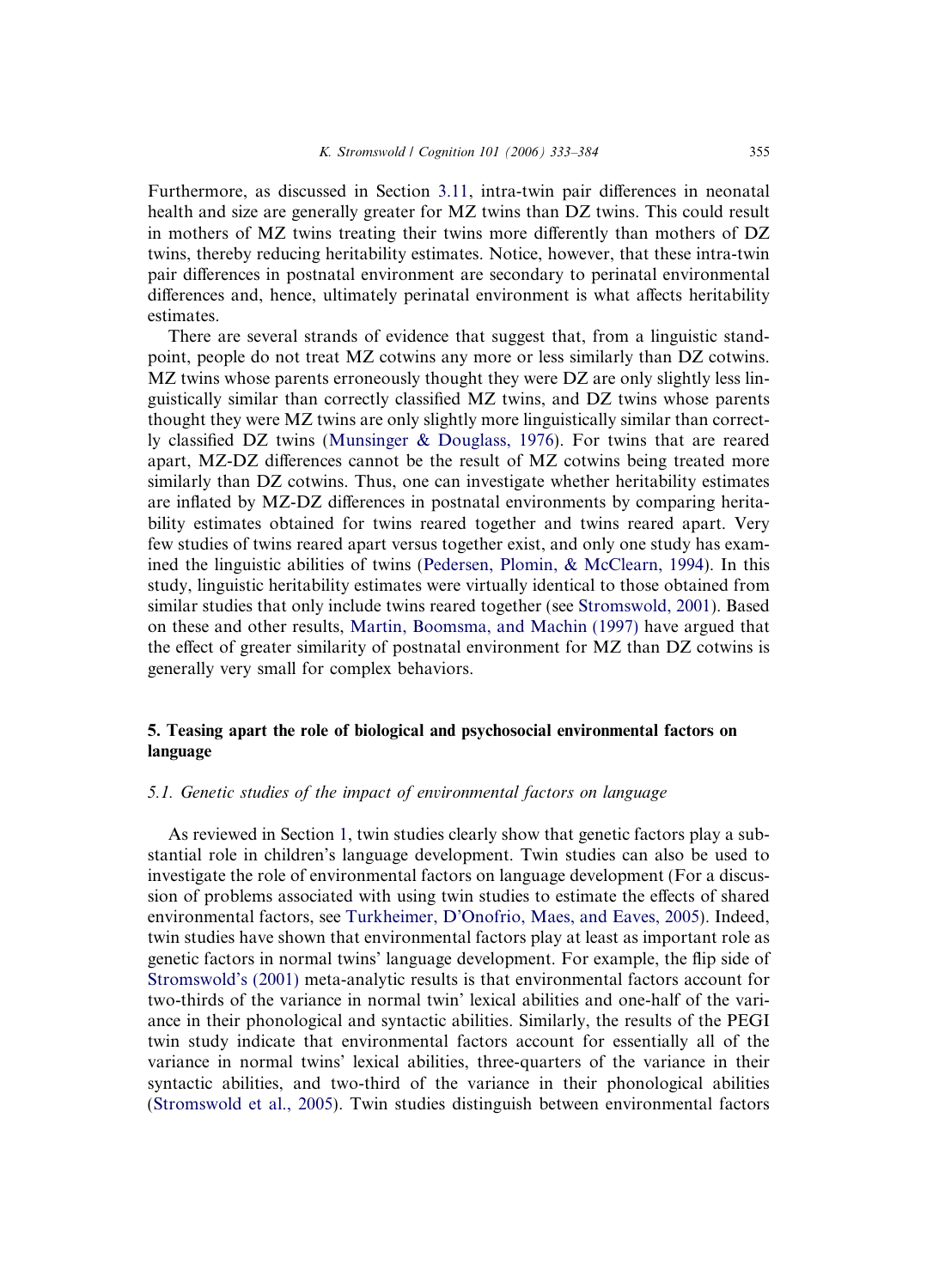that both twins experience and those that only one twin experiences. Shared environmental factors (C) include the linguistic input twins receive (assuming parents speaks similarly to their twins), and non-shared environmental factors (E) include illnesses or accidents that only occur to one twin. Shared environmental factors contribute to twins' similarity and non-shared environmental factors contribute to their dissimilarity.

How we interpret the finding that environmental factors account for most of the variance in twins' linguistic abilities depends on whether these environmental factors are biological or psychosocial. If the environmental factors are biological, this supports nativist theories of language acquisition, whereas if the factors are psychosocial, this supports empiricist theories of language acquisition. Unfortunately, although classic twin studies distinguish between the role of shared and non-shared environment, these studies conflate the role of perinatal and postnatal environment. The fact that twin studies conflate perinatal and postnatal environmental factors is critical for theories of language acquisition because, as discussed in Section [3,](#page-8-0) perinatal environmental factors are predominately biological, whereas postnatal environmental factors are predominantly psychosocial. $^{12}$ 

Even though classic twin studies conflate the role of perinatal/biological and postnatal/sociolinguistic environment, twin studies can be used to investigate the relative impact of biological and psychosocial factors. One way to do this is to use a measure of perinatal environment (e.g., GA, BW, etc.) as a proxy for biological environment and a measure of postnatal environment (e.g., SES, maternal education, etc.) as a proxy for psychosocial environment. If MZ and DZ twin pairs have equally similar environments and a shared environmental factor affects linguistic development, it should increase the linguistic similarity of MZ and DZ twins equally. Thus, to the extent that a shared environmental factor affects linguistic development, estimates of the impact of genetic factors on linguistic abilities (A) will be lowered and estimates of the impact of shared environment (C) will be raised. So, for example, if twins' linguistic delays are (partially) due to adverse perinatal environment, we would expect low GA twins (i.e., twins at high biological risk) to have higher shared environment estimates (C) and lower genetic estimates (A) than high GA twins (i.e., twins at low biological risk). If twins' linguistic delays are (partially) due to adverse postnatal environment, low SES twins (i.e., twins at high psychosocial risk) should have higher C's and lower A's than high SES twins (i.e., twins at low psychosocial risk). The greater the impact of an environmental factor on language development, the greater the discrepancy in environmental and genetic estimates for language for twins who are at high- versus low- risk for that environmental factor.

<sup>&</sup>lt;sup>12</sup> Examples of shared perinatal environmental factors include such things as gestational age at birth (GA), drugs that the twins were exposed to in utero and intrauterine infection, and examples of shared postnatal environmental factors include the quantity and quality of twins' linguistic input and the SES of the family. Examples of non-shared perinatal environmental factors include cases in which twins are discrepant in birth weight (BW), perinatal brain injury, or perinatal drugs received, and examples of nonshared postnatal environmental factors include cases in which only one twin experiences a postnatal illness or injury.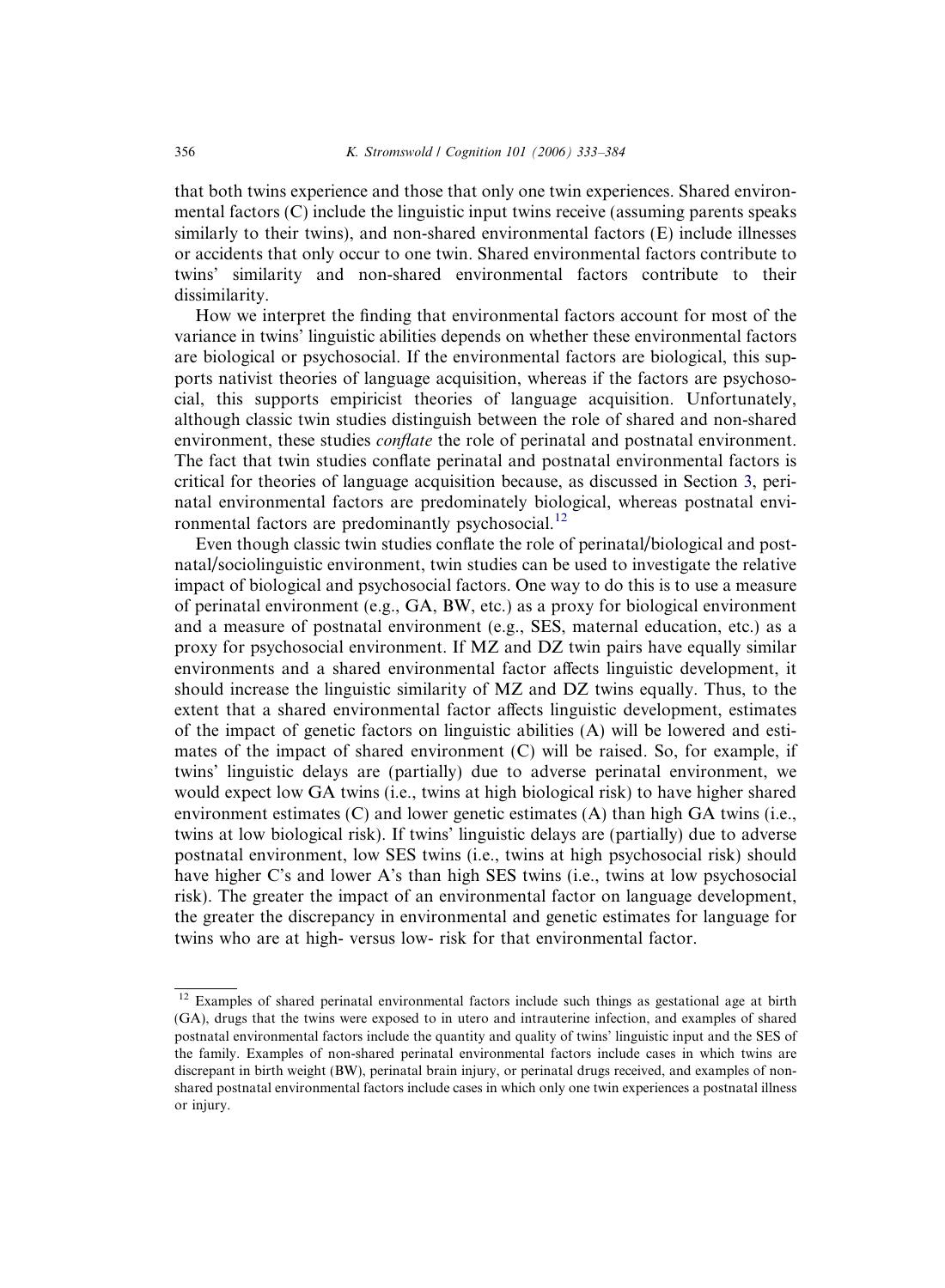[Koeppen-Schomerus, Eley, Wolke, Gringras, and Plomin \(2000\)](#page-45-0) conducted analyses of data from the Twins Early Development Study (TEDS) that address the question of how prematurity affects heritability estimates for verbal and non-verbal development. They found that genetic factors played a significant role in the verbal and non-verbal development of moderately preterm and full-term twins, accounting for between 18% and 32% of the variance, but that for very premature twins, the effect of shared environment completely overshadowed the effect of genetics. A study by [Turkheimer, Haley, Waldron, D'Onofrio, and Gottesman \(2003\)](#page-50-0) suggests that impoverished postnatal environment can also diminish the impact of heritability factors on IQ. In this study, for twins living at or near the poverty level (low SES twins), 58% of the variance in full scale IQ was accounted for by shared environment (C) and 10% of the variance was explained by heritable factors (A). For high SES twins, the proportions were almost exactly reversed  $(A = .72, C = .15)$ .

#### 5.2. The role of genetics in perinatally and postnatally high-risk twins

#### 5.2.1. Method

Unfortunately, because different groups of twins were studied by [Koeppen-](#page-45-0)[Schomerus et al. \(2000\)](#page-45-0) and [Turkheimer et al. \(2003\),](#page-50-0) we cannot determine the relative importance of perinatal (biological) and postnatal (psychosocial) environment. By studying how perinatal and postnatal environment affects heritability estimates for linguistic and non-linguistic development in our initial cohort of PEGI twins (see footnote 2 for a description of these twins), we sought to determine the relative importance of biological and psychosocial environment on children's linguistic and non-linguistic development. For the purposes of these analyses, twins' linguistic and non-linguistic development were assessed using the parent-administered Ages and Stages (AS) communication (language), problem solving (cognitive), gross motor, fine motor, and social-personal (social) tests [\(Bricker & Squires, 1999](#page-41-0)). These tests were normed on 10,000 at-risk and normal children, and results have been shown to be valid and reliable. We used [Koeppen-Schomerus et al.'s \(2000\)](#page-45-0) and [Turkheimer et al.'s \(2003\)](#page-50-0) procedures to divide twins into high and low perinatal and postnatal risk groups. High perinatal risk twins were born at GAs of 32 weeks or less and low perinatal risk twins were born at GAs of 33 weeks or more. Twins were divided into high and low postnatal risk groups based on SES. SES was calculated by summing the mother's education score (on a 4 point scale), the father's education score (on a 4 point scale) and the family income score (on a 5 point scale). High postnatal risk twins had an SES score of 9 or less and low postnatal risk twins had an SES of 10 or greater.

## 5.2.2. Results

Genetic factors (A) accounted for only 13% of the variance in low GA twins' language scores (see [Fig. 2\)](#page-25-0), but 60% of the variance in high GA twins' language scores (see [Fig. 3](#page-25-0)). Shared environmental factors (C) accounted for 79% of the variance in low GA twins' language scores and only 29% of the variance in high GA twins' language scores. Results were similar for gross motor scores (High GA  $A = .72$ ,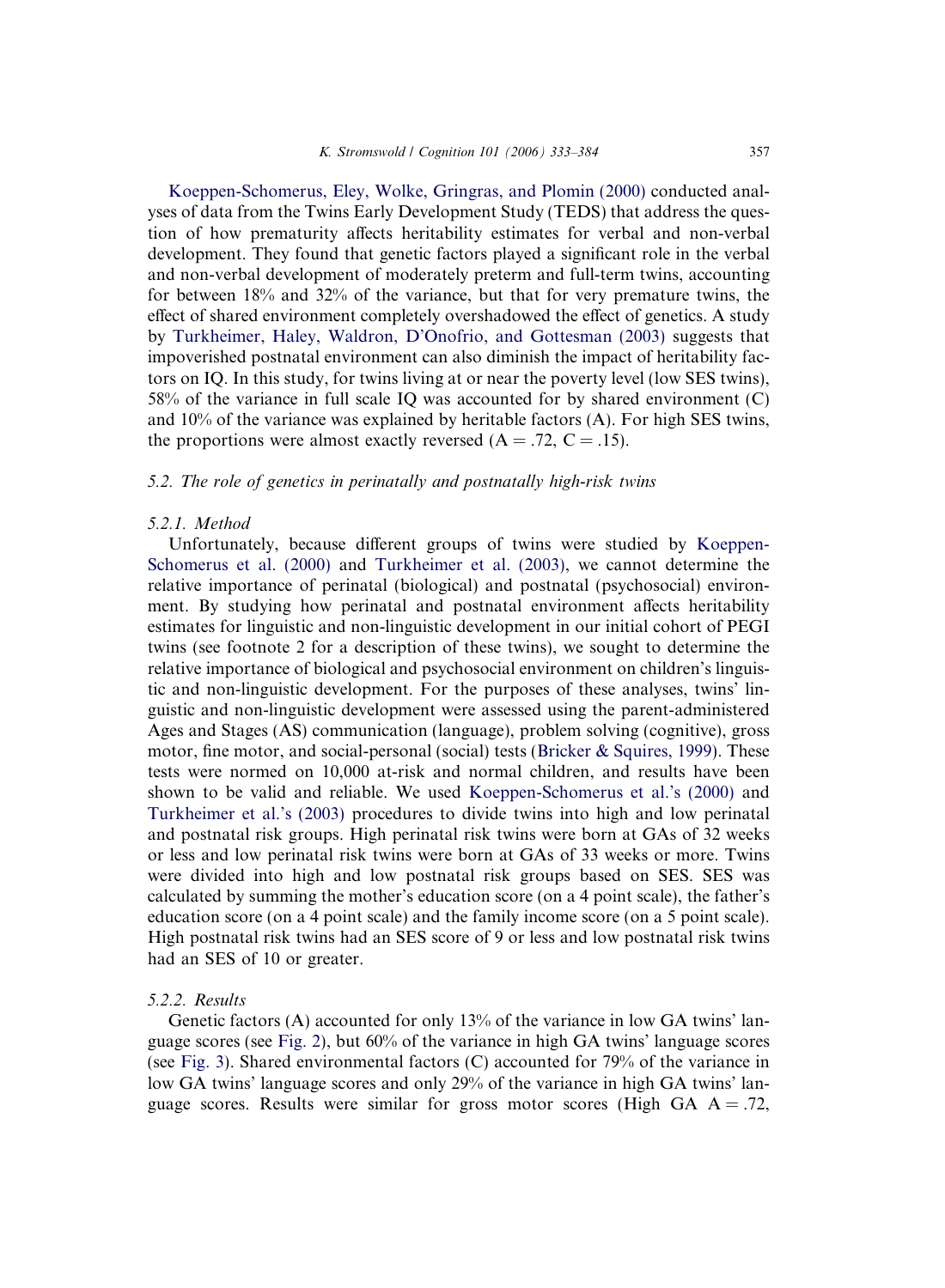<span id="page-25-0"></span>

Fig. 2. The role of heritable and environmental factors on the linguistic and non-linguistic development of low gestational age twins.



Fig. 3. The role of heritable and environmental factors on the linguistic and non-linguistic development of high gestational age twins.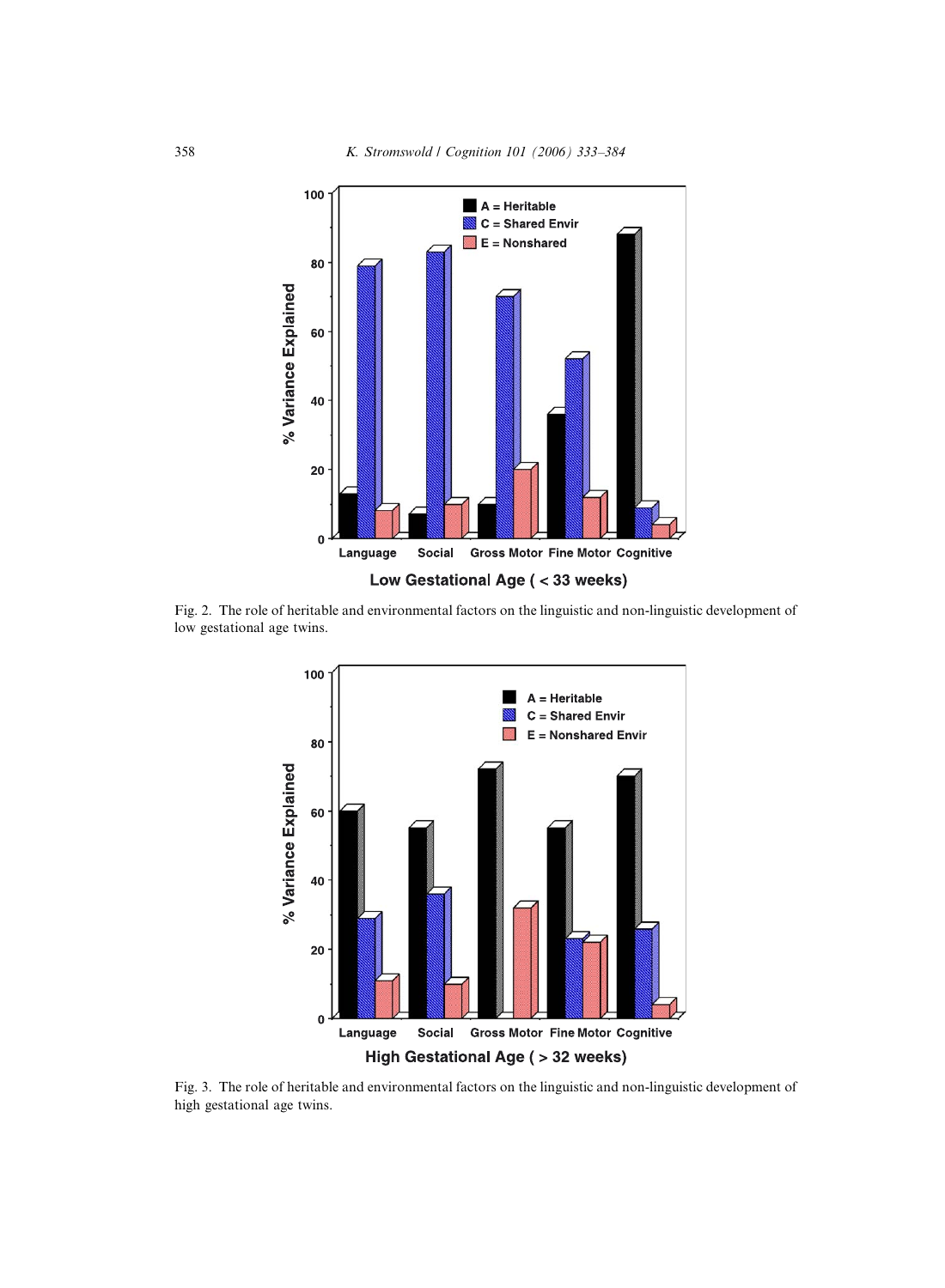

Fig. 4. The role of heritable and environmental factors on the linguistic and non-linguistic development of low SES twins.

 $C = .00$ ; Low GA A = .10,  $C = .70$ ) and social scores (High GA A = .55, C = .36; Low GA  $A = 0.07$ ,  $C = 0.83$ , but not for cognitive scores where heritable factors affected both GA groups similarly (High GA  $A = .70$  C = .26; Low GA  $A = .88$ ,  $C = .09$ ;).<sup>13</sup> In other words, perinatal hardship decreased estimates of the role of genetic factors for language, gross motor and social development but not cognitive development, and perinatal hardship increased estimates of the role of shared environmental factors for language, gross motor and social development but not cognitive development.

Heritability and shared environment estimates of language scores were virtually identical for the low SES ( $A = .39$ ,  $C = .52$ , see Fig. 4) and high SES groups  $(A = .38, C = .52,$  see [Fig. 5](#page-27-0)). Results were similar for gross motor scores (High SES  $A = .74$ ,  $C = .05$ ; Low SES  $A = .56$ ,  $C = .28$ ) and social scores (High SES  $A = .28$ ,  $C = .63$ ; Low SES  $A = .23$ ,  $C = .66$ ). For cognitive scores, however, shared environment accounted for only 1.5 times more variance than genetic factors for the high SES group  $(A = .32, C = .49)$ , whereas shared environment accounted for about 8 times more variance than genetic factors for the low SES group  $(A = .10, )$  $C = .77$ ).

<sup>&</sup>lt;sup>13</sup> For fine motor development, genetic and shared environment estimates were affected by both GA (High GA  $A = .55$ ,  $C = .23$ ; Low GA  $A = .36$ ,  $C = .52$ ), and SES (High SES  $A = .29$ ,  $C = .53$ ; Low SES  $A = .51, C = .27$ .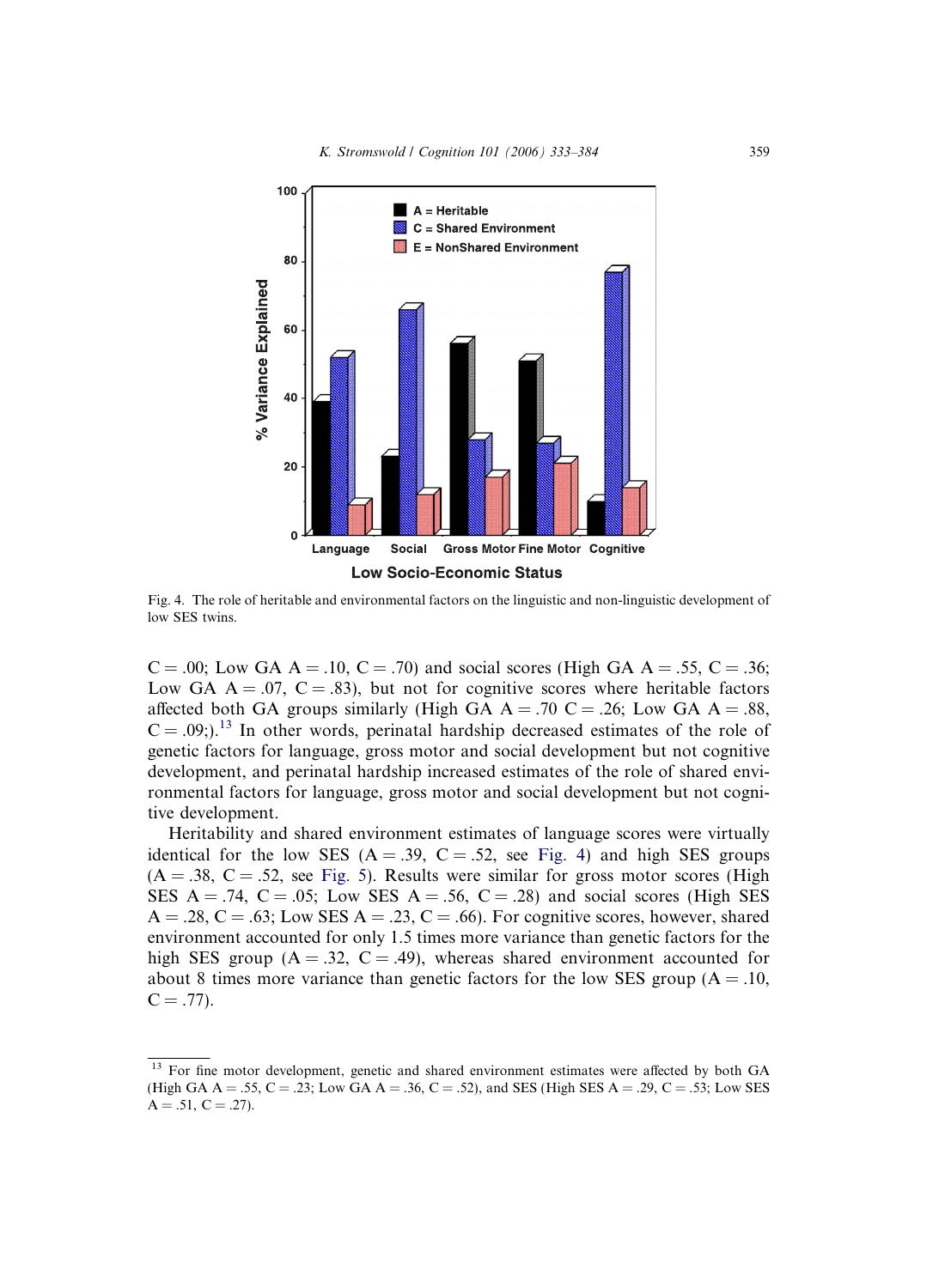<span id="page-27-0"></span>

Fig. 5. The role of heritable and environmental factors on the linguistic and non-linguistic development of high SES twins.

#### 5.2.3. Implications

Perinatal hardship decrease estimates of the role of genetic factors for language, gross motor and social development but not cognitive development, and postnatal hardship decrease estimates of the role of genetic factors for cognitive development but not language, gross motor or social development. Perinatal hardship increase estimates of the role of shared environment for language, gross motor and social development but not cognitive development, and postnatal hardship increase estimates of the role of shared environmental factors for cognitive development but not language, gross motor or social development. In short, perinatal environment affects language, gross motor and social development and postnatal environment affects cognitive development. Put another way, when it comes to language development, children's neural status is more important than their psychosocial environment, and when it comes to cognitive development, children's postnatal psychosocial environment is more important than their neural status. These results support nativist theories of language acquisition, and call into question empiricist/ emergentist theories. Because the language and cognitive results are so different from one another, our results also provide support for modularist theories of language that argue that language is distinct or dissociable from general cognitive ability.

Gross motor development is generally believed to be largely the result of innate, biological factors, with postnatal environmental factors playing a relatively minor role. Thus, the finding that gross motor development patterns with language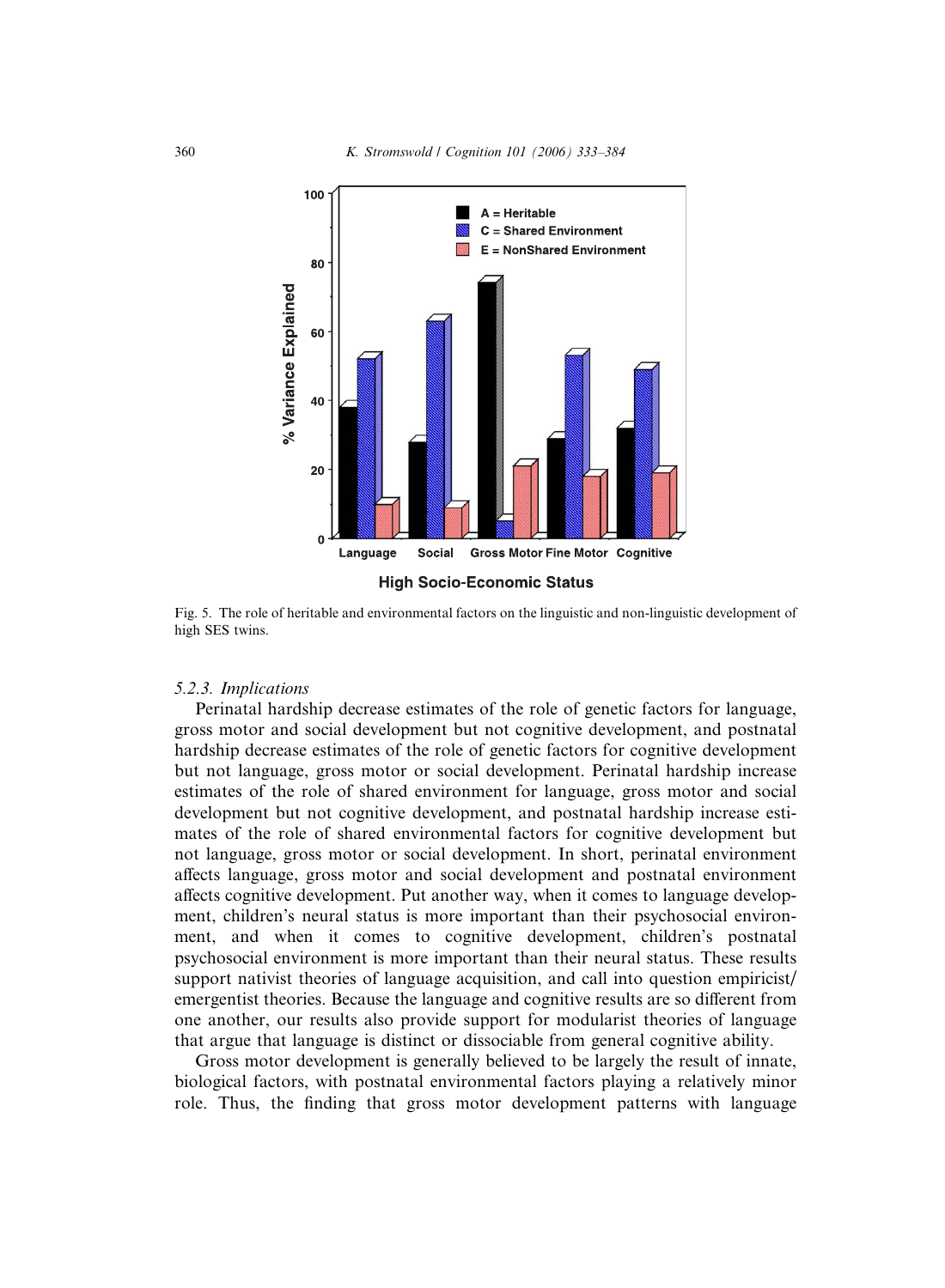<span id="page-28-0"></span>development (i.e., perinatal environment affects both gross motor and language development whereas postnatal environment affects neither) provides further support for nativist/biological theories of language acquisition. One might expect that psychosocial/postnatal factors would play a greater role on social development than biological/perinatal factors. Thus, at first blush, it may seem puzzling that social development patterns with linguistic development. This finding could merely reflect that a few of the social test items have a linguistic component (e.g., ''does your child tell you the names of two or more playmates, not including brothers and sisters?''). This seems unlikely to be the explanation because some of the cognitive test items also have a linguistic component (e.g., ''when you point to the figure [of a snowman] and ask your child, 'What is this?' does your child say a word that means a person?''), and opposite patterns were found for cognitive and language development. Furthermore, the factors that affect social development don't appear to be that different from those that affect language development. For example, autistic spectrum disorders appear to be largely the result of genetic and biological environmental factors, with perinatal environment playing an important role (see [Larsson et al., 2005](#page-45-0) and references therein). Perinatal environment also appears to play an important role in the social development of children who do not fall in the autistic spectrum. For example, low BW has been linked to poor social function (see [Hack et al.,](#page-43-0) [2004](#page-43-0) and references therein). In summary, our results provide further support that within the normal range of psychosocial environments, biological factors are most important for language, gross motor and social development. For cognitive development, on the other hand, psychosocial factors play an important role, even within the normal range of psychosocial environments.

#### 6. Interactions among genetic and environmental factors

Environmental factors almost certainly affect twins differently according to their genetic makeup. For example, perinatal hardships that result in a minor brain injury to language areas or a mild sensorineural hearing loss might have devastating effects on the linguistic abilities of a twin genetically at risk for language impairment, yet have no discernible adverse effect on a twin who is not genetically at risk. Similarly, children who are genetically at risk for developing language disorders may be particularly vulnerable to subtly impoverished linguistic environments. Genetic-postnatal environmental interactions do not necessarily have to involve psychosocial environmental factors. Children who are genetically at risk for language impairments may be more susceptible to the adverse effects of malnutrition, environmental toxins, or postnatal head injuries, whereas children who are not genetically at risk may be more resilient to these insults.

There may be synergistic interactions between genetic and environmental factors. For example, because genetically at-risk children probably have relatives who are language impaired, they are likely to be raised in (somewhat) impoverished linguistic environments. Furthermore, children who are linguistically less adept may respond less to linguistic input. Their parents may unconsciously respond by providing less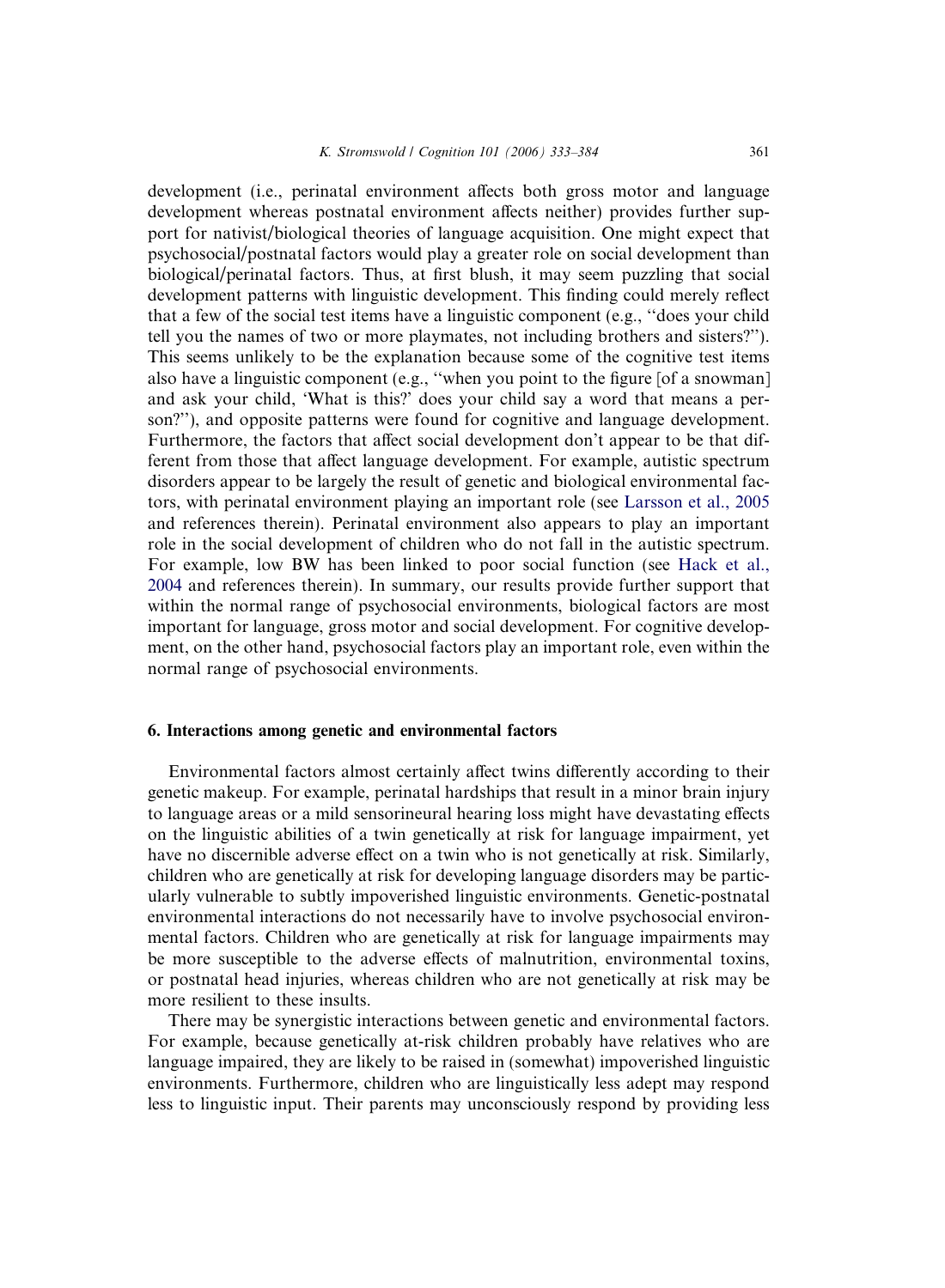or less complex linguistic input, which could further slow their children's rate of language acquisition. Less linguistically adept children might also unconsciously choose activities and friends that make less linguistic demands of them, thereby further impeding their linguistic development. At the other end of the scale, if there are synergistic interactions between genetic and postnatal environmental factors, people who have the genetic propensity to succeed at language might benefit more from linguistically rich environments. Because genetically well-endowed children probably have relatives who are also linguistically adept, they are likely to be reared in linguistically rich environments. In addition, parents may respond to children's linguistic precociousness by providing more or richer linguistic input, and linguistically gifted children may seek out environments that are linguistically challenging. As discussed above, twins probably receive less adult linguistic input than singletons. Therefore, if there are synergistic interactions between genetic and postnatal environmental factors, we would predict that twins would be more likely to be language-impaired than singletons with the same genetic makeup. Consistent with this prediction, the rate of positive family history for language impairment is lower for twin SLI probands than for singleton SLI probands ([Bishop, 1992](#page-41-0)).

Environmental factors may be correlated (e.g., prenatal and postnatal malnutrition in poor families; hypoxia and hyperbilirubinemia in preterm neonates) or interact with one other in ways that accentuate the effects of the environment on language development. Consider how perinatal hardships can interact to damage hearing. Not only is the preterm neonate more likely to be hyperbilirubinemic than the full-term child, but because his blood–brain barrier is more permeable and his blood pH and albumin levels are lower, the same amount of bilirubin is more likely to damage his auditory pathways than those of a full-term neonate. Furthermore, hypoxic neonates typically spend time in noisy NICUs and hypoxia potentiates noise-induced hearing loss ([Chen, 2002\)](#page-41-0). Perinatal and postnatal environment may also interact synergistically to cause greater linguistic impairments. For example, children who have sustained damage to auditory pathways because of perinatal hardships may be more vulnerable to slightly impoverished linguistic input than other children (Nelson  $\&$ [Soli, 2000](#page-46-0)). Studies that have followed preterm children longitudinally generally find that the discrepancy in linguistic performance between full-term and preterm children becomes more apparent as children get older (e.g., [Botting, Powls, Cooke, &](#page-41-0) [Marlow, 1998; Saigal, Hoult, Streiner, Stoskopf, & Rosenbaum, 2000; Taylor, Klein,](#page-41-0) Minich,  $\&$  Hack, 2000b). One interpretation of this finding is that prenatal and postnatal environmental factors interact.

Gene–gene interactions (epistasis) may also occur. For example, a child with either a genetic propensity for attention deficit disorder or specific language impairment might be phenotypically normal, whereas a child with both genetic risk factors might be clinically impaired. Epistasis can also occur at the other end of the scale: a child who is genetically predisposed to be gifted in both language and non-verbal cognitive abilities might exhibit linguistic abilities that exceed those of a child who is only genetically gifted for language.

Genetic–environmental interactions make it difficult to map genotypes to linguistic phenotypes. The probable existence of language-related phenocopy and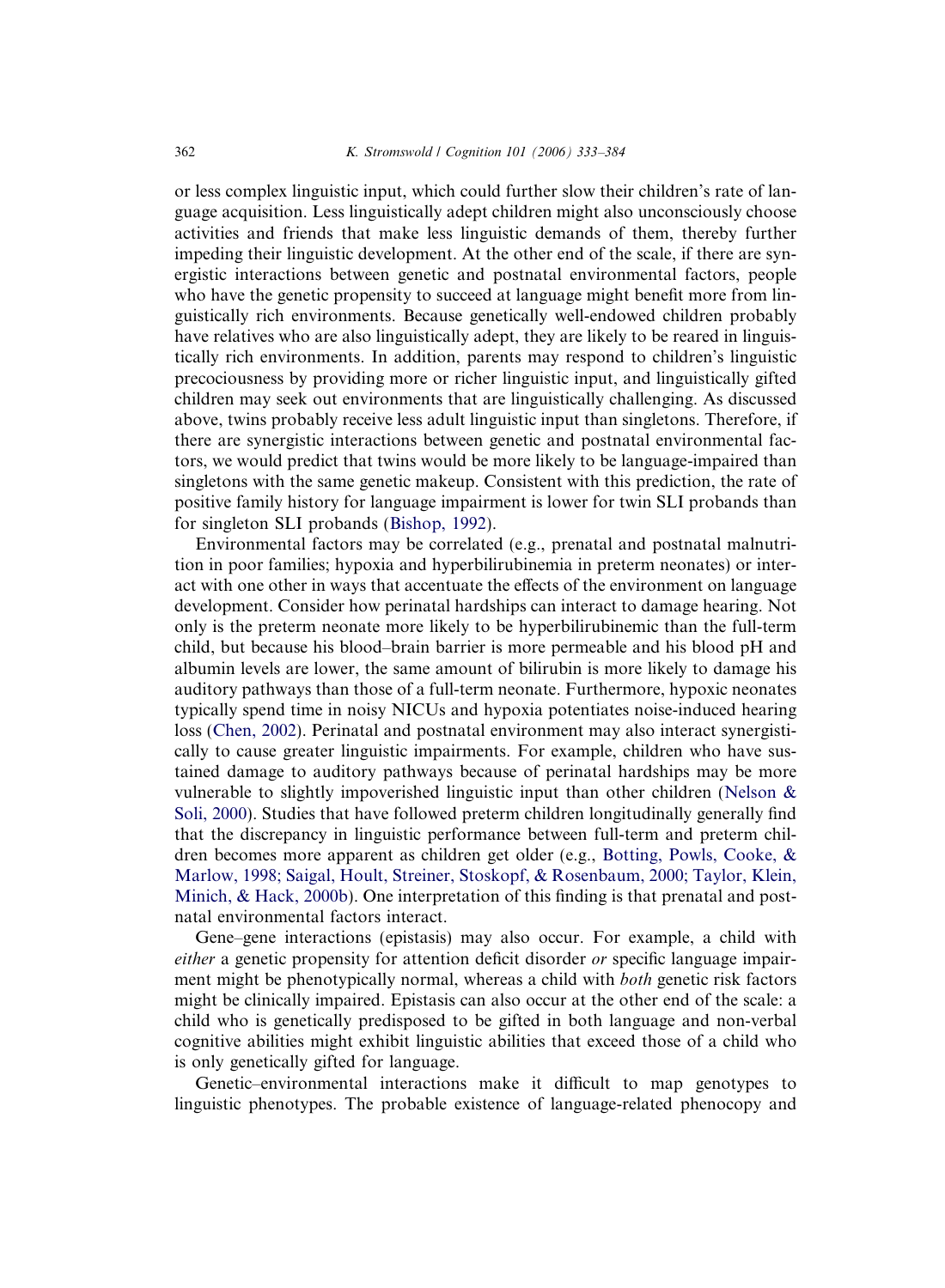pleiotropy make the mapping even more complex. Phenocopy is the term used to describe the situation when different genotypes can result in the same phenotype. The fact that at least 9 distinct loci have been linked to dyslexia and at least 7 loci have been linked to spoken language impairments suggests that different genotypes can cause at least broadly defined phenotypes such as written and spoken language impairments (for a review, see [Stromswold, 2005](#page-49-0)). Even rather specific language impairment phenotypes may have different causes, and hence may be due to different genotypes. Consider a phenotype that is characterized by the selective omission of grammatical morphemes (e.g., the – *ed* in kicked, the – s in cats). This phenotype could be the result of a genetic disorder that selectively impairs syntax, a genetic disorder that specifically impairs control of rapid, complex oral motor movements necessary for language (speech dyspraxia), a genetic disorder that specifically impacts some component of auditory processing (e.g., auditory short term memory, auditory sequencing, rapid auditory processing), or a genetic disorder that affects multiple aspects of language but not non-verbal cognition (see [Stromswold, 1997\)](#page-49-0).

Pleiotropy is the term that is used when the same genotype results in different phenotypes. A particularly clear example of pleiotropy is incomplete penetrance, where family members share a mutation for a disorder but only some of these family members are clinically affected. Another type of pleiotropy is when all family members who have a mutation are affected, but the nature of the disorder varies among family members. Consider again a genetic mutation that affects people's abilities to coordinate complex oral motor movements (oral motor apraxia). A person with such a genotype could present as someone who is unwilling or unable to speak in any situation (mutism) or in selective situations (selective mutism), as someone with speech dyspraxia, as someone who has a dysfluency or stutter, or as someone who omits phonologically unstressed elements (i.e., grammatical morphemes) and, hence, appears to have a grammatical deficit. The KE family provides a particularly vivid example of pleotropy: all KE family members with the FOXP2 mutation are affected, but the nature of the disorder varies among family members.

Geneticists must also grapple with the problem that a genotype may be expressed phenotypically in different ways at different points of development. Returning again to the oral motor apraxia mutation, an infant with such a mutation might have difficulty coordinating suck and swallow, and might present as having a feeding disorder or failing to grow adequately. As a toddler, the child might have outgrown his feeding disorder, but be unwilling to speak. By the time he is school-aged, he might speak but selectively omit phonologically unstressed elements. As an adult, his impairment might not be readily apparent, but he might nonetheless avoid linguistically taxing social or professional settings, and hence might seem shy. In a similar fashion, a child who starts out with a fairly language-specific deficit might over time begin to show additional secondary deficits. For example, because he has difficulty understanding what is said to him, he might appear to have attention deficit disorder. Eventually, the child's difficulty understanding spoken language is likely to result in poor school performance, and perhaps even lowered non-verbal IQ.

Recently [Becker \(2004\)](#page-40-0) has proposed the Common Variant/Multiple Disease (CV/MD) hypothesis to account for pleiotropy and phenocopy in autoimmune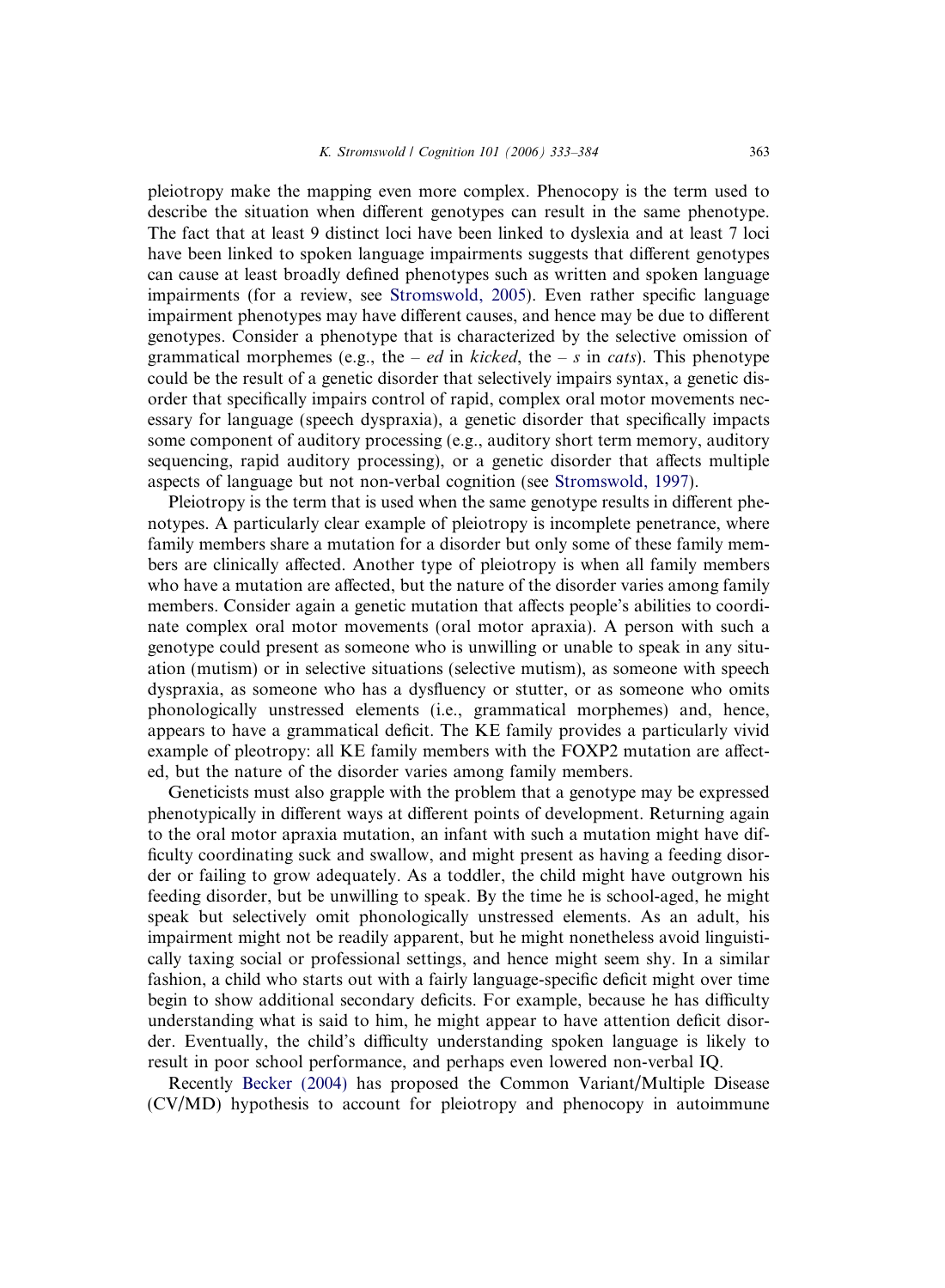<span id="page-31-0"></span>disorders, metabolic disorders (type 2 diabetes and obesity) and schizoid disorders (schizophrenia and bipolar disorders), According to the CV/MD hypothesis, common alleles that contribute to a particular disease under particular genetic and environmental conditions may result in a different disease under other genetic and environmental conditions. For a group of related disorders (e.g., autoimmune disorders such as thyroiditis, systemic lupus erythematosus, and multiple sclerosis), there are some genetic and environmental factors that are unique to a particular disease and other genetic and environmental factors that are shared by several diseases. The CV/MD hypothesis could explain why most of the loci that have been linked to written and spoken language disorders have also been linked to other neurodevelopmental disorders, why most cases of familial language disorders do not have simple Mendelian patterns of transmission, why different people with the same genetic mutation have different clinical pictures, and why linkage analyses of people with familial language disorders often fail to identify susceptibility loci, including loci that have been previously identified. The CV/MD hypothesis could also explain why some MZ twins are discordant for language. By adopting the CV/MD framework that developmental language disorders belong to a larger class of neurodevelopmental disorders, we will be in a better position to explore and understand how genetic and environmental factors interacting with one another to affect language.

#### 7. Future directions: Teasing apart the role of genetic and environmental factors

## 7.1. Molecular genetic studies

One way to study the role of genetic and epigenetic factors on language development is to perform fine-grained molecular analyses to determine whether linguistically discordant MZ twins differ more genetically (e.g., in terms of frequency of mutations) or epigenetically (e.g., in terms of methylation patterns) than linguistically concordant MZ twin pairs. This type of molecular genetic study of MZ twins is beginning to bear fruit in the study of other diseases that are believed to have multi-factorial polygenic origins (e.g., schizophrenia, [Petronis et al., 2003](#page-47-0)). Molecular genetic studies of discordant MZ twins are particularly valuable because by comparing twins with virtually identical DNA sequences, one can detect subtle genetic differences (e.g., micromutations, microdeletions, and microduplications) and epigenetic differences that would be missed in other molecular genetic studies. Thus, it provides a novel way to discover language loci or genes that would otherwise remain unknown. Because there is growing evidence that language is the result of quantitative trail loci, and that most cases of clinical impairments represent the extreme end of the normal spectrum ([Stromswold, 2005](#page-49-0)), we believe it may be equally, if not more, fruitful to compare MZ cotwins whose language outcome measures are the most discrepant, even if the MZ cotwins are not clinically discrepant.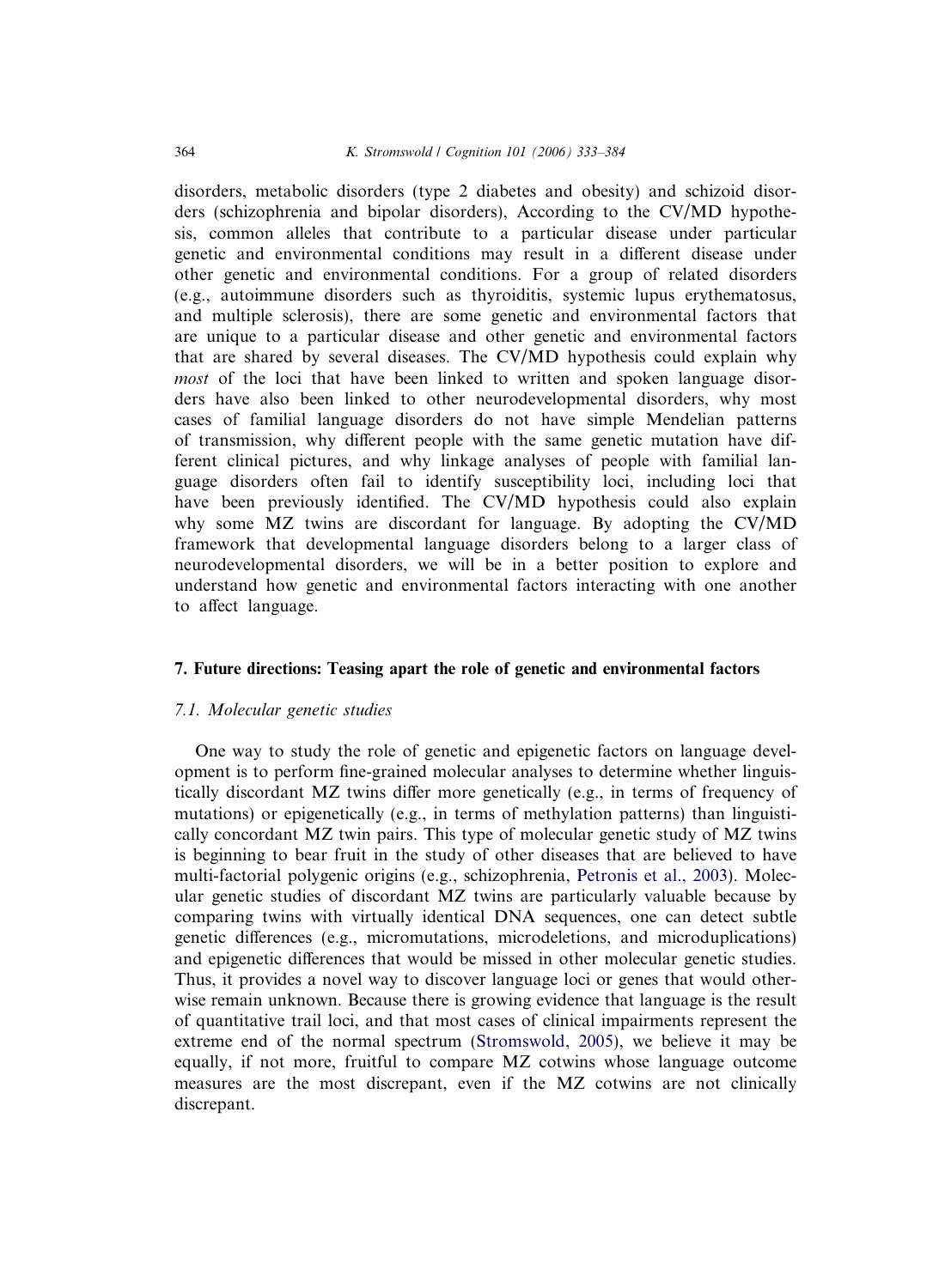One could also uncover new loci for language through linkage analyses of linguistically similar and dissimilar DZ twins (and their first degree relatives). Although DZ twins are no more genetically similar than full siblings, there are clear advantages of performing linkage analyses on DZ twins as opposed to non-twin siblings. First, the environments of DZ twins are almost certainly more similar than the environments of non-twin siblings. Thus, phenotypic differences between DZ twins are less likely to reflect environmental factors than are phenotypic differences between non-twin siblings. Second, because DZ twins are the same age, one can use the same tests and measures to evaluate their linguistic function, thereby eliminating a huge source of noise in linkage studies. Third, because twins are the same age, one does not have to worry about the possibility that the language-disordered genotype may be expressed phenotypically in different ways at different ages. Eliminating the developmental problem greatly reduces another source of noise and uncertainty in linkage analyses. Despite the clear advantages of performing molecular genetic studies on twins, to date no such studies of spoken language have been performed, although TEDS researchers have begun to collect DNA samples from a subset of their twins [\(Trouton, Spinath, & Plomin, 2002](#page-49-0)).

## 7.2. Genetic load and family history

Perhaps for multifactorial disorders such as language impairments, MZ twins that are concordant for a disorder have a higher genetic load than MZ twins that are not discordant. This possibility can be explored empirically by comparing the family histories of MZ twins where both twins are impaired, one twin is impaired, and where neither twin is impaired. If the genetic load hypothesis is correct, concordant language-impaired MZ twins should have higher rates of family history of language impairment and a higher percentage of impaired relatives than discordant MZ twins who, in turn, should have higher rates than MZ twins where neither twin is impaired. However, as is the case with family aggregation studies, it is possible that what appears to be the result of having a higher genetic load for language impairment is at least partially the result of having a higher environmental load for language impairment. Put another way, it could be that the reason both MZ twins are language impaired is because they have received more impoverished or deviant linguistic input from their language impaired relatives, not because they received more of the wrong genes from these relatives ([Stromswold, 1998\)](#page-49-0).

#### 7.3. Broad-sense versus narrow-sense heritability

Geneticists often distinguish between broad-sense heritability and narrow-sense heritability. Broad-sense heritability refers to the variance accounted for by all genetic factors, whereas narrow-sense heritability is the variance accounted for by additive genetic factors. Broad-sense heritability includes the influence of gene dominance, epistasis and interactions between genes and environment, whereas narrow-sense heritability is the amount of genetic influence that is likely to be passed on to offspring. One way of distinguishing between broad- and narrow-sense heritability is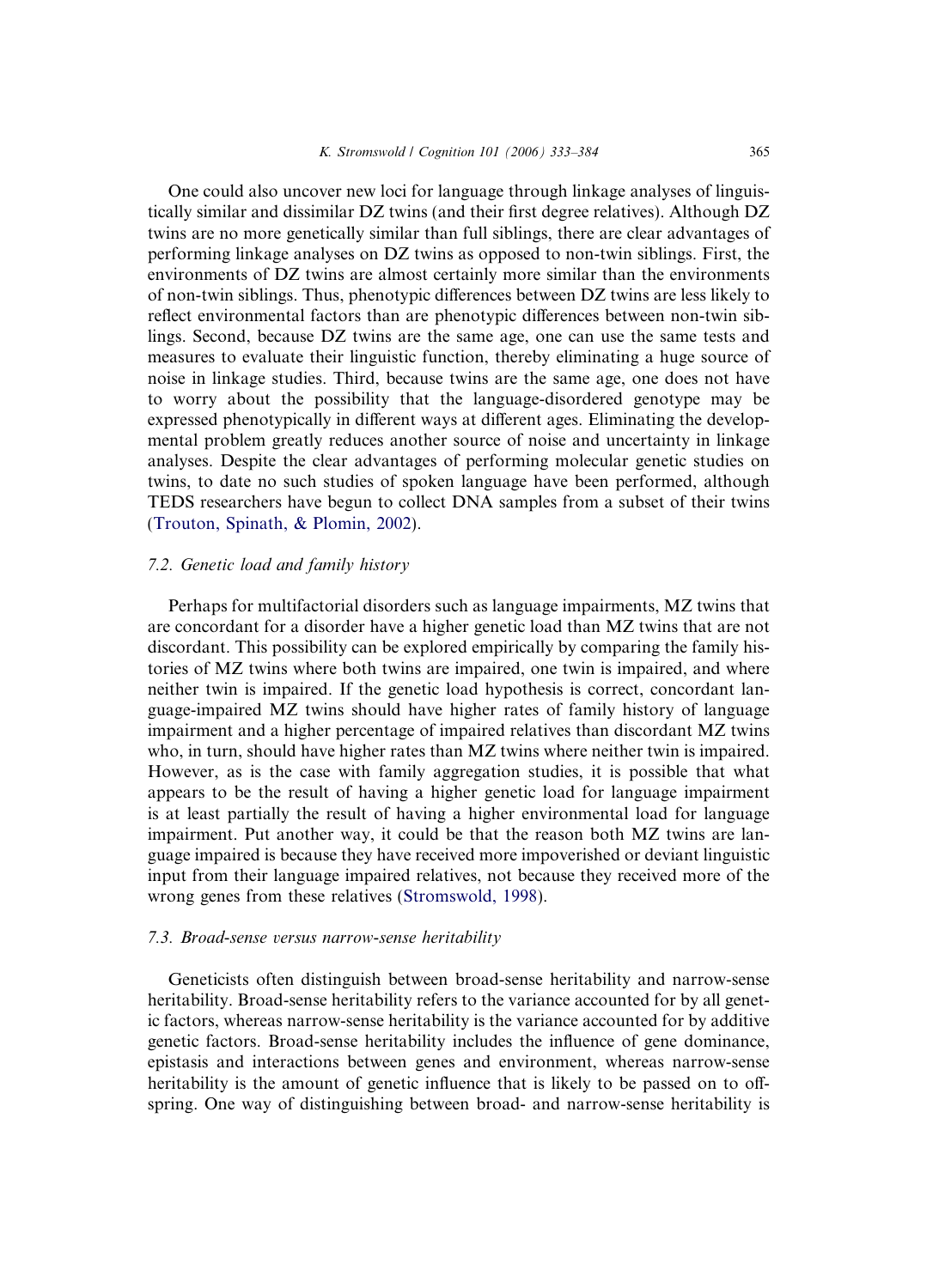to study the offspring of discordant MZ twins. If an impaired MZ twin's disorder is purely due to environmental factors, then offspring of the non-impaired cotwin should not have an increased risk of being language impaired.<sup>14</sup> If the language-impaired and non-impaired MZ cotwins share a genetic predisposition for being language-impaired, but the non-impaired twin has not experienced the environmental insults that precipitate or contribute to being language disordered, then the non-impaired cotwin will transmit this genetic predisposition to his or her offspring, and these offspring will have higher-than-normal rates of language impairment.

The strategy of looking at the affectedness rate among offspring of impaired and non-impaired MZ twins to contrast broad- and narrow-sense heritability was first used in schizophrenia ([Fischer, 1971; Gottesman & Bertelsen, 1989](#page-42-0)). These studies revealed that schizophrenic MZ cotwins' offspring and well cotwins' offspring were equally at risk for schizophrenia, suggesting that the discordance between MZ cotwins is largely due to differences in the cotwins' environments. Although this type of study does provide insights about whether a phenotype is the result of genetic or environmental factors, unfortunately, it does not allow one to distinguish between the effects of prenatal and postnatal environments, nor does it allow one to distinguish between the effects of biological environmental factors (e.g., perinatal brain injuries) and social environmental factors (e.g., amount of linguistic input).

## 7.4. Birth weight discrepancies and linguistic development

As discussed in Section [5,](#page-22-0) traditional methods of analyzing behavioral twin data do not distinguish between the effects of prenatal and postnatal environment. Because DZ twins share only 50% of their alleles, birth weight differences in DZ twin pairs reflect differences in the genetic endowment of twin pairs (one twin might be genetically predisposed to be bigger than his cotwin) and differences in the prenatal environment. In contrast, because MZ twins share 100% of their alleles, differences in MZ twin pairs' birth weights solely reflect differences in the cotwins' prenatal environments. By comparing MZ cotwins that have very similar birth weights with MZ cotwins that have very dissimilar birth weights, we can obtain an estimate of the effect of intrauterine environment on later development. To the extent that MZ cotwins with very similar birth weights are linguistically more similar to one another than MZ cotwins with very different birth weights, this is a measure of the effect of intrauterine environment on language development. Estimates of the effect of intrauterine environment can be calculated using slight variants of methods traditionally used to calculated heritability estimates. However, instead of contrasting the linguistic similarity of MZ and DZ cotwins, we compare the linguistic similarity of MZ cotwins with similar and dissimilar birth weights. The effect of

<sup>&</sup>lt;sup>14</sup> Traditionally, one way of distinguishing genetic from epigenetic or environmental factors is to assume that genetic factors can be directly transmitted to offspring, whereas epigenetic and environmental factors cannot. However, in mice ([Waterland & Jirtle, 2003](#page-50-0)) and men ([Kaati, Bygren, & Edvinsson, 2002; Lumey,](#page-44-0) [1992](#page-44-0)), diet changes (an environmental factor) can result in phenotypic changes that are heritable. In mice, this is due to changes in DNA methylation, an epigenetic process [\(Waterland & Jirtle, 2003](#page-50-0)).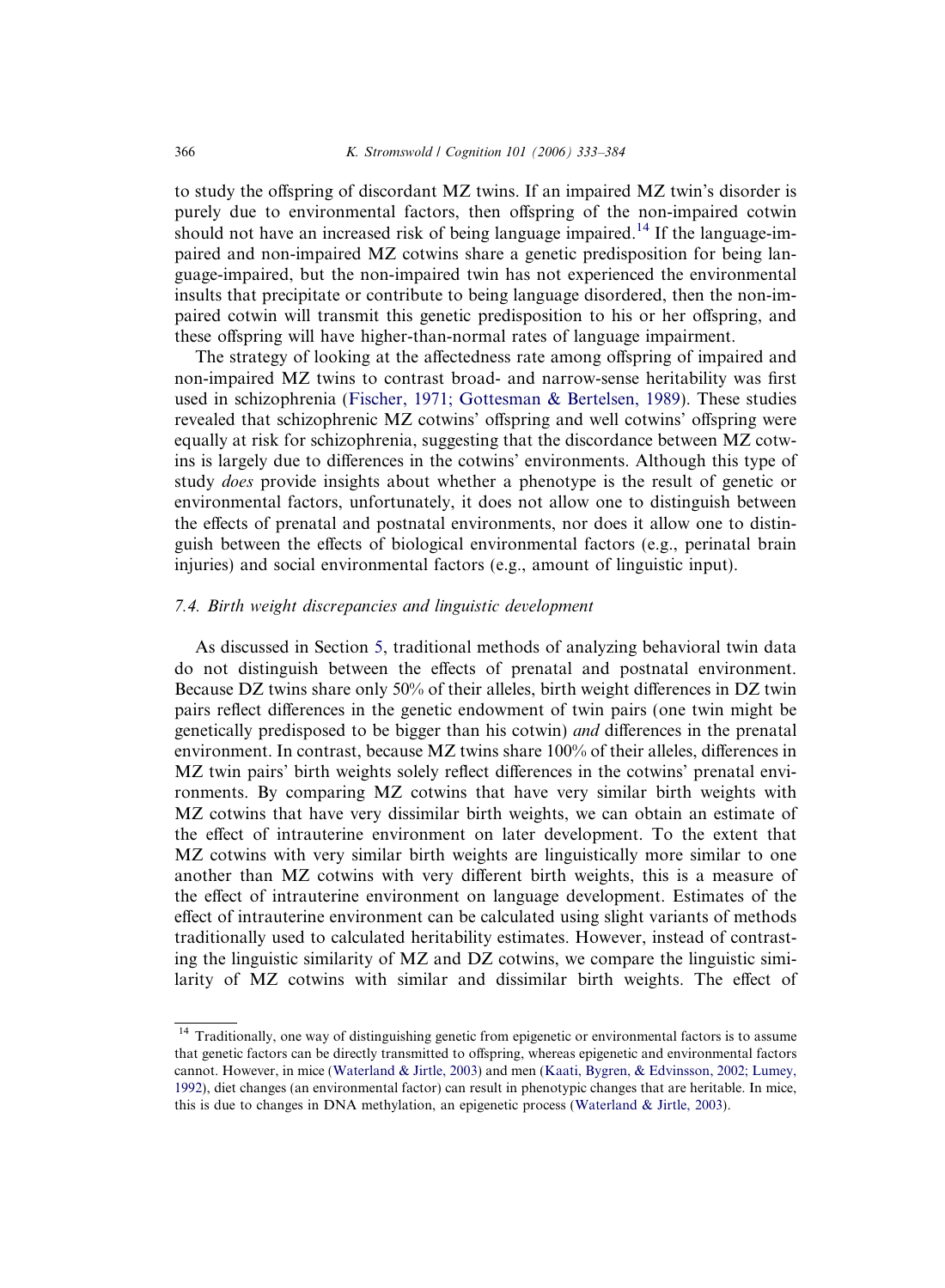interactions between genetics and intrauterine environmental factors can be estimated by comparing how great an effect having very different birth weights has for MZ and DZ twins (in essence calculating a difference of a difference score).

### 7.5. Effects of early versus late prenatal environment on language development

Some birth weight discrepant MZ twin pairs remain weight-discrepant postnatally. It is generally argued that MZ twins who catch up to their cotwin in weight were only malnourished in the latter part of the pregnancy (after they had already acquired their full cellular complement), whereas MZ twins who remain smaller than their cotwins were malnourished throughout pregnancy ([Bryan, 1993\)](#page-41-0). Thus, one way to investigate how early versus late fetal growth restriction affects linguistic and non-linguistic development is to compare the similarity of MZ twins whose weights remain discrepant compared to MZ twins whose weights equalize over time. Factors that inhibit intrauterine growth early in pregnancy (e.g., viral infection that affects mitosis) cause symmetric growth-retardation, whereas factors that inhibit later intrauterine growth (e.g., placental insufficiency) cause asymmetrical growth retardation. A symmetrically growth-restricted neonate has a normal ponderal index (weight/length<sup>3</sup>), but is less than 10th percentile in length, weight, head and abdominal circumferences. In an asymmetrically growth retarded neonate, length and head circumference are relatively preserved, but weight is reduced ([Hack, Breslau, Rivers,](#page-43-0) [& Fanaroff, 1989; Hack et al., 1991](#page-43-0)). Hence, another way to compare the effects of early versus late prenatal growth restriction is to compare the linguistic similarity of height discrepant MZ twins (who had different early prenatal experiences) versus weight discrepant MZ twins (whose prenatal experiences began to deviate later).

Twins' fingerprints may also provide insight into how prenatal environment affects language development.<sup>15</sup> Normally, MZ cotwins have very similar fingerprints ([Bouchard, Lykken, McGue, Segal, & Tellegan, 1990; Nylander, 1971\)](#page-41-0), but MZ cotwins who are exposed to markedly different prenatal environments may have very different fingerprints ([Babler, 1991a; Bracha et al., 1992; Chakraborty, 1991\)](#page-40-0). For example, intrauterine growth retardation tends to decrease ridge count, whereas fetal edema tends to increase ridge count [\(Babler, 1991a; Bracha et al., 1992;](#page-40-0) [Chakraborty, 1991\)](#page-40-0). Dermatoglyphic (fingerprint) traits develop between the 12th and 19th gestational weeks and a–b ridges develop between the 15th and 17th gestational week ([Babler, 1991a, 1991b](#page-40-0)), Hence, dermatoglyphic discordance in MZ twins can be used to pinpoint fairly precisely when MZ twins experienced different environments. If dermatoglyphic discordance is associated with linguistic discordance in MZ twin pairs, this would suggest that second trimester prenatal

<sup>&</sup>lt;sup>15</sup> At first blush, suggesting that one study fingerprints to investigate anything as complex as language sounds akin to palm-reading and phrenology. It might not be as crazy as it sounds because researchers have had a fair degree of success using dermatoglyphic analyses to investigate the role of prenatal factors in the development of schizophrenia ([Bracha, Torrey, Gottesman, Bigelow, & Cunniff, 1992; Davis &](#page-41-0) [Bracha, 1996; Kelly et al., 2004\)](#page-41-0), fetal alcohol syndrome [\(Wilber, Newell-Morris, & Streissguth, 1993](#page-50-0)) and sexual orientation ([Hall & Kimura, 1994; Hall, 2000\)](#page-43-0).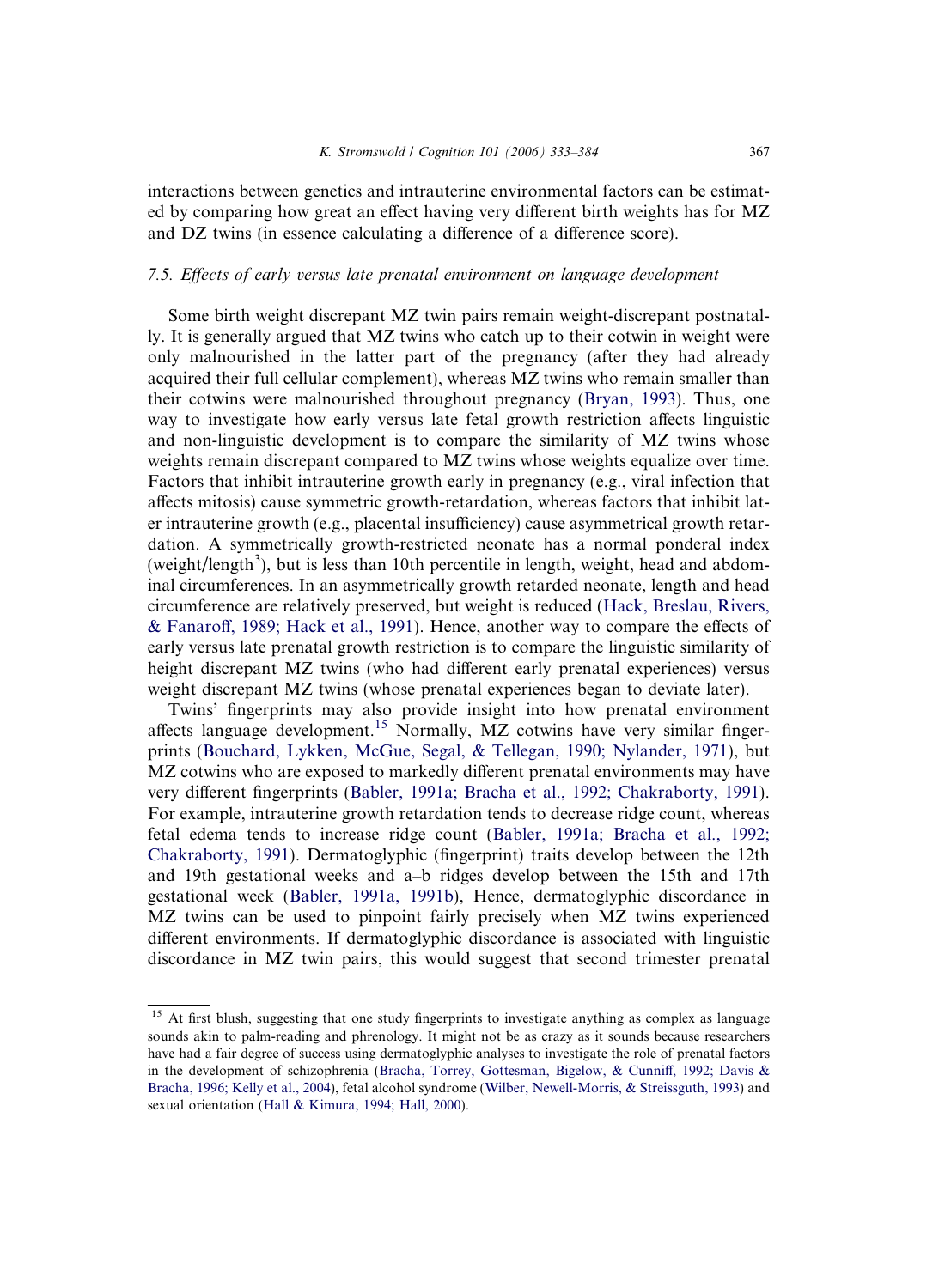environmental factors are (partially) responsible for the MZ cotwins' linguistic discordance. One might even argue that the degree of correlation between dermatoglyphic and linguistic similarity in MZ cotwins is a rough measure of the extent to which second trimester in utero factors affect language development. In summary, by studying the differences in MZ cotwins' birth weights, ponderal indices, head circumferences and fingerprints, we may gain fresh insights into how intrauterine hardships that occur during different gestational periods affect language development. In addition, such analyses may prove to be a new way of investigating neurolinguistic development and how the developing brain recovers structurally and functionally from insults to brain regions that subserve language.

## 7.6. Effects of specific perinatal complications

Although several twin studies have investigated the effects of premature birth or low birth weight on later language development, few studies have investigated the effects of specific prenatal complications on later language development. One exception is [Bishop's \(1997\)](#page-41-0) study of 124 twin pairs. In this study, although language-impaired twin pairs did not differ from non-language impaired twins in terms of birth weight, gestational age at birth, APGAR scores or a composite measure of perinatal hazards, mothers of language-impaired twins were more likely to suffer from toxemia (preeclampsia) than mothers of non-impaired twins. A second exception is a moderate-sized case-control study by [Tomblin, Smith, and Zhang \(1997\)](#page-49-0), which failed to find evidence that maternal disease or prenatal exposure to occupational chemicals were related to language impairment in offspring.

Clearly, what is needed is large scale studies in which enough information is collected about a large range of perinatal complications so that we can tease apart the effects of specific prenatal, intrapartum and early postnatal complications and the treatments received for these complications. Given the studies reviewed in Section [3,](#page-8-0) a good place to start would be to look at the effects of perinatal hyperbilirubinemia, GCs, hypoxia (or a proxy such as the need for supplemental oxygen, or assisted ventilation), infection and brain injuries. Mothers of twins are very good at remembering whether they experienced pregnancy and delivery complications ([Reich,](#page-47-0) [Todd, Joyner, Neuman, & Heath, 2003\)](#page-47-0). For example, over 95% of the mothers of twins in our Perinatal Risk Factor Study are able to report what prenatal complications they experienced, when the complications arose, and what treatments were received. They are also able to tell us whether each of their twins was breech, how long they were in labor, what drugs they received during labor, how much time passed between the delivery of the first twin and the second twin, whether forceps or vacuum extraction was used for each twin, and whether there were any cord complications. Lastly, they are able report what neonatal complications (e.g., hyperbilirubinemia, brain injuries, infection, etc.) and treatments each twin experienced.<sup>16</sup> Data such as these could be used to test whether linguistically discordant MZ twins

<sup>&</sup>lt;sup>16</sup> The two notable exceptions were Apgar scores and chorionicity of twins.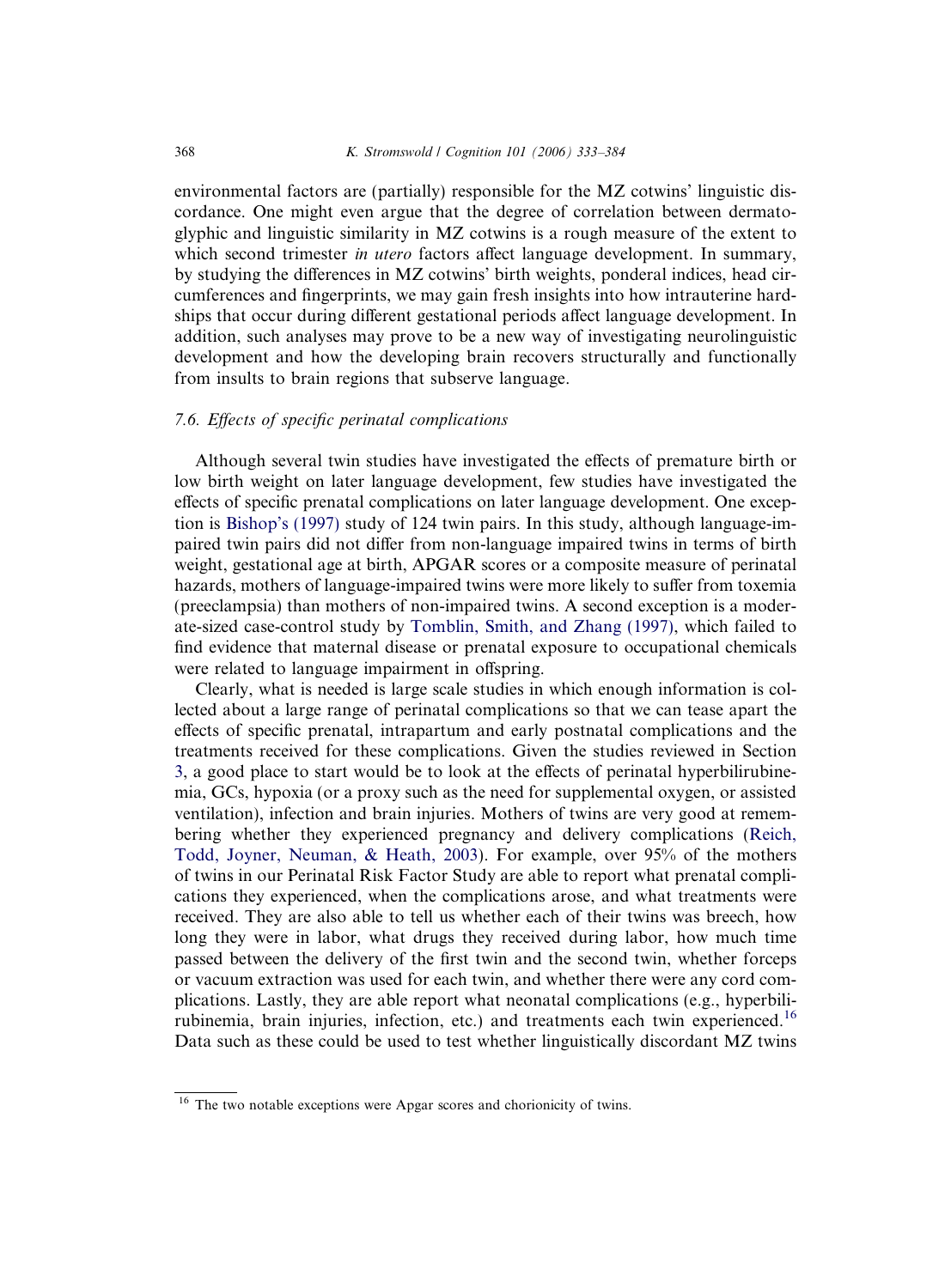experience more obstetrical complications than linguistically concordant MZ twins, as has been done for schizophrenia-concordant and -discordant MZ twins [\(McNeil](#page-46-0) [et al., 1994](#page-46-0)).

## 7.7. Perinatal brain injuries

The most consistent predictors of poor later mental development and behavior in prematurely born and intrauterine growth restricted children are hypoxic-ischemic brain injuries and subnormal brain growth [\(Berg, 1989; Harvey, Prince, Burton, Par](#page-41-0)[kinson, & Campbell, 1982; Ounsted, Moar, & Scott, 1988; Parkinson, Wallis, & Har](#page-41-0)[vey, 1981; Westwood, Kramer, Munz, Lovett, & Watters, 1983\)](#page-41-0). Brain growth is initially spared in intrauterine growth restriction, and when this protective mechanism fails, neurodevelopmental outcome is adversely affected [\(Kramer, McLean,](#page-45-0) [Olivier, Willis, & Usher, 1989](#page-45-0)). This is especially true when brain growth (head size) fails to catch up during infancy and childhood [\(Hack et al., 1989; Hack et al., 1991\)](#page-43-0). Neonatologists and pediatricians routinely measure and record infants' head circumferences, and it is trivial to obtain this measurement on older children and adults. One could easily test whether discrepancy in head circumference in MZ twins is associated with linguistic discordance. Because there are well-normed growth curves for head circumference, one could also use MZ twins to investigate whether MZ twins whose head circumferences are persistently discrepant are more likely to be linguistically discordant than twins whose head circumferences become more similar with time.

The twins most at risk for perinatal brain injuries usually spend time in NICUs, where neural ultrasounds are routinely obtained to detect and determine the severity and location of IVHs. Despite the widespread availability of IVH data, we are only aware of one study that has examined cognitive abilities in twins discordant for IVH [\(Dennis & Barnes, 1994\)](#page-42-0), and this study only included 2 sets of twins. One way of determining whether linguistic discordance in MZ twins is the result of perinatal brain injuries is to conduct a large-scale study to determine whether MZ twin pairs whose neural ultrasounds are more discrepant are more likely to be linguistically discordant. Interactions between genetic and intrauterine factors could be estimated by comparing how great an effect being discrepant in neonatal neurological scores (or head circumference) has for MZ and DZ twins.

#### 7.8. Neuroimaging studies of older twins

Functional and volumetric neuroimaging studies of older twins have begun to elucidate how genetic factors affect the neural bases of language. For example, in a volumetric MRI study of twins, [Thompson et al. \(2001\)](#page-49-0) found the highest heritability estimates for cortical regions involved in language, with heritable factors accounting for 95–100% of the variance in gray matter density in Broca's and Wernicke's areas. [Posthuma et al. \(2003, 2002\)](#page-47-0) have performed studies comparing the similarity of twins' test performance and twins' brain structures. In one study, they found that genetic factors completely accounted for the correlation of grey and white matter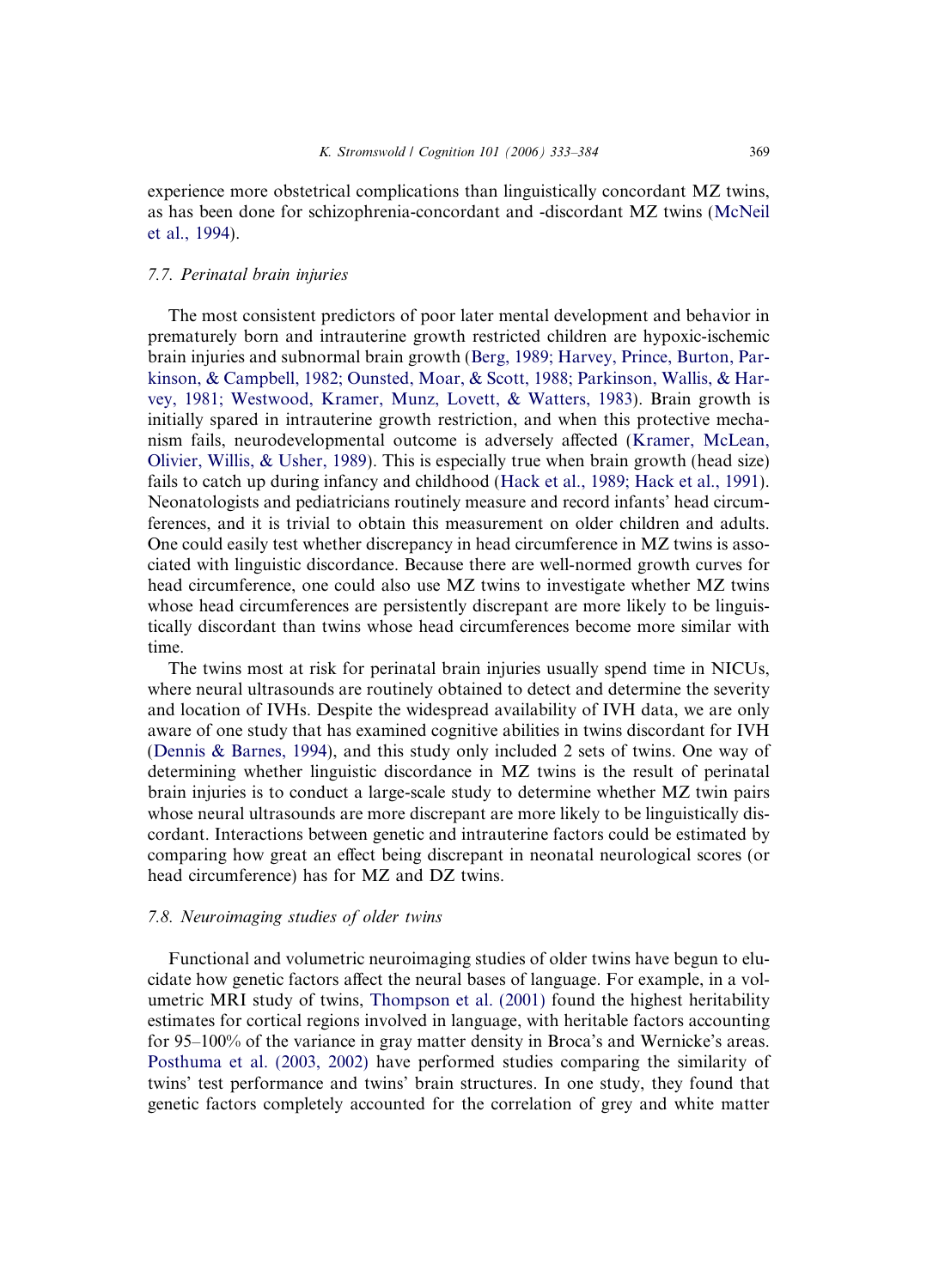volume with full scale IQ and working memory [\(Posthuma et al., 2002](#page-47-0)). However, more recently they have shown that, whereas the processing speed subcomponent of full scale IQ was genetically related to white matter volume and the perceptual organization subcomponent was genetically and environmentally related to cerebellar volume, the verbal comprehension subcomponent was not related to grey matter, white matter, or cerebellar volume either genetically or environmentally ([Posthuma et al., 2003](#page-47-0)). This result is surprising because, in their study, verbal comprehension showed the greatest degree of heritability. As they suggest, their failure to find genetic or environmental effects for verbal scores most likely reflects that they used overall brain volumes rather than regional brain volumes as was done in [Thompson et al.'s \(2001\)](#page-49-0) study.

Imaging studies of MZ twins may be particularly edifying. Results of a recent MRI study that compared the similarity of healthy adult MZ twins' brains suggest that genetic factors are largely responsible for the overall shape of the brain, but both genetic and non-genetic factors affect sulcal and gyral patterns ([Mohr,](#page-46-0) [Weisbrod, Schellinger, & Knauth, 2004](#page-46-0)). It is well established that people who are right-handed are more likely to have language lateralized in the left hemisphere than people who are left handed. It is also well established that 10–25% of MZ twins are discordant for handedness. (For a discussion of how environmental and genetic factors affect handedness, see [Medland, Wright, Geffen, Hay, & Levy, 2003.](#page-46-0)) In a recent fMRI study, MZ twins, who were either concordant for handedness (with both twins being right handed) or discordant for handedness, performed verb generation and semantic decision tasks [\(Sommer et al., 2002](#page-48-0)). All of the twins were at least 35 weeks gestation and 2000 g at birth, and all had normal language. There was a significant intra-twin pair correlation for language lateralization scores in the handedness-concordant twins ( $r = .74$ ,  $p < .01$ ), but not in the handedness-discordant twins. [Sommer](#page-48-0) [et al. \(2002\)](#page-48-0) argue that the significant correlation for the handedness-concordant MZ twins suggests that genetic factors play a role in language lateralization, and that discordant language lateralization and hand dominance results when MZ splitting occurs after the establishment of the embryo's left-right axis.<sup>17</sup>

Neuroimaging studies of MZ twins who are discordant for neurodevelopmental disorders can be used to study the neural bases of these disorders. Examples of how such work might proceed can be seen in recent studies of other neurodevelopmental disorders such as attention deficit hyperactivity disorder ([Castellanos et al.,](#page-41-0) [2003\)](#page-41-0), Alzheimer's disease [\(Jarvenpaa et al., 2004; Jarvenpaa et al., 2003a; Jarvenpaa](#page-44-0) [et al., 2003b; Lipton et al., 2003](#page-44-0)), schizophrenia [\(Reveley, Reveley, & Baldy, 1987;](#page-47-0) [Sommer, Ramsey, Mandl, Van Oel, & Kahn, 2004; Spaniel et al., 2003; Suddath,](#page-47-0) [Christison, Torrey, Casanova, & Weinberger, 1990; Weinberger, Berman, Suddath,](#page-47-0)

<sup>&</sup>lt;sup>17</sup> Left-handedness is more prevalent in people with perinatal risk factors such as premature birth, low birth weight, perinatal brain injuries, RH incompatibility, breech delivery and prolonged labor ([Medland](#page-46-0) [et al., 2003](#page-46-0)). It is possible that lateralization findings for handed-discordant MZ reflect intra-twin pair differences in the perinatal environments of twins who are discordant for handedness. Unfortunately, because [Sommer et al. \(2002\)](#page-48-0) do not report birth weights or gestational ages for handedness-concordant and -discordant MZ twins, we cannot rule out this possibility.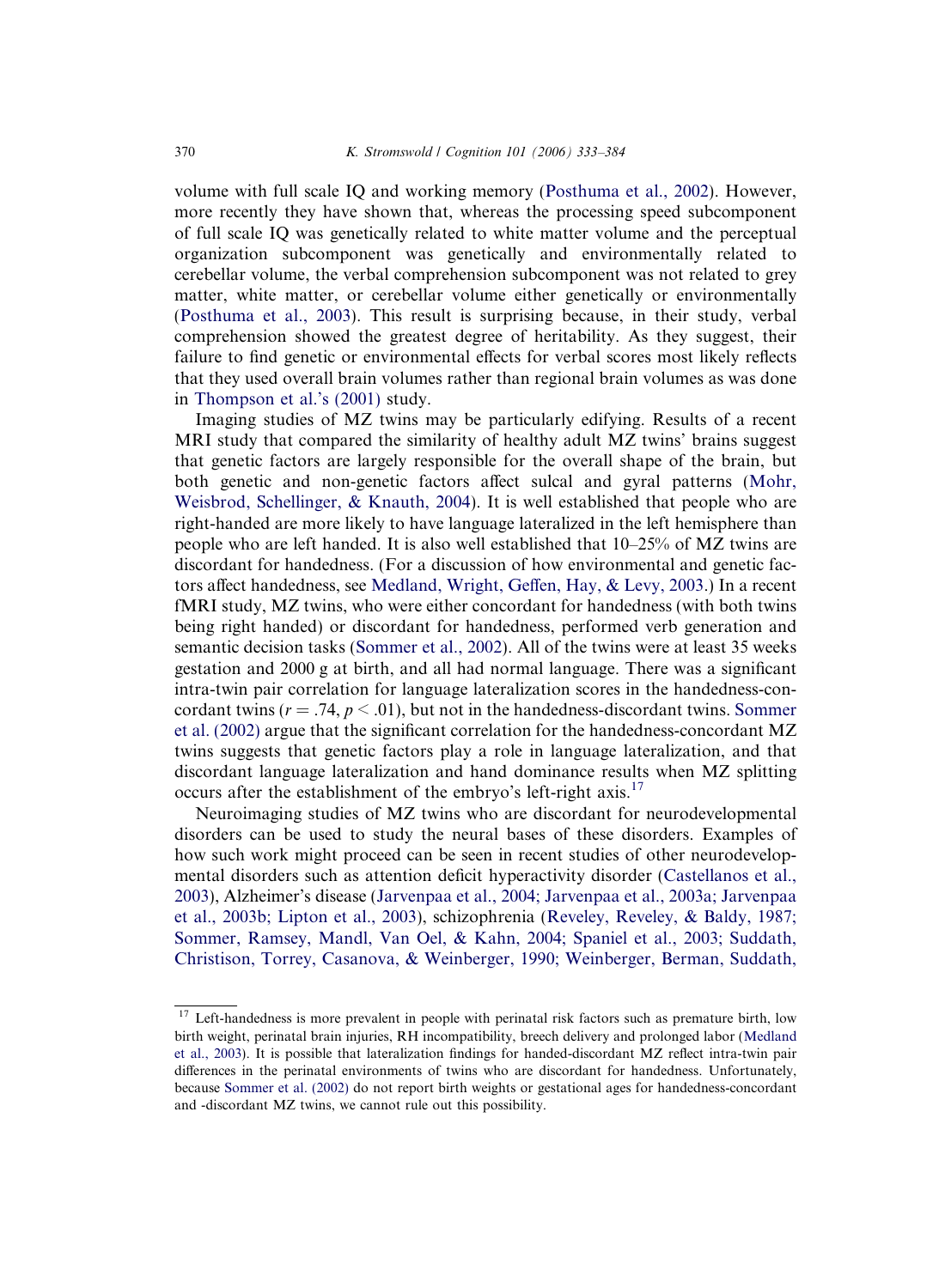[& Torrey, 1992](#page-47-0)) and epilepsy ([Briellmann, Jackson, Torn-Broers, & Berkovic, 2001;](#page-41-0) [Brodtkorb, Myhr, & Gimse, 2000](#page-41-0)). For example, [Briellmann et al. \(2001\)](#page-41-0) compared the MRIs of 12 pairs of epilepsy-discordant MZ twins, and found MRI differences in 10 of the 12 cases. In 4 cases, there were postnatal risk factors for epilepsy and evidence of an acquired lesion. There were also 4 cases of a lesion identifiable on MRI, but no postnatal risk factor. Of these, there were 2 cases of unilateral cortical dysgenesis, 1 case of bilateral periventricular heterotopia, and 1 case of focal atrophy. Finally, there were two cases of MZ twins with large differences in brain size, but no MRI lesions. The authors argue that the 6 cases of epilepsy-discordant, MRI-discordant MZ twins without postnatal insults probably represent cases of subtle prenatal hypoxic injuries. In another illustrative study of the possible effects of prenatal insults, [Kunugi, Urushibara, Murray, Nanko, and Hirose \(2003\)](#page-45-0) describe a case of schizophrenia-discordant MZ twins, in which the schizophrenic twin weighed 30% less than the normal twin at birth. Whereas the unaffected twin had an unremarkable MRI, the schizophrenic twin's MRI revealed high intensity signal in the white matter and enlarged ventricles, consistent with a prenatal hypoxic injury that could have been partially responsible for the twin's schizophrenia.

Neuroimaging studies of MZ twins could help elucidate what the neural substrates of language are, and how environmental factors affect these regions. By comparing which brain regions are and are not concordant for lesions in MZ twins who are discordant for different types of language impairments, we may gain further insights into the neural circuitry involved in different aspects of language. By correlating the types of perinatal (biological) hardships and postnatal (psychosocial) hardships that cotwins experienced (especially those that only one cotwin experienced) with the linguistic abilities of cotwins, we can learn more about the ways in which environmental factors affect neural circuitry involved in linguistic development. Given the perinatal (i.e., neurobiological) risk factors associated with twinning, it would not be at all surprising to find that even for twins who are linguistically concordant, one (or both) have brain lesions. The mere presence of discordant lesions in linguistically discordant MZ twins could be irrelevant from the standpoint of language. In other words, non-discordant MZ twins serve as a control group in brain imaging studies, and it is critical that *both* linguistically concordant and linguistically discordant MZ twins are included in all such studies. Results of imaging studies of linguistically concordant MZ twins will be informative for another reasons: any brain regions that are discordant for lesions in MZ twins who are concordant for linguistic ability are not likely to be critical in language development. (Imaging studies of DZ twins can also be informative. However, the genetic differences between DZ cotwins make it more difficult to interpret the import of differences between DZ cotwins' brains.)

## 8. Implications of genetic, epigenetic, and perinatal environmental factors

The validity of twin studies of heritability rest on the validity of two assumptions. The first assumption is that MZ cotwins are genetically and epigenetically identical and that DZ cotwins are genetically and epigenetically no more similar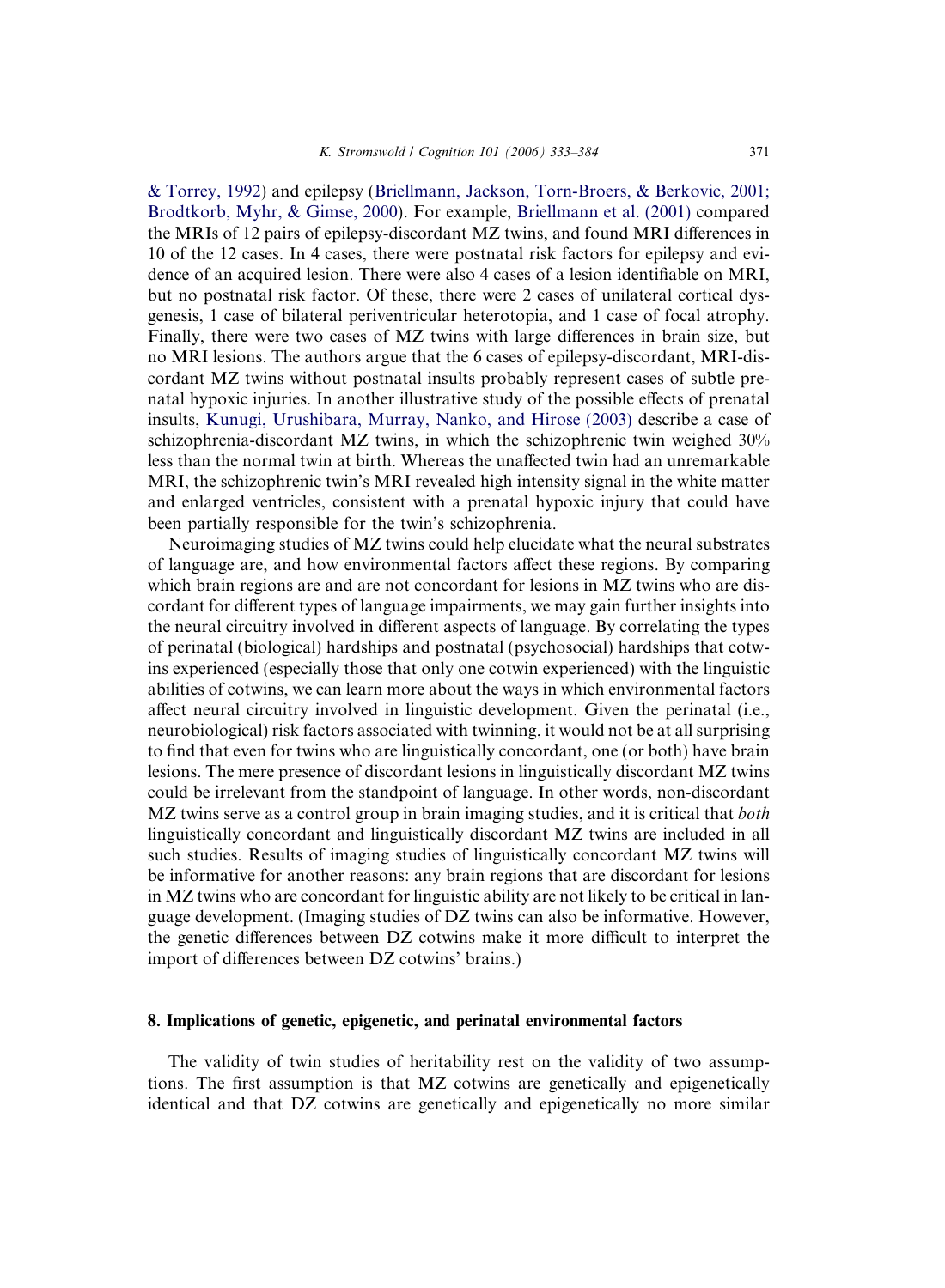than non-twin siblings. The second assumption is that the environments of MZ cotwins and DZ cotwins are equally similar. In this paper, we present evidence that puts into question both assumptions. MZ cotwins differ genetically and epigenetically in subtle and not-so-subtle ways and DZ cotwins may be genetically and epigenetically more similar to one another than non-twin siblings. To the extent that researchers address the issue of the environmental similarity of MZ and DZ cotwins' environments, researchers generally assume that MZ cotwins' environments are more similar than DZ cotwins' environments and, thus, twin studies overestimate the role of genetic factors on language development. However, perinatal environmental factors that affect MZ twins more than DZ twins may mean that MZ cotwins' environments are less similar than DZ cotwins' environments during critical stages of neurodevelopment. We argue, therefore, that twin-based heritability estimates understate the role of genetic factors on language. Indeed, the results of the experiment presented in Section [5](#page-22-0) suggest that perinatal factors selectively reduce heritability estimates of language development (and not cognitive development). Given the relationship between GA and language development, even studies that exclude premature twins probably underestimate the role of genetic factors in language development because full-term twins are born an average of 3–4 weeks before full-term singletons. Similarly, given the relationship between BW and language development, even twin studies that exclude low BW twins are likely to underestimate the role of genetic factors because even normal BW twins weigh an average of 400–500 g less than normal BW singletons. In addition to lowering heritability estimates for language, genetic, epigenetic, and perinatal environmental differences between MZ cotwins almost certainly result in some MZ cotwins being linguistically discordant from one another. Our finding that the environmental factors that affect language development are predominantly biological supports nativist theories of language acquisition. In addition, our finding that biological factors affect language development, whereas social factors affect cognitive development, is consistent with modularist theories of language that argue that language is (at least partially) dissociable or distinct from cognition.

In summary, we have learned much about how environmental and genetic factors shape language development by comparing the similarity of MZ twins and DZ twins. We can learn even more by carefully studying what makes members of twin pairs linguistically different from one another. By studying differences in the perinatal environments of linguistically discordant and concordant MZ twins, we can learn how intrauterine environment affects neural development, and how the resulting differences in neural structures can affect language development. We can also use linguistically concordant and discordant MZ twins to explore whether and how postnatal psychosocial and biological insults affect language development. We can simplify the task of identifying loci and genes that affect language by analyzing the DNA of MZ and DZ twins. By applying recently developed techniques and advances from molecular and behavioral genetics, neuroimaging, perinatology, and typical and atypical language development to the study of twins, we can gain new insights into the genetic and environmental forces that enable people to acquire and use language.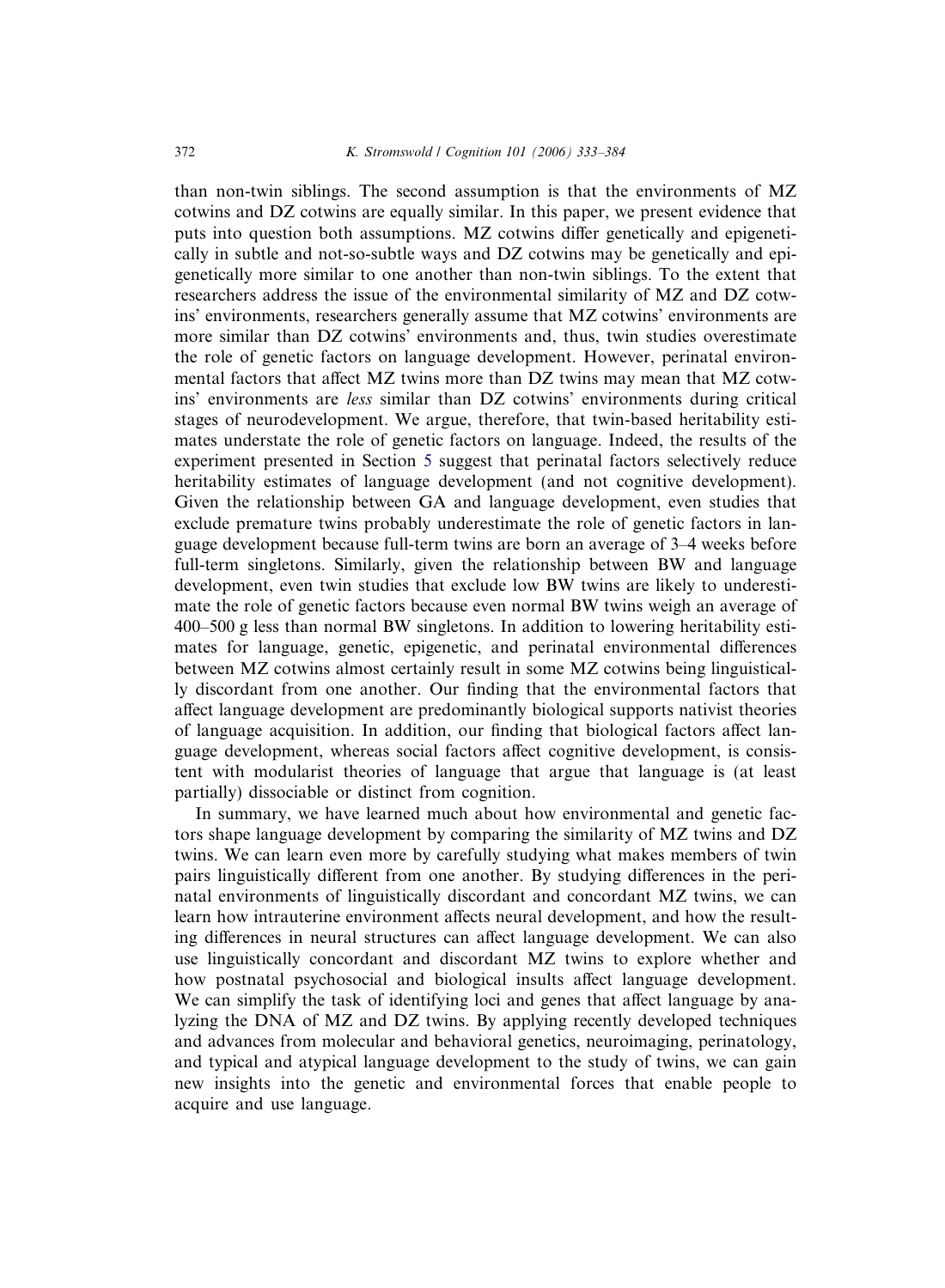#### <span id="page-40-0"></span>Acknowledgements

Portions of this work were supported by grants the National Science Foundation (BCS-9875168, BCS-0002010, BCS-0042561, BCS-0124095, and BCS-0446838), the Busch Biomedical Research Fund, and the Bamford-Lahey Children's Foundation. I am grateful for the suggestions and comments of 3 anonymous reviewers and members of the audiences at the 30th Annual Boston University Conference on Language Development, the Alice V. and David H. Morris Symposium on the Evolution of Language, the Max Planck Institute's Four Corners Psycholinguistic Workshop on the Relationship between Behavior and Biology, the Sheffield University's Innateness Project ''Foundations and Future'' Workshop, the University College London's Centre for Developmental Language Disorders and Cognitive Neuroscience Inaugural Workshop, and the 3rd Annual Neuroscience Symposium at the University of Massachusetts. This work would not have been possible without the dedicated efforts of Diane Molnar, Ellyn Sheffield, Katie Schramm, and the parents and children who participated in the PEGI study.

#### References

- Adegbite, A. L., Castille, S., Ward, S., & Bajoria, R. (2004). Neuromorbidity in preterm twins in relation to chorionicity and discordant birth weight. American Journal of Obstetrics and Gynecology, 190, 156–163.
- Amaru, R. C., Bush, M. C., Berkowit, R. L., Lapinsk, R. H., & Gaddipat, S. (2004). Is discordant growth in twins an independent risk factor for adverse neonatal outcome?. Obstetrics and Gynecology 103, 771–776.
- American Academy of Pediatrics Committee on Environmental Health. (1997). Noise: a hazard for the fetus and newborn. Pediatrics, 100, 724–727.
- Amin, S. B. et al. (2001). Bilirubin and serial auditory brainstem responses in premature infants. Pediatrics, 107, 664–670.
- Ananth, C., Vintzileos, A. M., Shen-Schwartz, S., Smulian, J. C., & Lai, Y. L. (1998). Standards of birth weight in twin gestations stratified by placental chorionicity. Obstetrics and Gynecology, 91, 917–924.
- Ananth, C. V., Smulian, J. C., Demissie, K., Vintzileos, A. M., & Knuppel, R. A. (2001). Placental abruption among singleton and twin births in the United States: risk factor profiles. American Journal of Epidemiology, 153, 771–778.
- Arai, H. et al. (2002). Case of congenital infection with *Candida glabrata* in one infant in a set of twins. Pediatrics International, 44, 449–450.
- Babler, W. J. (1991a). Embryological development of epidermal ridges and their configuration. In C. C. Plato, R. M. Garruto, & B. A. Schaumann (Eds.), *Dermatoglyphics: Science in transition* (2nd ed., pp. 95–112). New York: Wiley.
- Babler, W. J. (1991b). Embryological development of epidermal ridges and their configurations. Birth Defects, 27, 95–112.
- Barrington, K. J. (2001a). The adverse neuro-developmental effects of postnatal steroids in the preterm infant: a systematic review of RCTs. BioMedcentral Pediatrics, 1, 1–9.
- Barrington, K. J. (2001b). Postnatal steroids and neurodevelopmental outcomes: a problem in the making. Pediatrics, 107, 1425–1426.
- Becker, K. G. (2004). The common variants/multiple disease hypothesis of common complex genetic disorders. Medical Hypotheses, 62, 309–317.
- Benirschke, K. (1995). The biology of the twinning process: how placentation influences outcome. Seminars in Perinatology, 19, 342–350.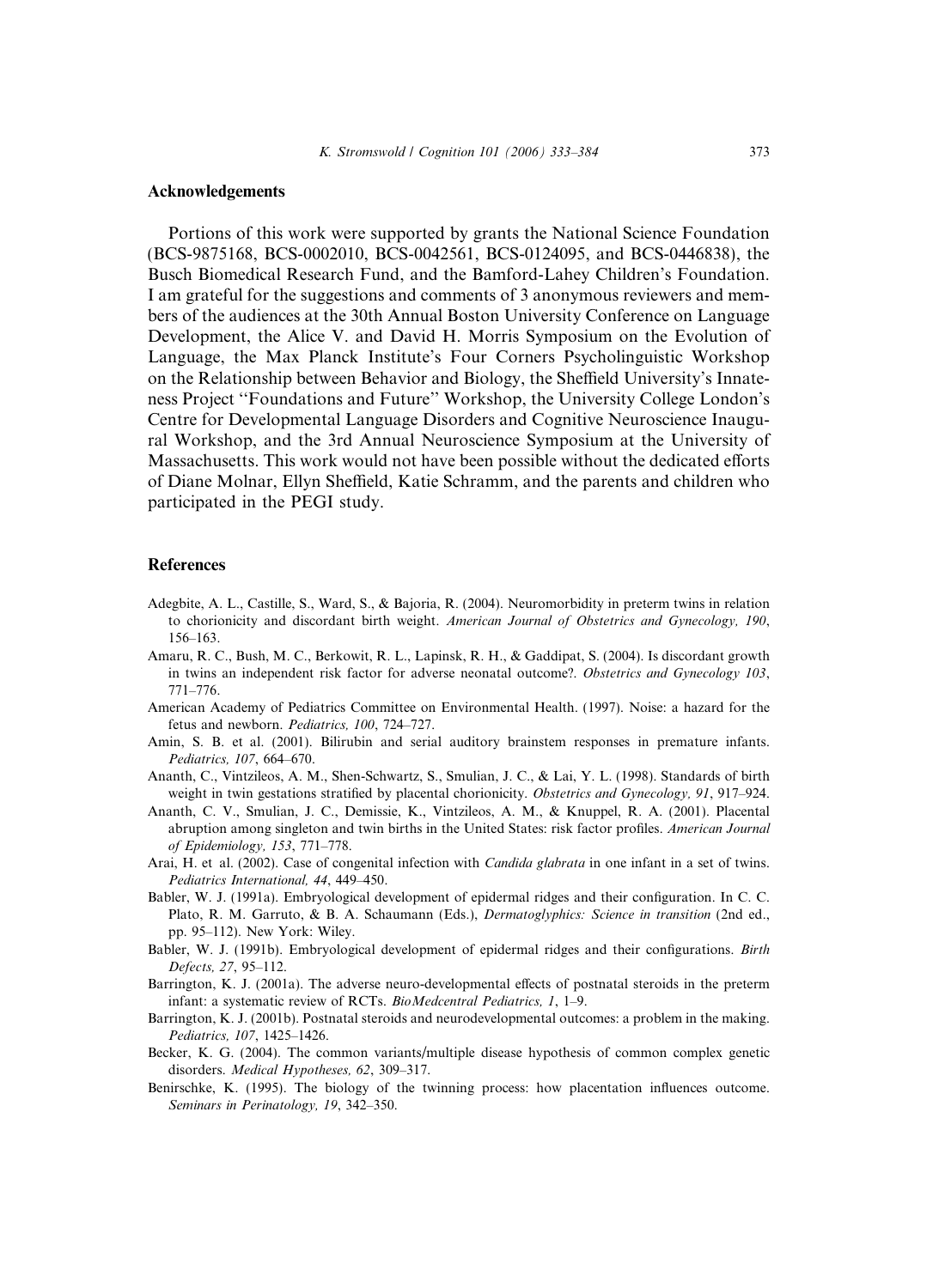- <span id="page-41-0"></span>Benirschke, K., & Kim, C. K. (1973). Multiple pregnancy. New England Journal of Medicine, 288, 1276–1284.
- Berg, A. T. (1989). Indices of fetal growth-retardation, perinatal hypoxia-related factors and childhood neurologic morbidity. Early Human Development, 19, 271–283.
- Bess, F. (1999). School-aged children with minimal sensorineural hearing loss. Hearing Journal, 52, 10–16. Bishop, D. V. M. (1992). Biological bases of developmental language disorders. In P. Fletcher & D. Hall
- (Eds.), Specific speech and language disorders in children (pp. 2–17). San Diego: Singular Publishing Co. Bishop, D. V. M. (1997). Pre- and perinatal hazards and family background in children with specific language impairments: a study of twins. Brain & Language, 56, 1–26.
- Bornstein, M. H., Leach, D. B., & Haynes, O. M. (2004). Vocabulary competence in first- and secondborn siblings of the same chronological age. Journal of Child Language, 31, 855–873.
- Botting, N., Powls, A., Cooke, R. W. I., & Marlow, N. (1998). Cognitive and educational outcome of very low-birthweight children in early adolescence. Developmental Medicine and Child Neurology, 40, 652–660.
- Bouchard, T. J., Lykken, D. T., McGue, M., Segal, N. L., & Tellegan, A. (1990). Sources of human psychological differences: the Minnesota Study of twins reared apart. Science, 250, 223–228.
- Bracha, H. S., Torrey, E. F., Gottesman, I. L., Bigelow, L. B., & Cunniff, C. (1992). Second-trimester markers of fetal size in schizophrenia: A study of monozygotic twins. American Journal of Psychiatry, 149, 1355–1361.
- Breslau, N., Chilcoat, H., DelDotto, J., & Andreski, P. (1996). Low birth weight and neurocognitive status at six years of age. Biological Psychiatry, 40, 389–397.
- Breslau, N., Chilcoat, H. D., Johnson, E. O., Andreski, P., & Lucia, V. C. (2000). Neurologic soft signs and low birthweight: their association and neuropsychiatric implications. *Biological Psychiatry*, 47, 71–79.
- Bricker, D., & Squires, J. (1999). Ages and Stages Ouestionnaire: a parent-completed, child-monitoring system (second ed.). Paul H. Brookes Publishing Company.
- Briellmann, R., Jackson, G., Torn-Broers, Y., & Berkovic, S. (2001). Causes of epilepsies: insights from discordant monozygous twins. Annals of Neurology, 49, 45–52.
- Briscoe, J., Gathercole, S. E., & Marlow, N. (1998). Short-term memory and language outcomes after extreme prematurity at birth. Journal of Speech Language and Hearing Research, 41, 654–666.
- Brockway, J. P. (1999). Deep language structures: memory for connected discourse produced unilateral (L) hippocampal activation observed by functional magnetic resonance imaging. Brain and Cognition, 40, 57–60.
- Brodtkorb, E., Myhr, G., & Gimse, R. (2000). Is monochorionic twinning a risk factor for focal cortical dysgenesis?. Acta Neurologica Scandinavica 102, 53–59.
- Brothwood, M., Wolke, D., Gamsu, H., Benson, J., & Cooper, D. (1986). Prognosis of the very low birthweight baby in relation to gender. Archives of Disease in Childhood, 61, 559-564.
- Bryan, E. M. (1993). Prenatal and perinatal influences on twin children: implications for behavioral studies. In T. J. Bouchard, Jr. & P. Propping (Eds.), Twins as a tool of behavioral genetics (pp. 217–225). Chichester, England: John Wiley & Sons.
- Caspi, A. et al. (2004). Maternal expressed emotion predicts children's antisocial behavioral problems: Using monozygotic-twin differences to identify environmental effects on behavioral development. Developmental Psychology, 40, 149–161.
- Castellanos, F. et al. (2003). Anatomic brain abnormalities in monozygotic twins discordant for attention deficit hyperactivity disorder. American Journal of Psychiatry, 160, 1693–1696.
- Cetrolo, C. (1986). The controversy of mode of delivery in twins: the intrapartum management of twin gestations. Seminars in Perinatology, 10, 39–43.
- Chakraborty, R. (1991). The role of heredity and environment on dermatoglyphic traits. In C. C. Plato, R. M. Garruto, & B. A. Schaumann (Eds.), *Dermatoglyphics: Science in transition*. New York: Wiley.
- Chen, G.-D. (2002). Effect of hypoxia on noise-induced auditory impairment. Hearing Research, 172, 186–195.
- Chervenak, F. A., Johnson, R. E., Youch, S., Hobbins, J. C., & Berkowitz, R. L. (1985). Intrapartum management of twin gestation. Obstetrics and Gynecology, 65, 119–124.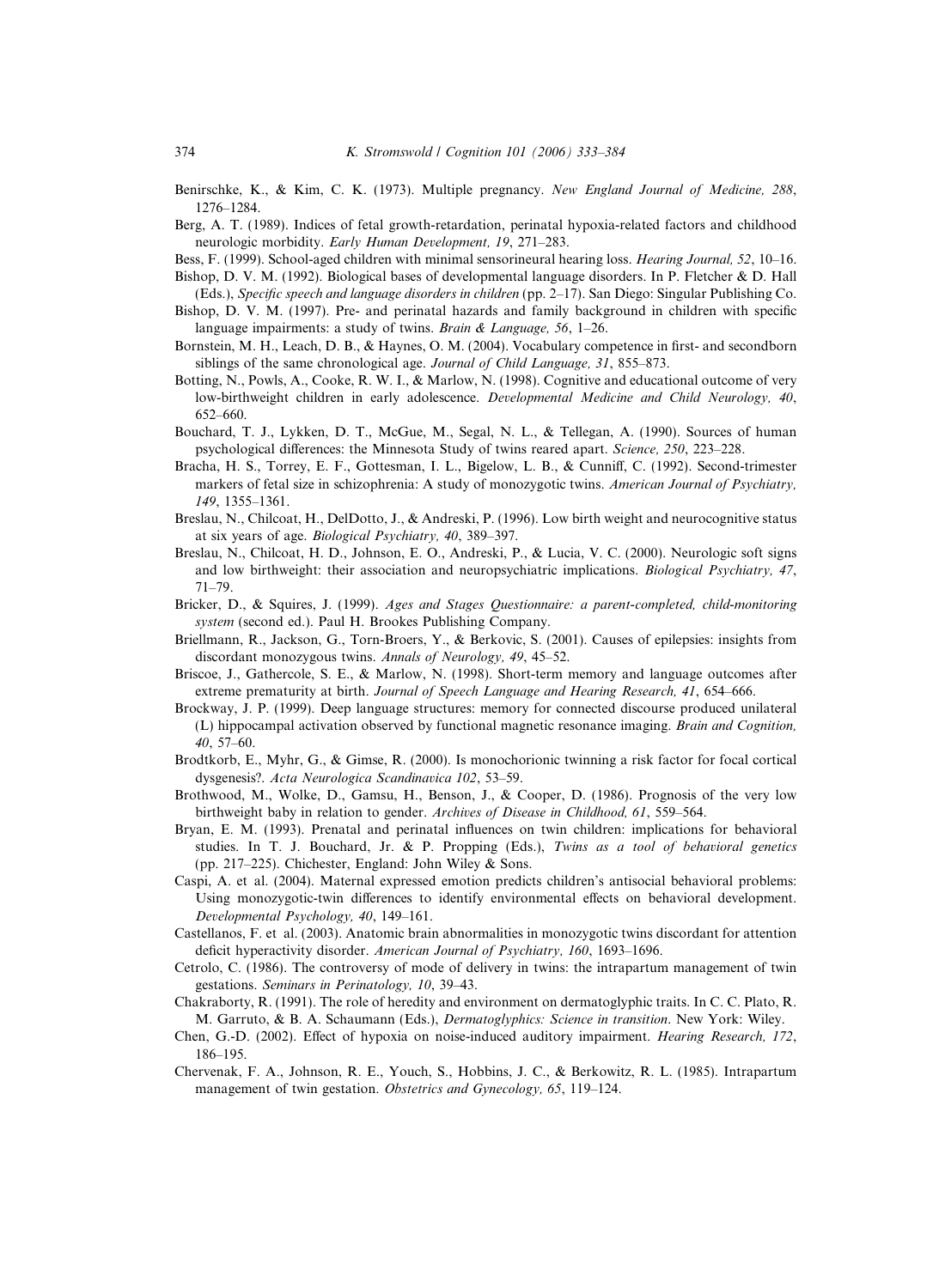- <span id="page-42-0"></span>Christiansen, M. H., & Dale, R. A. C. (2001). Integrating distributional, prosodic and phonological information in a connectionist model of language acquisition. In Proceedings of the 23rd Annual Conference of the Cognitive Science Society (pp. 220-225). Mahwah, NJ: Lawrence Erlbaum.
- Conway, D., Lytton, H., & Pysh, F. (1980). Twin-singleton language differences. Canadian Journal of Behavioral Science, 12, 264–271.
- Corney, G. E., Robson, E., & Strong, S. (1972). The effects of zygosity on the birth weight of twins. Annuals of Human Genetics, 36, 45–49.
- Creasy, R. K., Resnik, R., & Iams, J. (Eds.). (2004). *Maternal-fetal medicine* (5th ed.). Philadelphia: Saunders.
- Dale, P. S., Dionne, G., Eley, T. C., & Plomin, R. (2000). Lexical and grammatical development: a behavioural genetic perspective. Journal of Child Language, 27, 619–642.
- Dammann, O., Drescher, J., & Veelken, N. (2003). Maternal fever at birth and non-verbal intelligence at age 9 years in preterm infants. Developmental Medicine and Child Neurology, 45, 148–151.
- Davis, J. O., & Bracha, H. S. (1996). Prenatal growth markers in schizophrenia: a monozygotic co-twin control study. American Journal of Psychiatry, 153, 1166–1172.
- Davis, J. O., & Phelps, J. A. (1995). Twins with schizophrenia: genes or germs?. Schizophrenia Bulletin 21, 13–18.
- Davis, J. O., Phelps, J. A., & Bracha, H. S. (1995). Prenatal development of monozygotic twins and concordance for schizophrenia. Schizophrenia Bulletin, 21, 357–366.
- Day, E. J. (1932a). The development of language in twins. I. a comparison of twins and single children. Child Development, 3, 179–199.
- Day, E. J. (1932b). The development of language in twins. II. The development of twins: their resemblances and differences. Child Development, 3, 298–316.
- DeLong, G. R. (1992). Autism, amnesia, hippocampus, and learning. Neuroscience and Biobehavioral Reviews, 16, 63–70.
- Dennery, P. A., Seidman, D. S., & Stevenson, D. K. (2001). Neonatal hyperbilirubinemia. New England Journal of Medicine, 344, 581–590.
- Dennis, M., & Barnes, M. A. (1994). Neuropsychologic function in same-sex twins discordant for perinatal brain damage. Journal of Developmental and Behavioral Pediatrics, 15, 124–130.
- Dessens, A. B., Haas, H. S., & Koppe, J. G. (2000). Twenty-year follow-up of antenatal corticosteroid treatment. Pediatrics, 105, E77.
- Fenson, L. et al. (1994). Variability in early communicative development. Monographs of the Society for Research in Child Development, 59.
- Ferguson, S. A., & Holson, R. R. (1999). Neonatal dexamethasone on day 7 causes mild hyperactivity and cerebellar stunting. Neurotoxicology and Teratology, 21, 71–76.
- Finitzo-Hiever, T. (1981). Classroom acoustics. In R. Roeser & M. Downs (Eds.), Auditory disorders in school children (pp. 250–262). New York: Thieme-Stratton.
- Fischer, M. (1971). Psychoses in the offspring of schizophrenic monozygotic twins and their normal cotwins. British Journal of Psychiatry, 118, 43–52.
- Fisk, N. M., Howard, C., Ware, M., & Bennett, P. R. (1999). X-chromosome inactivation patterns do not implicate asymmetric splitting of the inner cell mass in the aetiology of twin–twin transfusion syndrome. Molecular Human Reproduction, 5, 52–56.
- Forget-Dubois, N. et al. (2003). Diagnosing zygosity in infant twins: physical similarity, genotyping, and chorionicity. Twin Research, 6, 479–485.
- Fraga, M. F. et al. (2005). Epigenetic differences arise during the lifetime of monozygotic twins. Proceedings of the National Academy of Science United States of America, 102, 10604–10609.
- Geschwind, N. (1983). Genetics: fate, chance, and environmental control. In C. Ludlow & J. Cooper (Eds.), Genetic aspects of speech and language disorders (pp. 21–33). New York: Academic Press.
- Goland, R. S., Conwell, I. M., & Jozak, S. (1995). The effect of pre-eclampsia on human placental corticotrophin-releasing hormone content and processing. Placenta, 16, 375–382.
- Goland, R. S. et al. (1993). Elevated levels of umbilical cord plasma corticotropin-releasing hormone in growth-retarded fetuses. Journal of Clinical Endocrinology and Metabolism, 77, 1174–1179.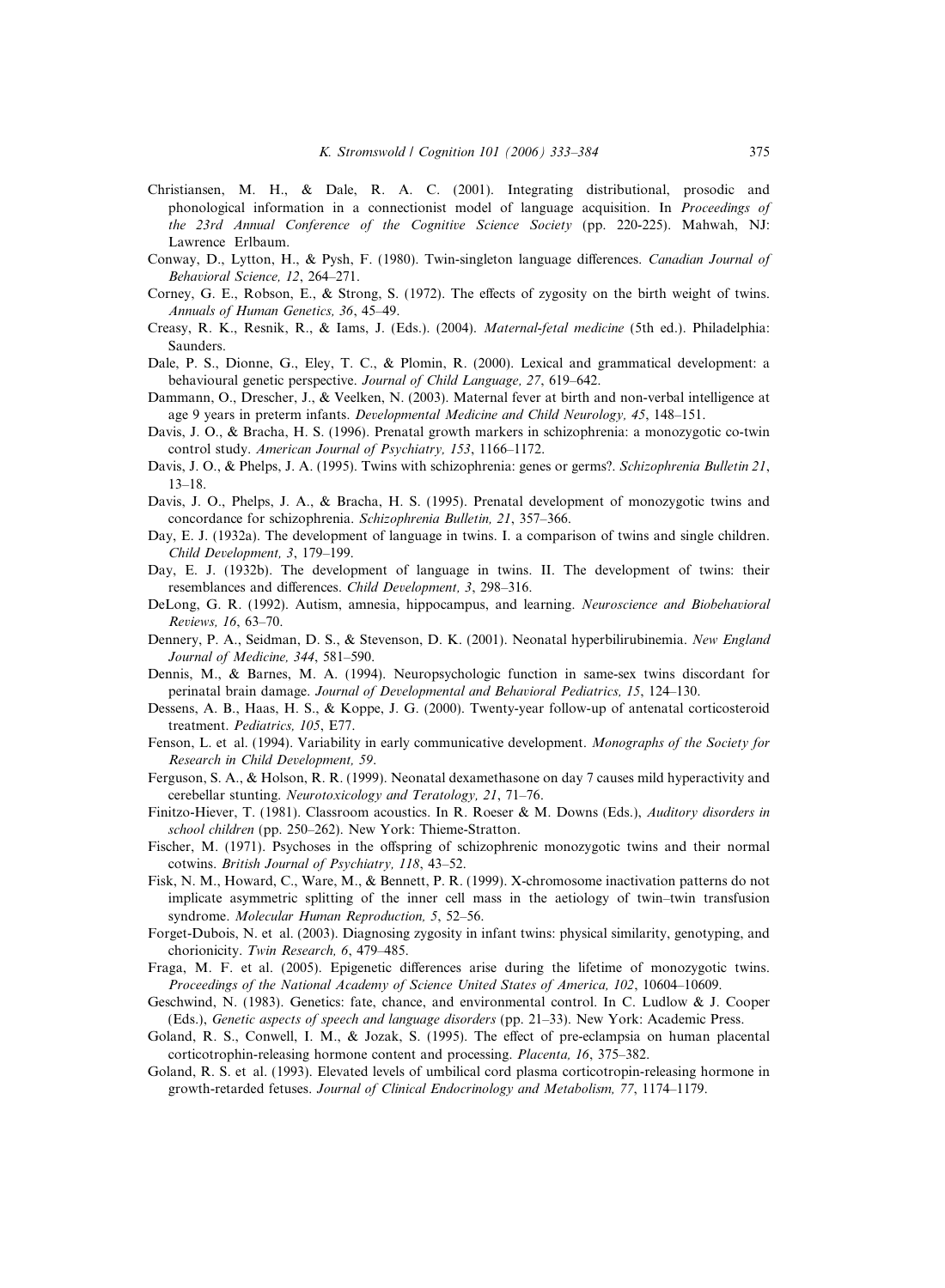- <span id="page-43-0"></span>Goldsmith, H. H. (1991). A zygosity questionaire for young twins: a research note. Behavioral Genetics, 21, 257–269.
- Goodship, J., Carter, J., & Burn, J. (1996). X inactivation patterns in monozygotic and dizygotic female twins. American Journal of Human Genetics, 61, 205–208.
- Gottesman, I., & Bertelsen, A. (1989). Confirming unexpressed genotypes for schizophenia: risks in the offspring of Fischer's Danish identical and fraternal discordant twins. Archives of General Psychiatry, 46, 867–872.
- Gramsbergen, A., & Mulder, E. (1998). The influence of betamethasone and dexamethasone on motor development in young rats. Pediatric Research, 44, 105–110.
- Gratacos, E. et al. (2004). Prevalence of neurological damage in monochorionic twins with selective intrauterine growth restriction and intermittent absent or reversed end-diastolic umbilical artery flow. Ultrasound in Obstetrics and Gynecology, 24, 159–163.
- Gravel, J., Wallace, I., & Ruben, R. (1996). Auditory consequences of early mild hearing loss associated with otitis media. Acta Otolarygologica, 116, 219-221.
- Grunau, R. V., Kearney, S. M., & Whitfield, M. F. (1985). Language development at 3 years in pre-term children of birth weight below 1000 g. British Journal of Disorders of Communication, 25, 173–182.
- Guinn, D. A. et al. (2001). Single vs. weekly courses of antenatal corticosteroids for women at risk of preterm delivery: A randomized controlled trial. Journal of the American Medical Association, 286, 1581–1587.
- Gutknecht, L., Spitz, E., & Carlier, M. (1999). Long-term effect of placental type on anthropometrical and psychological traits among monozygotic twins: a follow up study. Twin Research, 2, 212–217.
- Guyer, B. et al. (1999). Annual summary of vital statistics 1999. Pediatrics, 104, 1229–1246.
- Hack, M., Breslau, N., Rivers, F. A., & Fanaroff, A. A. (1989). The appropriate and small for gestational age very low birthweight infant: differential effects of brain growth failure on outcome. American Journal of Diseases of Childhood, 143, 63–68.
- Hack, M. et al. (1991). Effect of very low birth weight and subnormal head size on cognitive abilities at school age. The New England Journal of Medicine, 325, 231–237.
- Hack, M. et al. (2000). Neurodevelopment and predictors of outcomes of children with birth weights of less than 1000 g: 1992–1995. Archives of Pediatrics and Adolescent Medicine, 154, 725–731.
- Hack, M. et al. (2004). Behavioral outcomes and evidence of psychopathology among very low birth weight infants at age 20 years. Pediatrics, 114, 932–940.
- Hall, J., & Kimura, D. (1994). Dermatoglyphic asymmetry and sexual orientation in men. Behavioral Neuroscience, 108, 1203–1206.
- Hall, L. S. (2000). Dermatoglyphic analysis of total ridge count in female monozygotic twins discordant for sexual orientation. Journal of Sex Research, 37, 315–320.
- Harvey, D., Prince, J., Burton, J., Parkinson, C., & Campbell, S. (1982). Abilities of children who were small-for-gestational-age babies. Pediatrics, 69, 296–300.
- Hatkar, P., & Bhide, A. (1999). Perinatal outcome of twins in relation to chorionicity. Journal of Postgraduate Medicine, 45, 33–37.
- Hay, D. A., & O'Brien, P. J. (1983). The La Trobe study: a genetic approach to the structure and development of cognition in twin children. Child Development, 54, 317–330.
- Hediger, M. L., Overpeck, M. D., Ruan, W. J., & Troendle, J. F. (2002). Birthweight and gestational age effects on motor and social development. Paediatric and Perinatal Epidemiology, 16, 33–46.
- Hershberger, P. (1996). The relationship of medical and family characteristics to language development skills of low birthweight children at three years of age. Infant-Toddler Intervention, 6, 75–85.
- Hindmarsh, G. J., O'Callaghan, M. J., Mohay, H. A., & Rogers, Y. M. (2000). Gender differences in cognitive abilities at 2 years in ELBW infants. *Early Human Development*, 60, 115–122.
- Hoff, E. (2003). The specificity of environmental influence: socioeconomic status affects early vocabulary development via maternal speech. Child Development, 74, 1368–1378.
- Hoff, E., & Naigles, L. (2002). How children use input to acquire a lexicon. Child Development, 73, 418–433.
- Hoff-Ginsberg, E. (1994). Influences of mother and children on maternal talkativeness. Discourse Processes, 18, 117–195.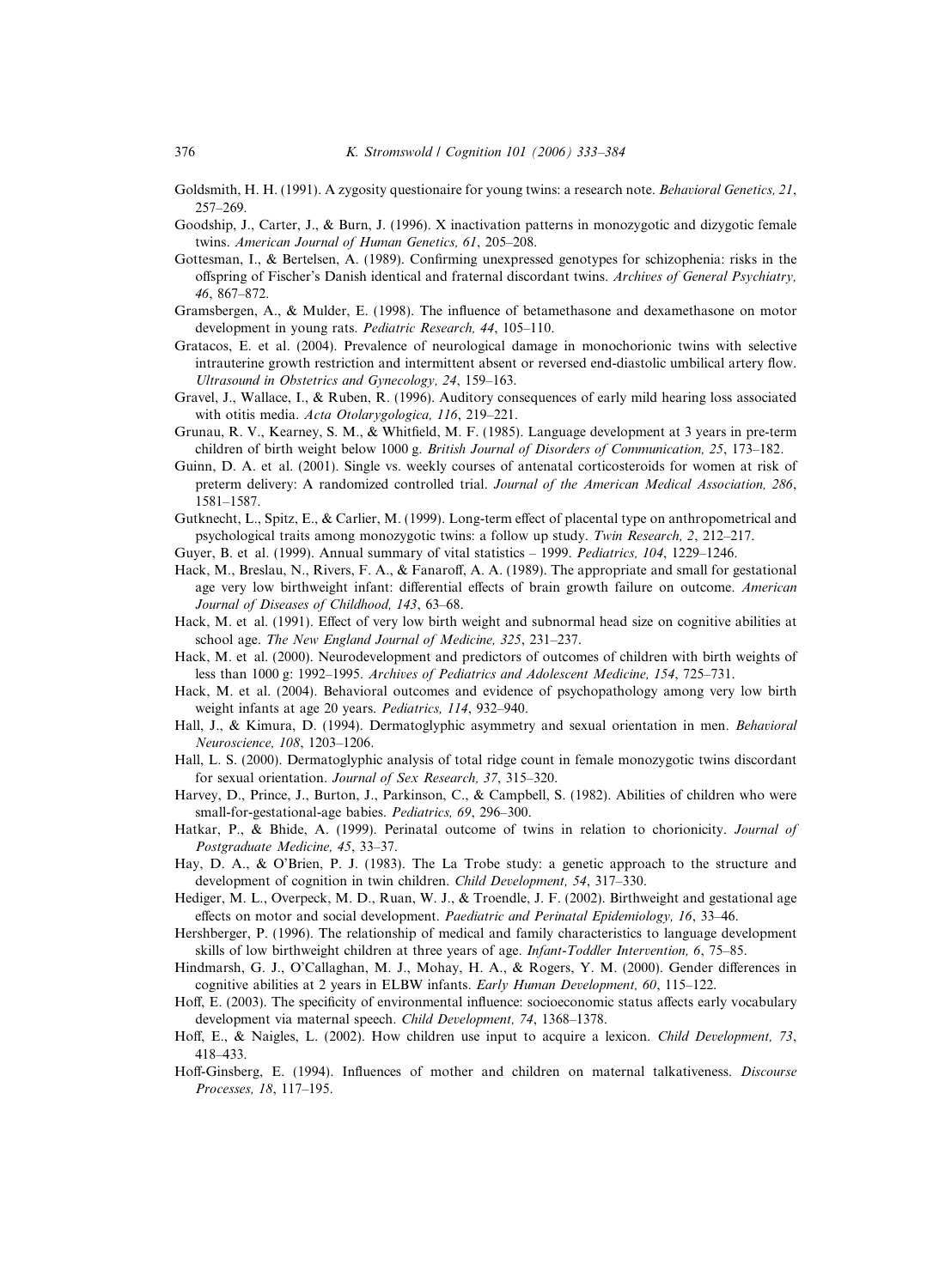- <span id="page-44-0"></span>Hoff-Ginsberg, E. (1998). The relation of birth order and socioeconomic status to children's language experience and language development. Applied Psycholinguistic, 19, 603–629.
- Holmgren, P. A., & Hogberg, U. (2001). The very preterm infant a population-based study. Acta Obstetricia et Gynecologica Scandinavica, 80, 525–531.
- Hopkins-Golightly, T., Raz, S., & Sander, C. J. (2003). Influence of slight to moderate risk for birth hypoxia on acquisition of cognitive and language function in the preterm infant: a cross-sectional comparison with preterm-birth controls. Neuropsychology, 17, 3–13.
- Howard, H. (1968). Reductions in the size and total DNA of cerebrum and cerebellum in adult mice after corticosterone treatment in infancy. Experimental Neurology, 22, 191–208.
- Huddy, C. L., Johnson, A., & Hope, P. L. (2001). Educational and behavioural problems in babies of 32– 35 weeks gestation. Archives of Disease in Childhood – Fetal Neonatal Edition, 88, F23–F28.
- Huttenlocher, J., Haight, W., Bryk, A., Seltzer, M., & Lyons, T. (1991). Early vocabulary growth: relation to language input and gender. Developmental Psychology, 27, 236–248.
- Huttenlocher, J., Vasilyeva, M., Cymerman, E., & Levine, S. (2002). Language input and child syntax. Cognitive Psychology, 45, 337–374.
- Inder, T. E., & Huppi, P. (2000). In vivo studies of brain development by magnetic resonance techniques. Mental Retardation and Developmental Disabilities Research Reviews, 6, 59–67.
- Jablensky, A. V., Morgan, V., Zubrick, S. R., Bower, C., & Yellachich, L. A. (2005). Pregnancy, delivery, and neonatal complications in a population cohort of women with schizophrenia and major affective disorders. American Journal of Psychiatry, 162, 79–91.
- Jacobs, N. et al. (2001). Heritability estimates of intelligence in twins: effect of chorion type. Behavior Genetics, 31, 209–217.
- Jaenisch, R., & Bird, A. (2003). Epigenetic regulation of gene expression: how the genome integrates intrinsic and environmental signals. Nature Genetics, 33, 245–254.
- Jarvenpaa, T. et al. (2004). Hippocampal MRI volumetry in cognitively discordant monozygotic twin pairs. Journal of Neurology, Neurosurgery & Psychiatry, 75, 116–120.
- Jarvenpaa, T. et al. (2003a). Regional cerebral glucose metabolism in monozygotic twins discordant for Alzheimer's disease. Dementia and Geriatric Cognitive Disorders, 16, 245–252.
- Jarvenpaa, T. et al. (2003b). A 90-year-old monozygotic female twin pair discordant for Alzheimer's disease. Neurobiology of Aging, 24, 941–945.
- Jawaheer, D., MacGregor, A. J., Gregersen, P. K., Silman, A. J., & Ollier, W. E. (1996). Unexpected HLA haplotype sharing in dizygotic twin pairs discordant for rheumatoid arthritis. Journal of Medical Genetics, 33, 1015–1018.
- Jennische, M., & Sedin, G. (1999). Speech and language skills in children who required neonatal intensive care. II. Linguistic skills at 6 1/2 years of age. Acta Paediatrica, 88, 371–383.
- Jiang, Z. D., Wang, J., Brosi, D. M., Shao, X. M., & Wilkinson, A. R. (2004a). One-third of term babies after perinatal hypoxia–ischaemia have transient hearing impairment: dynamic change in hearing threshold during the neonatal period. Acta Paediatrica, 93, 82–87.
- Jiang, Z. D., Xu, X., Yin, R., Shao, X. M., & Wilkinson, A. R. (2004b). Differential changes in peripheral and central components of the brain stem auditory evoked potentials during the neonatal period in term infants after perinatal hypoxia–ischemia. Annals of Otology, Rhinology, and Laryngology, 113, 571–576.
- Jorgensen, A. et al. (1992). Different patterns of X inactivation in MZ twins discordant for red-green color-vision deficiency. American Journal of Human Genetics, 51, 291–298.
- Justus, T. (2004). The cerebellum and English grammatical morphology: evidence from production, comprehension, and grammaticality judgments. Journal of Cognitive Neuroscience, 16, 1115–1130.
- Kaati, G., Bygren, L. O., & Edvinsson, S. (2002). Cardiovascular and diabetes mortality determined by nutrition during parents' and grandparents' slow growth period. European Journal of Human Genetics, 10, 682–688.
- Kelly, B. D. et al. (2004). Neurological soft signs and dermatoglyphic anomalies in twins with schizophrenia. European Psychiatry: The Journal of the Association of European Psychiatrists, 19, 159–163.
- Koch, H. L. (1966). Twins and twin relations. Chicago, IL: University of Chicago Press.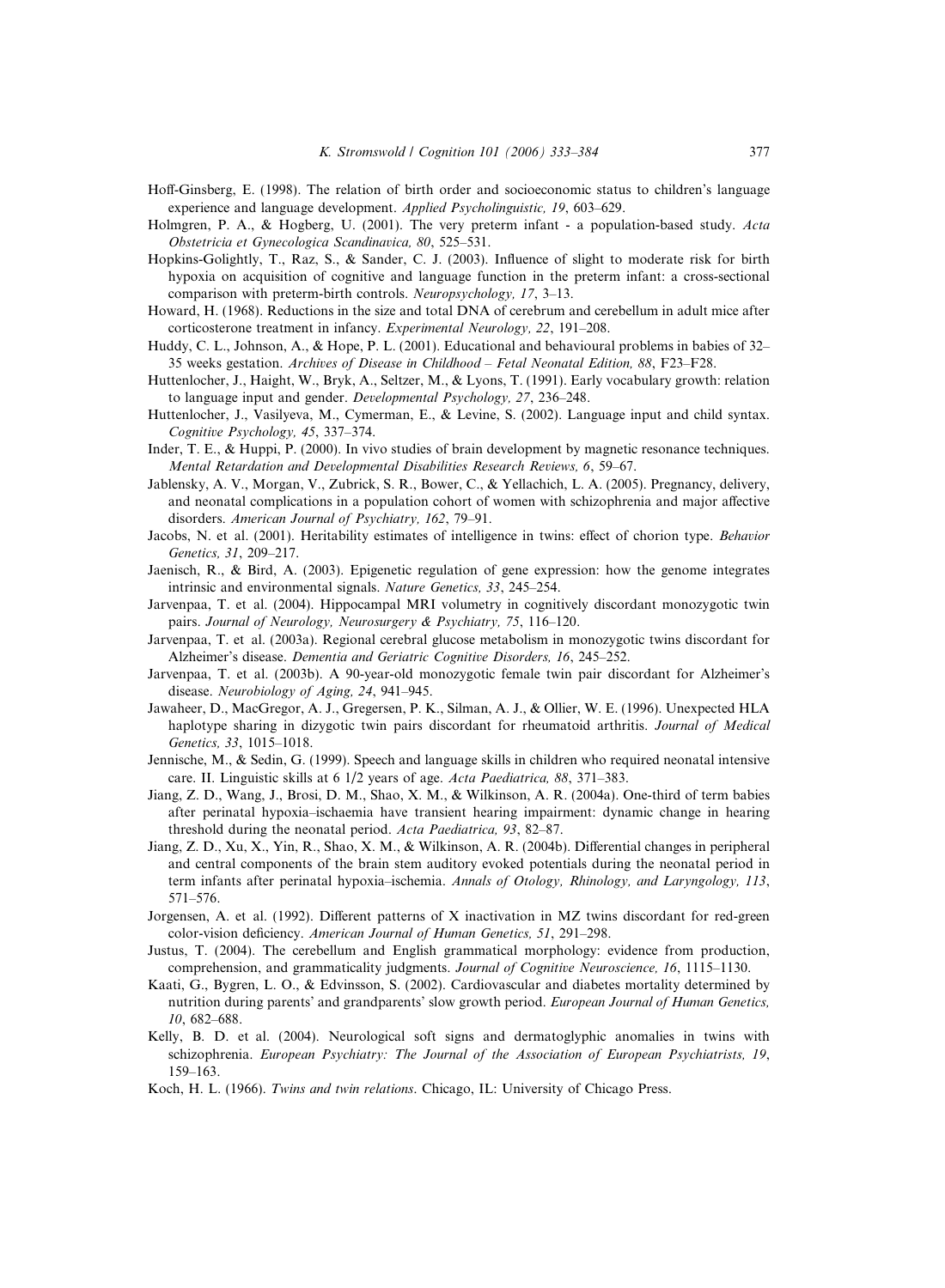- <span id="page-45-0"></span>Koeppen-Schomerus, G., Eley, T. C., Wolke, D., Gringras, P., & Plomin, R. (2000). The interaction of prematurity with genetic and environmental influences on cognitive development in twins. Journal of Pediatrics, 137, 527–533.
- Kramer, M. S., McLean, F. H., Olivier, M., Willis, D. M., & Usher, R. H. (1989). Body proportionality and head and length 'sparing' in growth-retarded neonates: a critical reappraisal. Pediatrics, 84, 717–723.
- Kruyer, H. et al. (1994). Fragile X syndrome and the (CGG)n mutation: two families with discordant MZ twins. American Journal of Human Genetics, 54, 437–442.
- Kuban, K. C. K., & Leviton, A. (1994). Cerebral palsy. New England Journal of Medicine, 330, 188–195.
- Kunugi, H., Urushibara, T., Murray, R., Nanko, S., & Hirose, T. (2003). Prenatal underdevelopment and schizophrenia: a case report of monozygotic twins. Psychiatry and Clinical Neurosciences, 57, 271–274.
- Landry, S. H., Smith, K. E., & Swank, P. R. (2002). Environmental effects on language development in normal and high-risk child populations. Seminars in Pediatric Neurology, 9, 192–200.
- Largo, R. H., Pfister, D., Molinari, L., & Kundu, S. (1989). Significance of prenatal, perinatal and postnatal factors in the development of AGA preterm infants at five to seven years. Developmental Medicine and Child Neurology, 31, 440–456.
- Larsson, H. J. et al. (2005). Risk factors for autism: perinatal factors, parental psychiatric history, and socioeconomic status. American Journal of Epidemiology, 161, 916-925.
- Lecanuet, J.-P. (1998). Foetal responses to auditory and speech stimuli. In A. Slater (Ed.), Perceptual development: visual, auditory and speech perception in infancy (pp. 317–355). London: Psychological Press.
- Leiner, H. C., Leiner, A. L., & Dow, R. S. (1993). Cognitive and language functions of the human cerebellum. Trends in Neurosciences, 16, 444–447.
- Lejeune, J. (1963). Autosomal disorders. Pediatrics, 323, 326–337.
- Lenneberg, E. H. (1967). Biological foundations of language. New York: John Wiley & Sons.
- Lickliter, R. (1990). Premature visual experience facilitates visual responsiveness in bobwhite quail neonates. Infant Behavior and Development, 13, 487–496.
- Liggins, G. C., & Howie, R. N. (1972). A controlled trial of antepartum glucocorticoid treatment for prevention of the respiratory distress syndrome in premature infants. Pediatrics, 50, 515–525.
- Lipton, A. et al. (2003). Differential activation on fMRI of monozygotic twins discordant for AD. Neurology, 60, 1713–1716.
- Little, J., & Bryan, E. M. (1988). Congenital anomalies in twins. In D. M. MacGillivray, D. M. Campbell, & B. Thompson (Eds.), Twinning and twins (pp. 207–240). Chichester, England: Wiley.
- Loat, C. S., Asbury, K., Galsworthy, M. J., Plomin, R., & Craig, I. W. (2004). X inactivation as a source of behavioural differences in monozygotic female twins. Twin Research, 7, 54–61.
- Loos, R. J. F., Deroma, C., Deroma, R., & Vlietincka, R. (2001). Birthweight in liveborn twins: the influence of the umbilical cord insertion and fusion of placentas. British Journal of Obstetrics and Gynaecology, 108, 943–948.
- Loutonen, M., Uhari, M., & Aitola, L. (1996). Recurrent otitis media during infancy and linguistic skills at the age of nine years. Pediatric Infectious Disease, 15, 854–858.
- Low, J. A. et al. (1992). Association of intrauterine fetal growth retardation and learning deficits at 9 to 11 years of age. American Journal of Obstetrics and Gynecology, 167, 1499-1505.
- Luke, B., & Keith, L. (1990). Monozygotic twinning as a congenital defect and congenital defects in monozygotic twins. Fetal Diagnosis Therapy, 5, 61-69.
- Lumey, L. H. (1992). Decreased birthweights in infants after maternal in utero exposure to the Dutch famine of 1944-1945. Paediatric Perinatal Epidemiology, 6, 240-253.
- Luoma, L., Herrgard, E., Martikainen, A., & Ahonen, T. (1998). Speech and language development of children born at  $\leq$  or = 32 weeks' gestation: a 5-year prospective follow-up study. Developmental Medicine and Child Neurology, 40, 380–387.
- Lupski, J. R., Garcia, C. A., Zoghbi, H. Y., Hoffman, E. P., & Fenwick, R. G. (1991). Discordance of muscular dystrophy in monozygotic female twins: evidence supporting asymmetric splitting of the inner cell mass in a manifesting carrier of Duchenne dystrophy. American Journal of Human Genetics, 40, 354–364.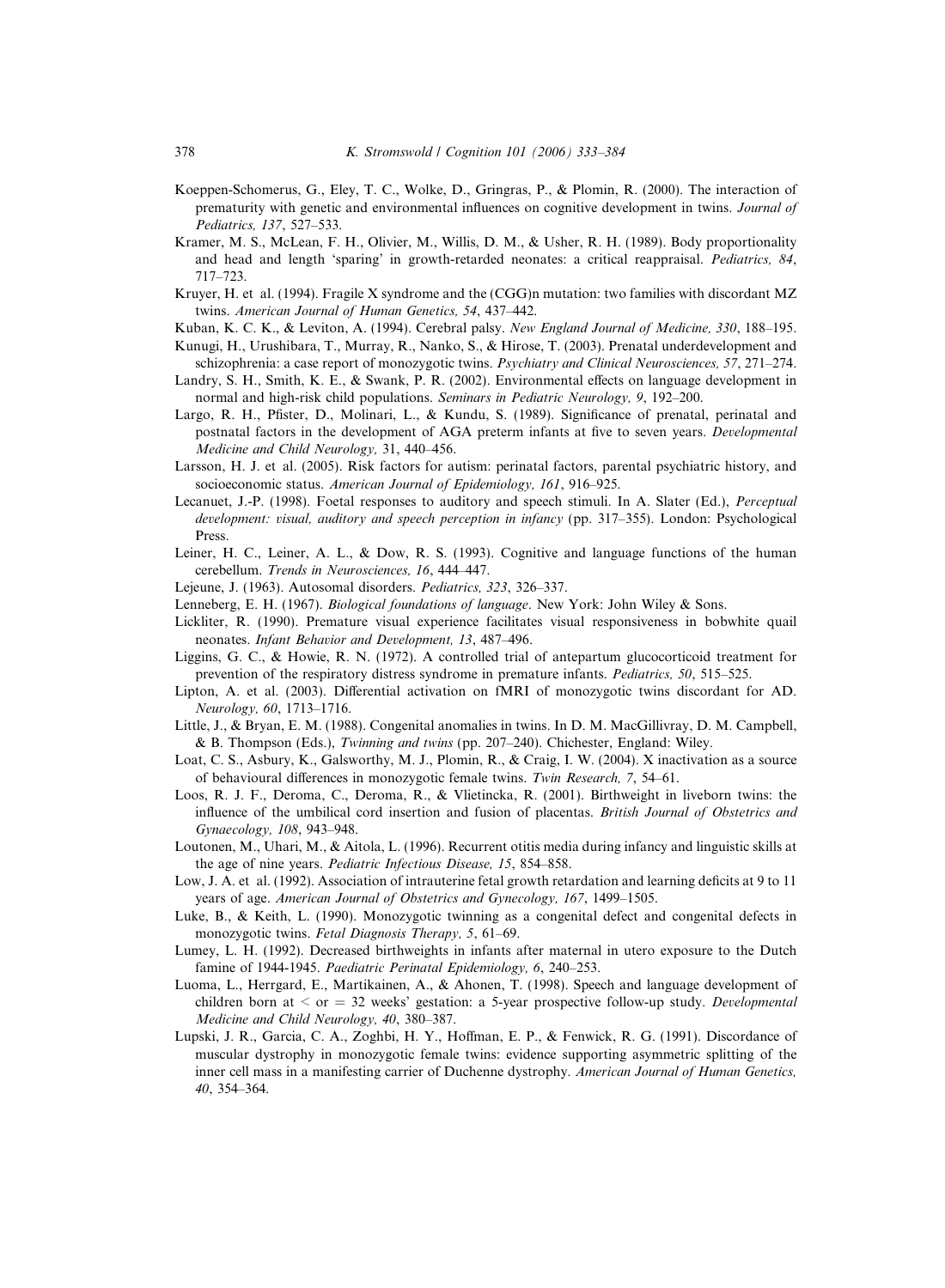- <span id="page-46-0"></span>Lytton, H., Conway, D., & Suave, R. (1977). The impact of twinship on parent–child interaction. *Journal* of Personality and Social Psychology, 35, 97–107.
- MacGillivray, I. (1986). Epidemiology of twin pregnancy. Seminars in Perinatology, 10, 4-8.
- Machin, G. A. (2001). Placentation in multiple births. Twin Research, 4, 150-155.
- Machin, G. A. (2004). Why is it important to diagnose chorionicity and how do we do it? Best Practice and Research in Clinical Obstetrics and Gynaecology, 18, 515–530.
- Machin, G. A., Bramforth, F., Innes, M., & Minichul, K. (1995). Some perinatal characteristics of monozygotic twins who are dichorionic. American Journal of Medical Genetics, 55, 71–76.
- Mackay, D. G., Stewart, R., & Burke, D. M. (1998). H.M. revisited: relations between language comprehension, memory, and the hippocampal system. Journal of Cognitive Neuroscience, 10, 377–394.
- Maier, R. F. et al. (1995). Acute and chronic fetal hypoxia in monochorionic and dichorionic twins. Obstetrics and Gynecology, 86, 973–977.
- Malinowski, W. (1997). Very early and simple determination of chrionic and amniotic type in twin gestations by high frequency transvaginal ultrasongography. Acta Geneticae Medicae Et Gemellologiae, 46, 167–173.
- Martin, N. G., Boomsma, D. I., & Machin, G. A. (1997). A twin-pronged attack on complex traits. Nature Genetics, 17, 387–392.
- Matthews, S. G. (2000). Antenatal glucocorticoids and programming of the developing CNS. Pediatric Research, 47, 291–300.
- McNeil, T. et al. (1994). Obstetric complications in histories of monozygotic twins discordant and concordant for schizophrenia. Acta Psychiatria Scandinavia, 89, 196–204.
- Medland, S. E., Wright, M. J., Geffen, G. M., Hay, D. A., & Levy, F. (2003). Special twin environments, genetic influences and their effects on the handedness of twins and their siblings. Twin Research, 6, 119–130.
- Mercer, B. M., Crocker, L. G., Pierce, W. F., & Sibai, B. M. (1993). Clinical characteristics and outcome of twin gestation complicated by preterm premature rupture of the membranes. American Journal of Obstetrics and Gynecology, 168, 1467–1473.
- Minde, K., Corter, C., Goldberg, S., & Jeffers, D. (1990). Maternal preference between premature twins up to age four. Journal of the American Academy of Child and Adolescent Psychiatry, 29, 367–374.
- Mittler, P. (1969). Genetic aspects of psycholinguistic abilities. Journal of Child Psychology and Psychiatry, 10, 165–176.
- Mittler, P. (1970). Biological and social aspects of language development in twins. *Developmental Medicine* and Child Neurology, 12, 741–757.
- Mittler, P. (1976). Language development in young twins: Biological, genetic, and social aspects. Acta Geneticae Medicae Gemellologiae, 25, 359–365.
- Mohr, A., Weisbrod, M., Schellinger, P., & Knauth, M. (2004). The similarity of brain morphology in healthy monozygotic twins. Cognitive Brain Research, 20, 106-110.
- Monteiro, J. et al. (1998). Commitment to X inactivation precedes the twinning event in monochorionic MZ twins. American Journal of Human Genetics, 63, 339–346.
- Munsinger, H., & Douglass, A. 2nd, (1976). The syntactic abilities of identical twins, fraternal twins, and their siblings. Child Development, 47, 40–50.
- Murphy, B. P. et al. (2001). Impaired cerebral cortical gray matter growth after treatment with dexamethasone for neonatal chronic lung disease. Pediatrics, 107, 217–221.
- Nance, W. E. (1990). Do twin Lyons have larger spots? American Journal of Human Genetics 37, 646–648.
- Nelson, P., & Soli, S. (2000). Acoustical barriers to learning: Children at risk in every classroom. Language, Speech and Hearing Services in Schools, 31, 356–361.
- Nielsen, L. S., Eiberg, H., Fenger, K., & Mohr, J. (1990). An MHC (HLA-A, -B, C2, BF, HLA-DR, GLO1) haplotype study of 497 Danish normal families with 1970 children including 97 twin pairs. Tissue Antigens, 36, 141–148.
- Nylander, P. P. S. (1971). Fingerprints and the determination of zygosity in twins. American Journal of Physical Anthroplogy, 35, 101–108.
- O'Shea, T. M., & Dammann, O. (2000). Antecedents of cerebral palsy in very low-birth weight infants. Clinics in Perinatology, 27, 285–302.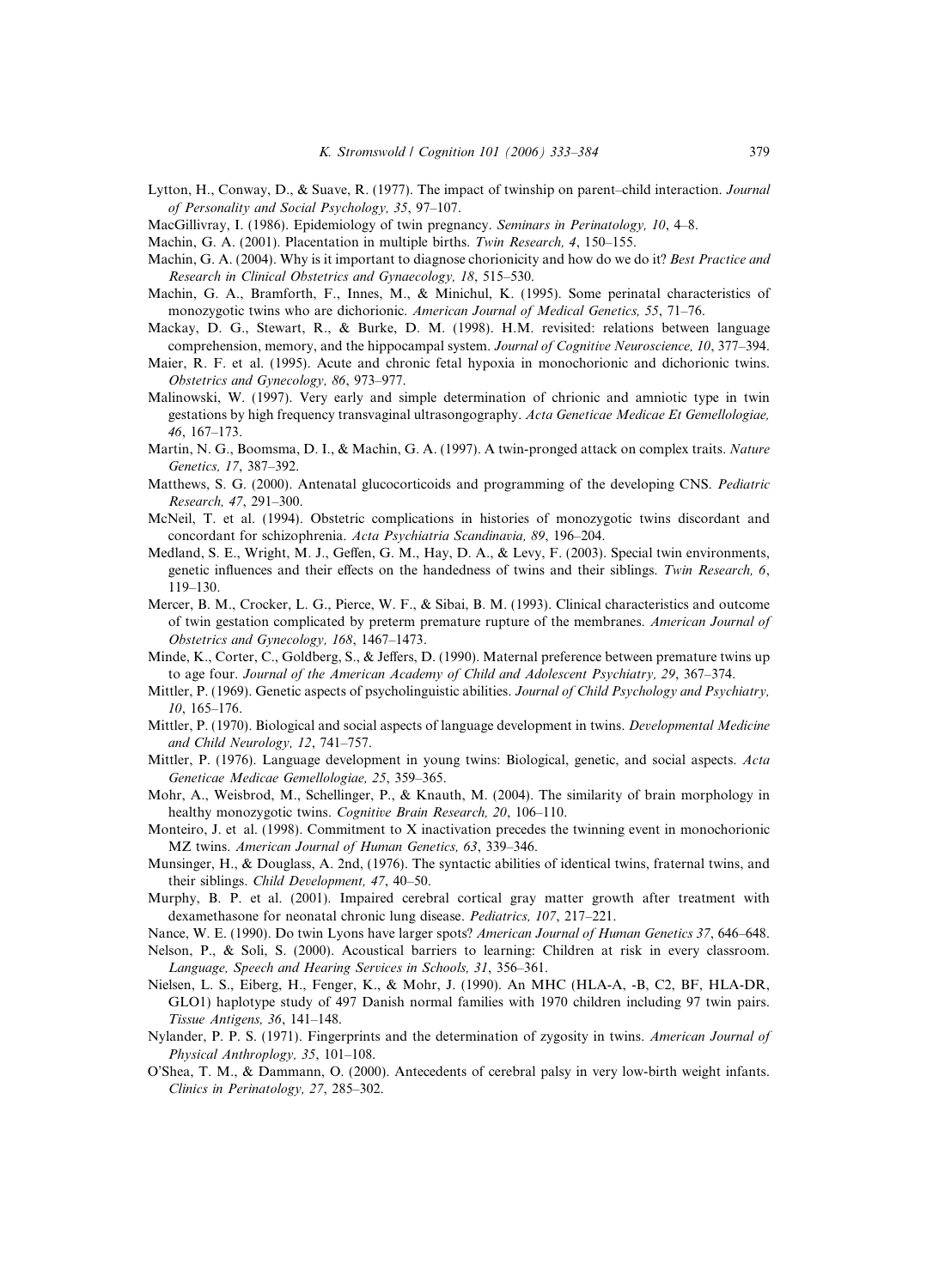- <span id="page-47-0"></span>O'Shea, T. M., Klinepeter, K., Meis, P., & Dillard, R. (1998). Intrauterine infection and the risk of cerebral palsy in very low-birthweight infants. Paediatric and Perinatal Epidemiology, 12, 72–83.
- Ornstein, M., Ohlsson, A., Edmonds, J., & Asztalos, E. (1991). Neonatal follow-up of very low birthweight/extremely low birthweight infants to school age: a critical overview. Acta Paediatrica Scandinavia, 80, 741–748.
- Ounsted, M., Moar, V. A., & Scott, A. (1988). Head circumference and developmental ability at the age of seven years. Acta Paediatrica Scandinavia, 77, 374–379.
- Parkinson, C. E., Wallis, S., & Harvey, D. (1981). School achievement and behaviour of children who were small-for-dates at birth. Developmental Medicine and Child Neurology, 23, 41-50.
- Pedersen, N. L., Plomin, R., & McClearn, G. E. (1994). Is there G beyond g? (Is there genetic influence on specific cognitive abilities independent of genetic influence on general cognitive ability?). Intelligence, 18, 133–143.
- Perlman, J. M. (1998). White matter injury in the preterm infant: an important determination of abnormal neurodevelopment outcome. Early Human Development, 53, 99–120.
- Peterson, B. S. et al. (2002). A functional magnetic resonance imaging study of language processing and its cognitive correlates in prematurely born children. Pediatrics, 110, 1153–1162.
- Peterson, B. S. et al. (2000). Regional brain volume abnormalities and long-term cognitive outcome in preterm infants. Journal of the American Medical Association, 284, 1939–1947.
- Petronis, A. et al. (2003). Monozygotic twins exhibit numerous epigenetic differences: clues to twin discordance?. Schizophrenia Bulletin 29, 169–178.
- Pharaoh, P. O. (2002). Neurological outome in twins. Seminars in Neonatology, 7, 223–230.
- Phung, D. T. et al. (2002). The northwestern twin chorionicity study: I. Discordant inflammatory findings that are related to chorionicity in presenting versus nonpresenting twins. American Journal of Obstetrics and Gynecology, 186, 1041–1045.
- Piekarski, P., Czajkowski, K., Maj, K., & Milewczyk, P. (1996). Neonatal outcome depending on mode of the delivery and fetal presentation in twin gestation. Archives of Perinatal Medicine, 2, 100–104.
- Pine, J. M. (1995). Variation in vocabulary development as a function of birth order. Child Development, 66, 272–281.
- Posthuma, D. et al. (2003). Genetic correlations between brain volumes and the WAIS-III dimensions of verbal comprehension, working memory, perceptual organization, and processing speed. Twin Research, 6, 131–139.
- Posthuma, D. et al. (2002). The association between brain volume and intelligence is of genetic origin. Nature Neuroscience, 5, 83–84.
- Praveen, K., & Roopa, S. (2005). Neonatal morbidity and growth in very low birth-weight infants after multiple courses of antenatal steroids. Journal of Perinatology, 1251, 698–702.
- Redline, R. W. (2003). Nonidentical twins with a single placenta: disproving dogma in perinatal pathology. The New England Journal of Medicine, 349, 111-114.
- Reed, T., Pfefferbaum, A., Sullivan, E. V., & Carmelli, D. (2002). Influences of chorion type on measurements of the corpus callosum in adult monozygotic male twins?. American Journal of Human Biology 14, 338–346.
- Reich, W., Todd, R. D., Joyner, C. A., Neuman, R. J., & Heath, A. C. (2003). Reliability and stability of mothers' reports about their pregnancies with twins. Twin Research, 6, 85-88.
- Reiss, A. L. et al. (2004). Sex differences in cerebral volumes of 8-year-olds born preterm. Journal of Pediatrics, 145, 242–249.
- Resnick, M. B. et al. (1998). Educational disabilities of neonatal intensive care graduates. Pediatrics, 102, 308–314.
- Reveley, M. A., Reveley, A. M., & Baldy, R. (1987). Left cerebral hemisphere hypodensity in discordant schizophrenic twins: A controlled study. Archives of General Psychiatry, 44, 625–632.
- Rezaie, P., & Dean, A. (2002). Periventricular leukomalacia, inflammation and white matter lesions within the developing nervous system. Neuropathology, 22, 106–132.
- Reznick, J. S. (1997). Intelligence, language, nature and nurture in young twins. In R. J. Sternberg & E. L. Grigorenko (Eds.), Intelligence, heredity and environment (pp. 483–504). New York: Cambridge University Press.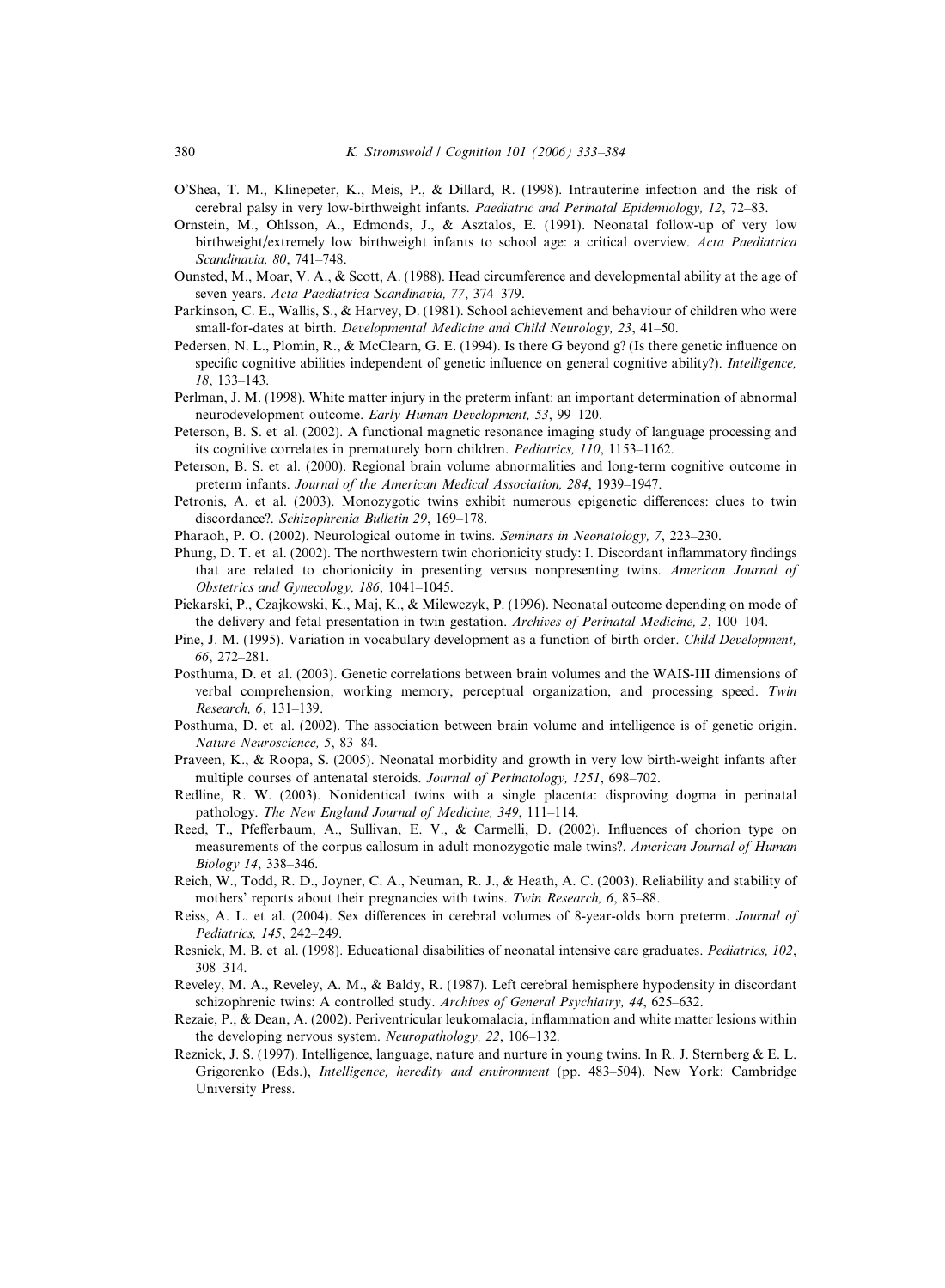- <span id="page-48-0"></span>Richards, C. S. et al. (1990). Skewed X inactivation in a female MZ twin results in Duchenne Muscular Dystrophy. American Journal of Human Genetics, 46, 672–681.
- Riese, M. L. (2001). Discordant and nondiscordant twins: comparative multimethod risk assessment in the neonatal period. Journal of Developmental and Behavioral Pediatrics, 22, 102–112.
- Rooney, R., Hay, D., & Levy, F. (2003). Small for gestational age as a predictor of behavioral and learning problems in twins. Twin Research, 6, 46–54.
- Rutter, M., & Redshaw, J. (1991). Growing up as a twin: twin-singleton differences in psychological development. Journal of Child Psychology and Psychiatry and Allied Disciplines, 32, 885–895.
- Rutter, M., Thorpe, K., Northstone, K., & Golding, J. (2003). Twins as a natural experiment to study the causes of mild language delay: I: design; twin–singleton differences in language, and obstetric risks. Journal of Child Psychology and Psychiatry, 44, 326–341.
- Saigal, S., Hoult, L., Streiner, D., Stoskopf, B., & Rosenbaum, P. (2000). School difficulties at adolescence in a regional cohort of children who were extremely low birth weight. Pediatrics, 105, 325–331.
- Salihu, H. M. et al. (2005). Perinatal mortality associated with abruptio placenta in singletons and multiples. American Journal of Obstetrics and Gynecology, 193, 198–203.
- Schendel, D. E. (2001). Infection in pregnancy and cerebral palsy. Journal of the American Medical Womens Association, 56, 105–108.
- Sebire, J. J., Snijders, R. J. M., Jighers, K., Sepulveda, W., & Nicolaides, K. H. (1997). The hidden mortality of monochorionic twin pregnancies. British Journal of Obstetrics and Gynaecology, 104, 1203–1207.
- Senoo, M. et al. (2000). Growth patterns of twins of different chorionicity evaluated by sonographic biometry. Obstetrics and Gynecology, 95, 656–661.
- Shapiro, S. M. (2002). Somatosensory and brainstem auditory evoked potentials in the Gunn rat model of acute bilirubin neurotoxicity. Pediatric Research, 52, 844–849.
- Sherer, D. (2001). Adverse perinatal outcome of twin pregnancies according to chorionicity: review of the literature. American Journal of Perinatology, 18, 23–37.
- Short, E. et al. (2003). Cognitive and academic consequences of bronchopulmonary dysplasia and very low birth weight: 8-year-old outcomes. Pediatrics, 112, 359–366.
- Silveri, M. C., & Misciagna, S. (2000). Language, memory, and the cerebellum. Journal of Neurolinguistics, 13, 129–143.
- Simhan, H. N., & Canavan, T. P. (2005). Preterm premature rupture of membranes: diagnosis, evaluation and management strategies. BJOG: an International Journal of Obstetrics and Gynaecology, 112, 32–37.
- Sleigh, M. J., & Lickliter, R. (1995). Augmented prenatal visual stimulation alters postnatal auditory and visual responsiveness in bobwhite quail chicks. Developmental Psychobiology, 28, 353–366.
- Sokol, D. K. et al. (1995). Intrapair differences in personality and cognitive ability among young monozygotic twins distinguished by chorion type. Behavior Genetics, 25, 457–466.
- Sommer, I., Ramsey, N., Mandl, R., & Kahn, R. (2002). Language lateralization in monozygotic twin pairs concordant and discordant for handedness. Brain, 125, 2710–2718.
- Sommer, I. E., Ramsey, N. F., Mandl, R. C., Van Oel, C. J., & Kahn, R. S. (2004). Language activation in monozygotic twins discordant for schizophrenia. British Journal of Psychiatry, 184, 128–135.
- Souter, V. L. et al. (2003). A report of dizygous monochorionic twins. The New England Journal of Medicine, 349, 154–158.
- Spaniel, F. et al. (2003). Differences in fMRI and MRS in a monozygotic twin pair discordant for schizophrenia (case report). Acta Psychiatrica Scandinavica, 107, 155.
- Spencer, R. F., Shaia, W. T., Gleason, A. T., Sismanis, A., & Shapiro, S. (2002). Changes in calciumbinding protein expression in the auditory brainstem nuclei of the jaundiced Gunn rat. Hearing Research, 171, 129–141.
- Stafford, L. (1987). Maternal input to twin and singleton children: implications for language acquisition. Human Communication Research, 13, 429–462.
- Stark, A. R. et al. (2001). Adverse effects of early dexamethasone treatment in extremely low birth weight infants. New England Journal of Medicine, 344, 95–101.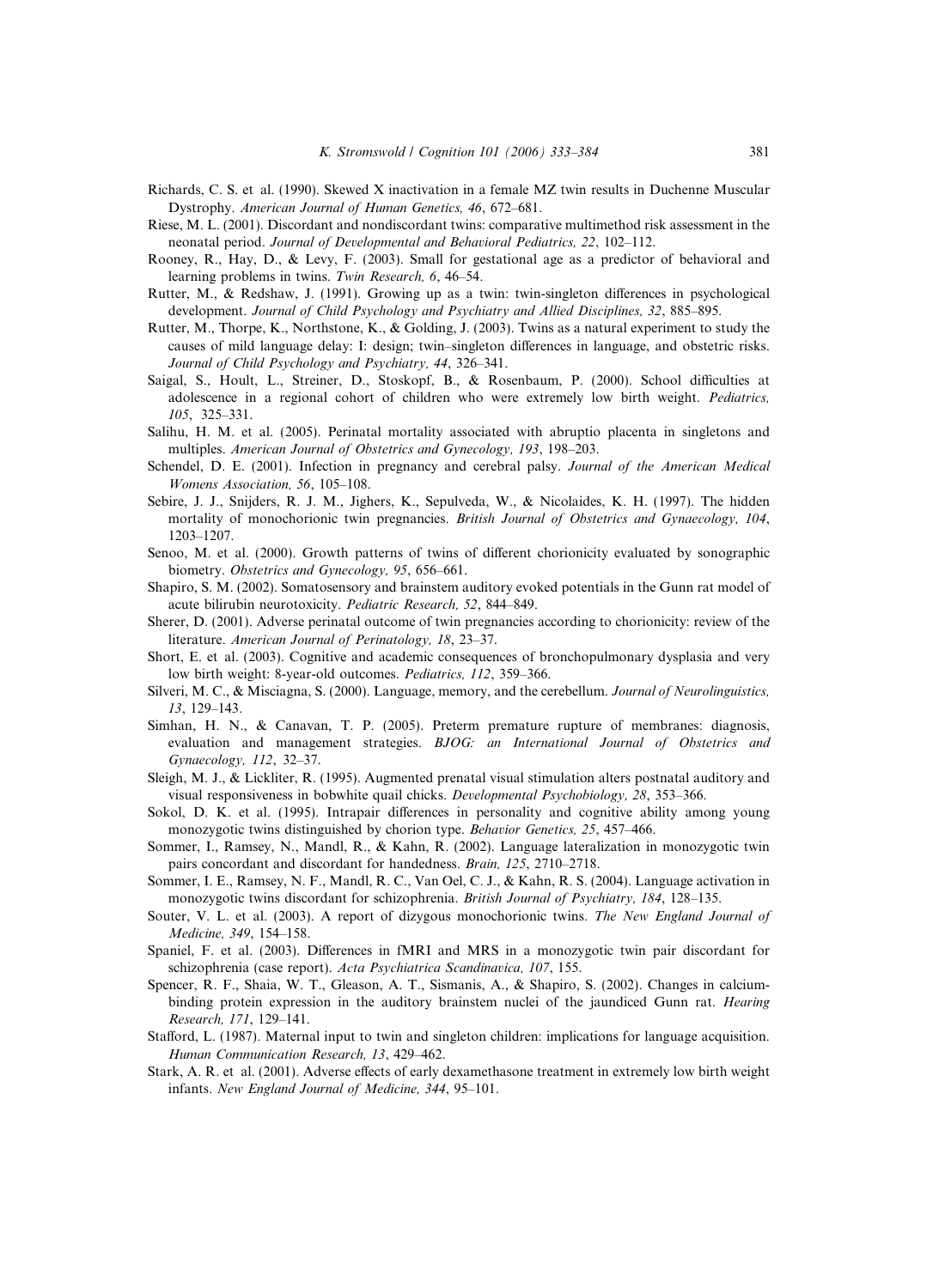- <span id="page-49-0"></span>Stevenson, M. B., Roach, M. A., Leavitt, L. A., Miller, J. F., & Chapman, R. S. (1988). Early receptive and productive language skills in pre-term and full-term 8-month-old infants. Journal of Psycholinguist Research, 17(2), 169–183.
- Stromswold, K. (1997). Specific language impairments. In T. E. Feinberg & M. J. Farah (Eds.), Behavioral neurology and neuropsychology (pp. 755–772). New York: McGraw Hill.
- Stromswold, K. (1998). The genetics of spoken language disorders. Human Biology, 70, 297–324.
- Stromswold, K. (2001). The heritability of language: a review and meta-analysis of twin, adoption and linkage studies. Language, 77, 647–723.
- Stromswold, K. (2005). Genetic specificity of linguistic heritability. In A. Cutler (Ed.), Twenty-first century psycholinguistics: Four cornerstones. Mahwah NJ: Lawrence Erlbaum Associates.
- Stromswold, K., Schramm, K., Molnar, D., Holodak, S., & Sheffield, E. (2005). The role of specific and non-specific genetic factors in language development. Paper presented at the Society for Research in Child Development, Atlanta, GA.
- Stromswold, K., & Sheffield, E. (2003). Prenatal steroids and language development. Rutgers Center for Cognitive Science Technical Report.
- Stromswold, K., & Sheffield, E. (2004). Third trimester auditory stimulation selectively enhances language development. In A. Brugos, L. Micciulla, & C. E. Smith (Eds.). Proceedings of the 28 Annual Boston University Conference on Language Development (Vol. 2, pp. 585–596). Somerville, MA: Cascallida Press.
- Stromswold, K., Sheffield, E., & Eisenband, J. (2003, March 13–16, 2003). Prenatal steroids and development. Paper presented at the Eastern Psychological Association: Baltimore MD.
- Suddath, R. L., Christison, G. W., Torrey, E. F., Casanova, M. F., & Weinberger, D. R. (1990). Anatomical abnormalities in the brains of monozygotic twins discordant for schizophrenia. New England Journal of Medicine, 322, 789–794.
- Takahashi, L. (1998). Prenatal stress: consequences of glucocorticoids on hippocampal development and function. International Journal of Developmental Neuroscience, 16.
- Taylor, H. G., Klein, N. K., & Hack, M. (2000a). School-age consequences of birth weight less than 750 g: a review and update. Developmental Neuropsychology, 17, 289–321.
- Taylor, H. G., Klein, N. K., Minich, N. M., & Hack, M. (2000b). Middle-school-age outcomes in children with very low birthweight. Child Development, 71, 1495-1511.
- Taylor, H. G., Klein, N. K., Minich, N. M., & Hack, M. (2000c). Verbal memory deficits in children with less than 750 g birth weight. Child Neuropsychology, 6, 49–63.
- Thompson, P. M. et al. (2001). Genetic influence on brain structure. Nature Neuroscience, 4, 1253– 1258.
- Thorpe, K., Rutter, M., & Greenwood, R. (2003). Twins as a natural experiment to study the causes of mild language delay: II: family interaction risk factors. Journal of Child Psychology and Psychiatry and Allied Disciplines, 44, 342–355.
- Titlestad, I. L., Kyvik, K. O., Kristensen, T., & Lillevang, S. (2002). HLA haplotypes in dizygotic twin pairs: are dizygotic twins more similar than sibs? Twin Research, 5, 287–288.
- Tomasello, M., Mannle, S., & Kruger, A. C. (1986). Linguistic environment of 1- to 2-year-old twins. Developmental Psychology, 22, 169–176.
- Tomblin, J. B., Smith, E., & Zhang, X. (1997). Epidemiology of specific language impairment: prenatal and perinatal risk factors. Journal of Communication Disorders, 30, 325–344.
- Trejo, V. et al. (1994). X chromosome inactivation patterns correlate with fetal-placental anatomy in monozygotic twin pairs: implications for immune relatedness and concordance for autoimmunity. Molecular Medicine Today, 1, 62–70.
- Trouton, A., Spinath, F. M., & Plomin, R. (2002). Twins early development study (TEDS): a multivariate, longitudinal genetic investigation of language, cognition and behavior problems in childhood. Twin Research, 5, 444–448.
- Tsujita, T. et al. (1998). Genomic discordance between monozygotic twins discordant for schizophrenia. American Journal of Psychiatry, 155, 422–424.
- Turkheimer, E., D'Onofrio, B. M., Maes, H. H., & Eaves, L. J. (2005). Analysis and interpretation of twin studies including measures of shared environment. Child Development, 76, 1217–1233.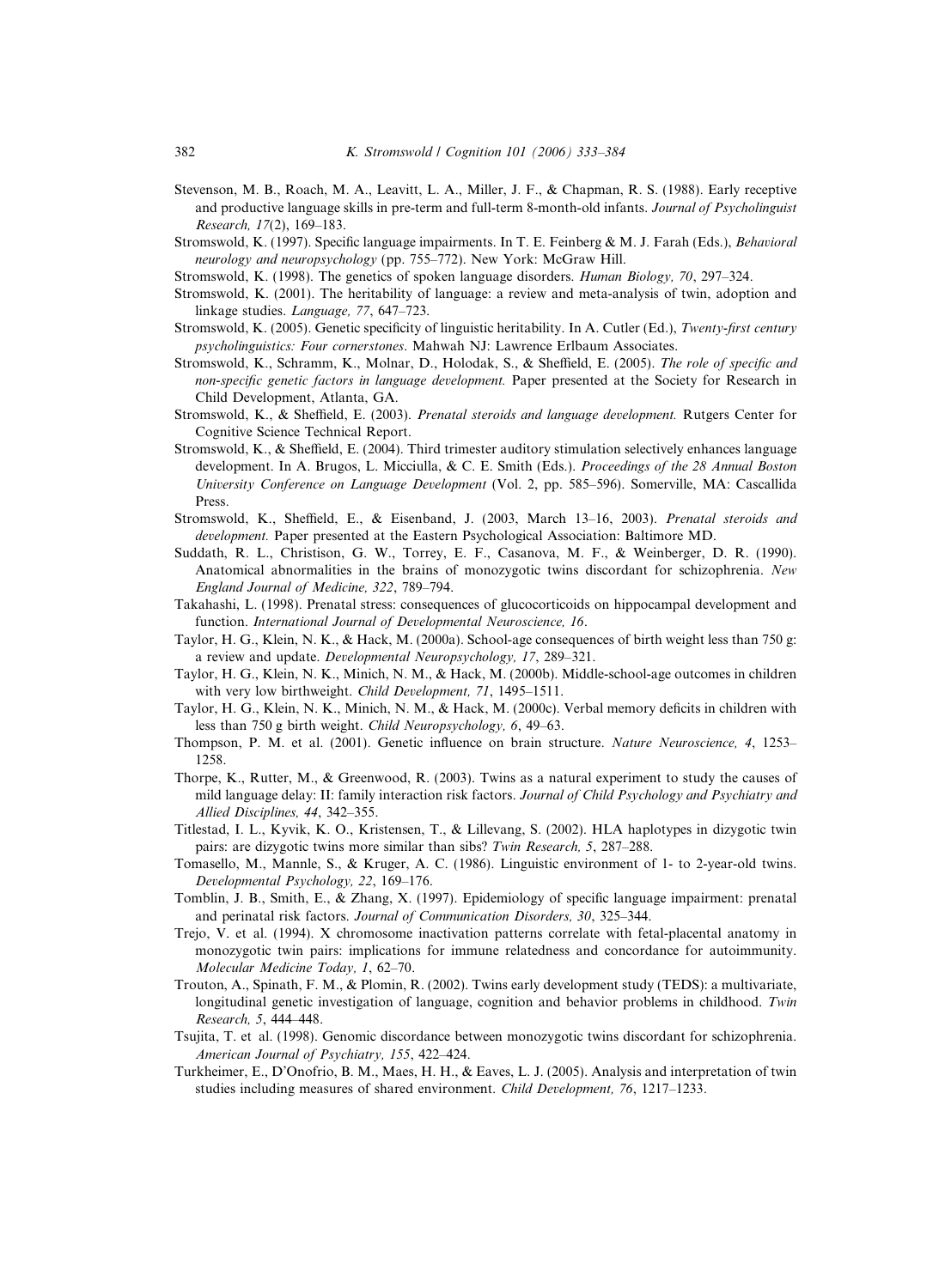- <span id="page-50-0"></span>Turkheimer, E., Haley, A., Waldron, M., D'Onofrio, B., & Gottesman, I. I. (2003). Socioeconomic status modifies heritability of IQ in young children. Psychological Science, 14, 623–628.
- Uno, H. et al. (1994). Neurotoxicity of glucocorticoids in the primate brain. Hormones and Behavior, 28, 336–348.
- Usta, I. M., Mercer, B. M., & Sibai, B. M. (1999). Current obstetrical practice and umbilical cord prolapse. American Journal of Perinatology, 16, 479–484.
- Van Borsel, J., Morlion, B., Van Snick, K., & Leroy, J. S. (2000). Articulation in Beckwith–Wiedemann syndrome: two case studies. American Journal of Speech-Language Pathology.
- van Dijk, B. A., Boomsma, D. I., & de Man, A. J. M. (1996). Blood group chimerism in human multiple births is not rare. American Journal of Medical Genetics, 61, 264–268.
- Vasileiadis, G. T. et al. (2004). Uncomplicated intraventricular hemorrhage is followed by reduced cortical volume at near-term age. Pediatrics, 114, 367–372.
- Vergani, P. et al. (2004). Predictors of adverse perinatal outcome in twins delivered at <37 weeks. Journal of Maternal-Fetal and Neonatal Medicine, 16, 343–347.
- Victoria, A., Mora, G., & Arias, F. (2001). Perinatal outcome, placental pathology, and severity of discordance in monochorionic and dichorionic twins. Obstetrics and Gynecology, 97, 310–315.
- Vlietinck, R. et al. (1989). Genetic and environmental variation in the birth weight of twins. Behavior Genetics, 19, 151–161.
- Vohr, B. R., Garcia-Coll, C., & Oh, W. (1989). Language and neurodevelopmental outcome of lowbirthweight infants at three years. Developmental Medicine and Child Neurology, 31, 582–590.
- Vohr, B. R., & Msall, M. E. (1997). Neuropsychological and functional outcomes of very low birth weight infants. Seminars in Perinatology, 21, 202–220.
- Vohr, B. R. et al. (2000). Neurodevelopmental and functional outcomes of extremely low birth weight infants in the National Institute of Child health and Human Development Research Network, 1993– 1994. Pediatrics, 105, 1216–1226.
- Volpe, J. J. (2001). Neurology of the newborn (Fourth ed.). Philadelphia: WB Saunders.
- Walther, F. J. (1988). Growth and development of term disproportionate small-for-gestational age infants at the age of 7 years. Early Human Development, 18, 1–11.
- Waterland, R. A., & Jirtle, R. L. (2003). Transposable elements: targets for early nutritional effects on epigenetic gene regulation. Molecular and Cellular Biology, 23, 5293–5300.
- Weinberger, D. R., Berman, K. F., Suddath, R. L., & Torrey, E. F. (1992). Evidence of dysfunction of a prefrontal-limbic network in schizophrenia: a magnetic resonance imaging and regional cerebral blood flow study of discordant monozygotic twins. American Journal of Psychiatry, 149, 890–897.
- Weinstock, M. (1997). Does prenatal stress impair coping and regulation of hypothalamic-pituitaryadrenal axis. Neuroscience Biobehavior Review, 21, 1–10.
- Weksberg, R. et al. (2002). Discordant KCNQ1OT1 imprinting in sets of monozygotic twins discordant for Beckwith–Wiedemann syndrome. Human Molecular Genetics, 11, 1317–1325.
- Weksberg, R., Shuman, C., & Smith, A. C. (2005). Beckwith–Wiedemann syndrome. American Journal of Medical Genetics. Part C, Seminars in Medical Genetics, 137, 12–23.
- Westwood, M., Kramer, M. S., Munz, D., Lovett, J. M., & Watters, G. V. (1983). Growth and development of full-term non-asphyxiated small-for-gestational-age newborns: follow-up through adolescence. Pediatrics, 71, 376–382.
- Whitfield, M., Grunau, R., & Holsti, L. (1997). Extremely premature (<800 g) schoolchildren: multiple areas of hidden disability. Archives of Disease in Childhood, 77, F85–F90.
- Wilber, E., Newell-Morris, L., & Streissguth, A. P. (1993). Dermatoglyphic asymmetry in fetal alcohol syndrome. Biology of the Neonate, 64, 1-6.
- Willemsen, R., Olmer, R., De Diego Otero, Y., & Oostra, B. A. (2000). Twin sisters, monozygotic with the Fragile X mutation, but with a different phenotype. Journal of Medical Genetics, 37, 603–604.
- Wilson-Costello, D. et al. (1998). Perinatal correlates of cerebral palsy and other neurologic impairment among very low birth weight children. Pediatrics, 102, 315–322.
- Winata, S. S., Biegel, A. A., Kang, K. W., Harmath, F., & Christian, J. C. (1981). A search for stratification-free association between plasma lipids and HLA using dizygotic twins. Acta Geneticae Medicae et Gemellologiae, 30, 213–216.